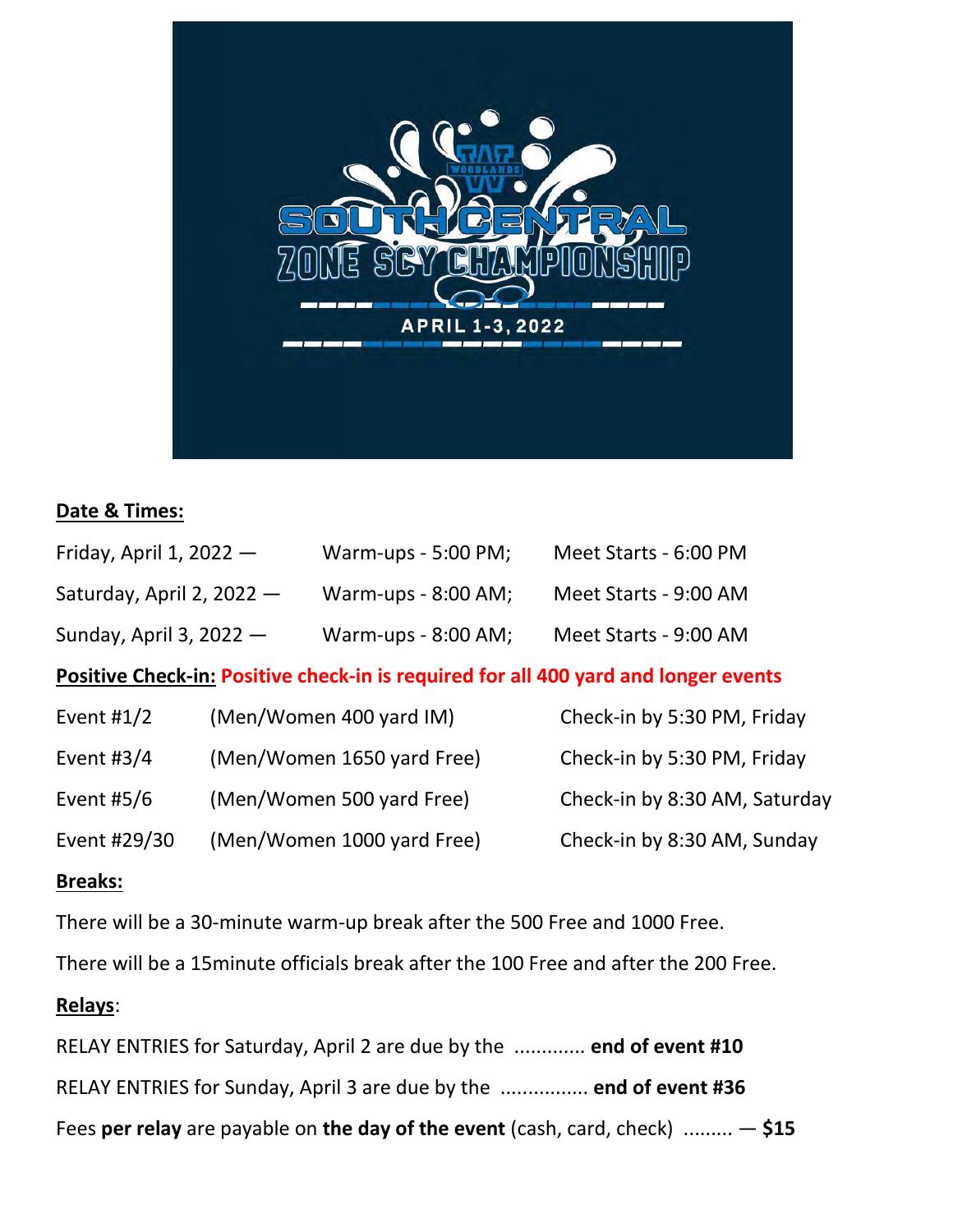**Referee : Claude Humbert**

**Psych Sheet - Friday**

#### **Event 1 Mixed 400 Yard IM**

 $\overline{\phantom{a}}$ 

|                | Name                 | Age | <b>Team</b>                | <b>Seed Time</b> |
|----------------|----------------------|-----|----------------------------|------------------|
| 1              | Doyle, Michael       | M58 | Lone Star Master-26        | 10:00.00         |
| 2              | Mayhew, Chris        | W68 | Masters of South-43        | 7:58.80          |
| 3              | Moure de Godoy, Elva | W61 | Woodlands Master-25        | 7:30.00          |
| $\overline{4}$ | Klimko, Sue          | W62 | Lone Star Master-26        | 7:07.28          |
| 5              | Linerode, Lisa       | W43 | Bat Masters-25             | 7:00.00          |
| 6              | Hoffman, Charles     | M59 | <b>UC25</b>                | 6:52.59          |
| 7              | Rollins, Bruce       | M72 | <b>Woodlands Master-25</b> | 6:35.18          |
| 8              | Price, Lindsay M     | W37 | Houston Cougar M-25        | 6:31.53          |
| 9              | Wingenroth, Kris     | W68 | <b>UC25</b>                | 6:30.58          |
| 10             | Wong, Chun           | M51 | First Colony Mas-25        | 6:30.00          |
| 11             | Hubbard, Cheryl B    | W54 | <b>Houston Cougar M-25</b> | 6:29.42          |
| 12             | Marshall, Dirk H     | M59 | Bat Masters-25             | 6:21.21          |
| 13             | Green, Zachary Y     | M32 | Rice Aquatic Mas-25        | 6:15.00          |
| 14             | Chung, Timothy       | M40 | Rice Aquatic Mas-25        | 6:00.00          |
| 15             | Pegues, Lex          | M61 | New Braunfels Ma-43        | 6:00.00          |
| 16             | Scott, Arlie         | M32 | Southern Masters-24        | 5:53.50          |
| 17             | LunaHowell, Mason    | W22 | Masters of South-43        | 5:44.43          |
| 18             | Harman, Brad         | M53 | Lone Star Master-26        | 5:41.13          |
| 19             | Wood, Larry          | M68 | Longhorn Aquatic-43        | 5:40.00          |
| 20             | Amick, Jim           | M60 | Team Ridglea-26            | 5:40.00          |
| 21             | Barnhart, Lynn       | W61 | <b>UC26</b>                | 5:30.87          |
| 22             | Farestvedt, Lars     | M58 | <b>Woodlands Master-25</b> | 5:30.00          |
| 23             | Hiemke, Scott M      | M49 | Lone Star Master-26        | 5:30.00          |
| 24             | Lorenz, Andreas      | M60 | Dad's Club Swim-25         | 5:10.00          |
| 25             | Archer, Branch       | M62 | Longhorn Aquatic-43        | 5:05.76          |
| 26             | Guthrie, David       | M61 | Lone Star Master-26        | 5:01.00          |
| 27             | Armstrong, Jonathan  | M46 | <b>Woodlands Master-25</b> | 4:45.46          |
| 28             | Brundage, Patrick    | M55 | Arizona Masters-48         | 4:34.62          |

#### **Event 3 Mixed 1650 Yard Freestyle**

|    | Name                    | Age | <b>Team</b>                | <b>Seed Time</b> |
|----|-------------------------|-----|----------------------------|------------------|
| 1  | Doyle, Michael          | M58 | Lone Star Master-26        | 32:00.00         |
| 2  | Mecredy, Henry          | M75 | Longhorn Aquatic-43        | 29:54.64         |
| 3  | Fragoso, Pastor         | M47 | Bat Masters-25             | 28:55.68         |
| 4  | Pederson, Deborah       | W64 | Masters of South-43        | 28:03.09         |
| 5  | Ragland, Elise          | W71 | TeamTexas Master-43        | 27:00.00         |
| 6  | Brodeur, Diana          | W46 | Lone Star Master-26        | 26:00.00         |
| 7  | Klimko, Sue             | W62 | Lone Star Master-26        | 25:12.70         |
| 8  | Gebhart, Janis          | W57 | Bat Masters-25             | 25:00.44         |
| 9  | Bludworth, Rocky W      | M62 | Lone Star Master-26        | 24:54.25         |
| 10 | Pegues, Lex             | M61 | New Braunfels Ma-43        | 24:40.61         |
| 11 | Fellows, Bailey         | M34 | <b>Woodlands Master-25</b> | 23:43.86         |
| 12 | Schwegmann, Shane A     | M27 | Masters of South-43        | 23:15.00         |
| 13 | Allen, Doug             | M63 | Dad's Club Swim-25         | 22:55.00         |
| 14 | Fahey, Lynn             | W33 | Southern Califor-33        | 22:39.00         |
| 15 | Calderon-Macias, Carlos | M56 | <b>Woodlands Master-25</b> | 22:29.20         |
| 16 | Wilson, Alana N         | W34 | <b>Woodlands Master-25</b> | 22:00.02         |
| 17 | Wolfhagen, Niels U      | M65 | Bat Masters-25             | 22:00.00         |
| 18 | Marshall, Dirk H        | M59 | Bat Masters-25             | 22:00.00         |
| 19 | Amick, Jim              | M60 | Team Ridglea-26            | 21:45.00         |
| 20 | Iwanaka, Yuji           | M44 | Woodlands Master-25        | 21:30.00         |
| 21 | Reed, Benjamin          | M47 | 02 Performance A-26        | 20:37.04         |
| 22 | Archer, Branch          | M62 | Longhorn Aquatic-43        | 19:50.23         |
| 23 | Kang, Philip            | M18 | <b>UC26</b>                | 15:55.00         |

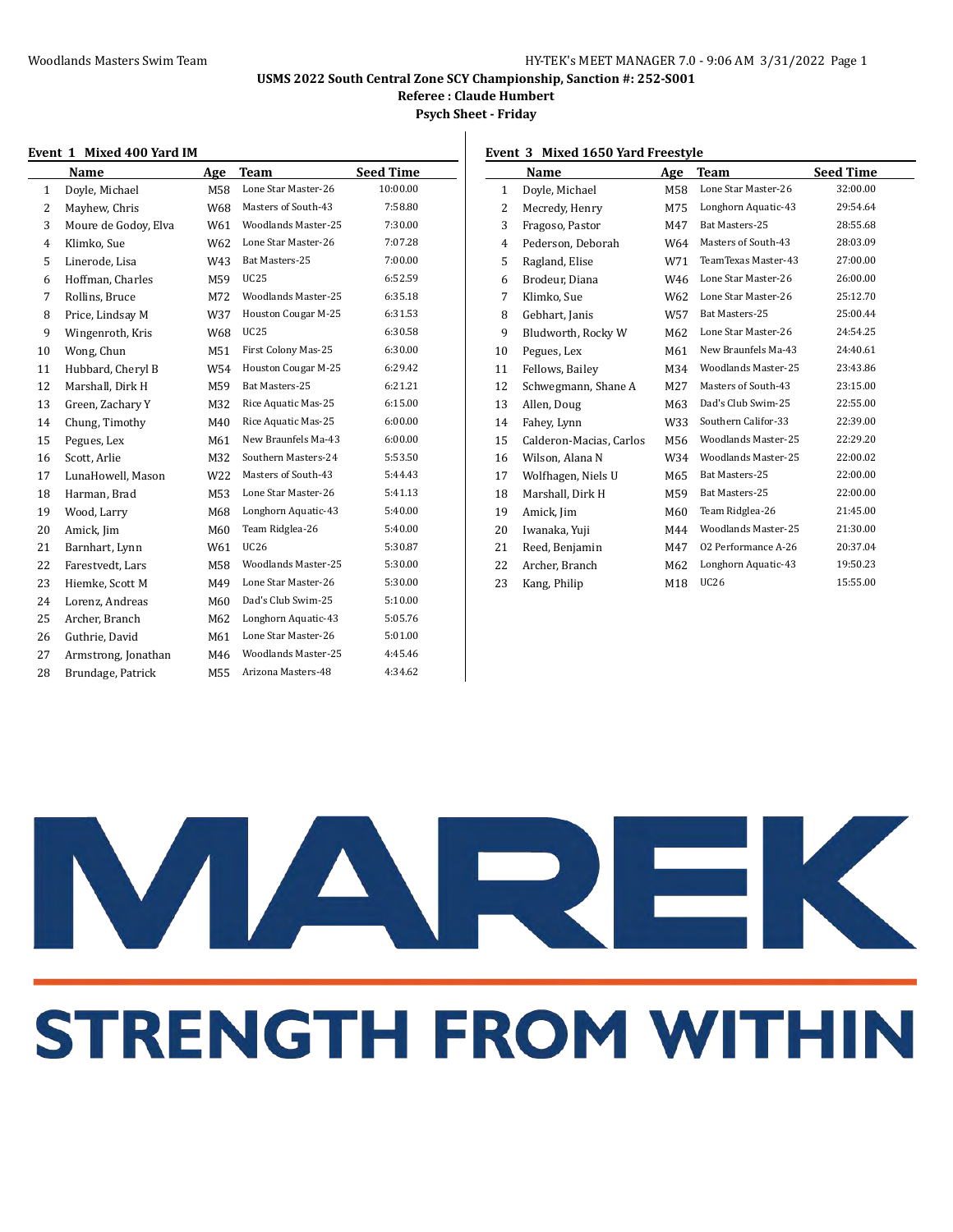**Referee : Claude Humbert**

**Psych Sheet - Saturday**

|  |  |  | Event 5 Mixed 500 Yard Freestyle |
|--|--|--|----------------------------------|
|--|--|--|----------------------------------|

| vent | -5<br>Mixed 500 Yard Freestyle |     |                            |           |
|------|--------------------------------|-----|----------------------------|-----------|
|      | Name                           | Age | <b>Team</b>                | Seed Time |
| 1    | Wood, Craig                    | M81 | Masters Of Brazo-25        | 11:00.00  |
| 2    | Cadena, Lynn                   | W65 | Memorial Athleti-25        | 9:23.45   |
| 3    | Sauer, DeEtte                  | W80 | Masters of South-43        | 9:08.26   |
| 4    | Morrison, Lynn                 | W67 | Lone Star Master-26        | 8:50.09   |
| 5    | Wong, Linda                    | W50 | <b>UC25</b>                | 8:39.97   |
| 6    | Cao, Angela B                  | W23 | Rice Aquatic Mas-25        | 8:34.00   |
| 7    | Christian, Tom                 | M68 | Lone Star Master-26        | 8:30.00   |
| 8    | Fragoso, Pastor                | M47 | Bat Masters-25             | 8:24.75   |
| 9    | Garrus, Halle A                | W28 | Rice Aquatic Mas-25        | 8:20.00   |
| 10   | Moure de Godoy, Elva           | W61 | <b>Woodlands Master-25</b> | 8:19.02   |
| 11   | Ragland, Elise                 | W71 | TeamTexas Master-43        | 7:50.00   |
| 12   | Valach, Janie                  | W61 | Rice Aquatic Mas-25        | 7:40.00   |
| 13   | Brodeur, Diana                 | W46 | Lone Star Master-26        | 7:40.00   |
| 14   | Edwards, Martha J              | W35 | TeamTexas Master-43        | 7:35.00   |
| 15   | Gebhart, Janis                 | W57 | Bat Masters-25             | 7:30.44   |
| 16   | Smith, Russell                 | M60 | <b>UC27</b>                | 7:30.00   |
| 17   | Reierson, Suzy                 | W70 | Rice Aquatic Mas-25        | 7:30.00   |
| 18   | Klimko, Sue                    | W62 | Lone Star Master-26        | 7:24.70   |
| 19   | Bludworth, Rocky W             | M62 | Lone Star Master-26        | 7:19.33   |
| 20   | Gillen, Sarah                  | W46 | Southern Masters-24        | 7:16.00   |
| 21   | Hoffman, Charles               | M59 | <b>UC25</b>                | 7:01.94   |
| 22   | Whitehead, Shannon             | W49 | TeamTexas Master-43        | 7:00.00   |
| 23   | Pegues, Lex                    | M61 | New Braunfels Ma-43        | 7:00.00   |
| 24   | Campbell, Patricia             | W58 | Lone Star Master-26        | 7:00.00   |
| 25   | Wolfhagen, Niels U             | M65 | Bat Masters-25             | 7:00.00   |
| 26   | Pattengale, Richard            | M66 | Lone Star Master-26        | 6:56.00   |
| 27   | Keen, John                     | M58 | Houston Cougar M-25        | 6:53.00   |
| 28   | Hines, Mary Anne               | W64 | Woodlands Master-25        | 6:51.13   |
| 29   | Judis, Michaela B              | W20 | Masters of South-43        | 6:45.38   |
| 30   | Dunnigan, Shawn L              | M58 | <b>UC25</b>                | 6:40.00   |
| 31   | Alkire, Jim A                  | M63 | Lone Star Master-26        | 6:40.00   |
| 32   | Fellows, Bailey                | M34 | <b>Woodlands Master-25</b> | 6:31.43   |
| 33   | Temple, Andrew R               | M43 | Woodlands Master-25        | 6:30.00   |
| 34   | Iwanaka, Yuji                  | M44 | <b>Woodlands Master-25</b> | 6:30.00   |
| 35   | Ediger, Kyle                   | M40 | <b>UC25</b>                | 6:30.00   |
| 36   | Allen, Doug                    | M63 | Dad's Club Swim-25         | 6:28.21   |
| 37   | Hiemke, Scott M                | M49 | Lone Star Master-26        | 6:15.00   |
| 38   | Doyle, Michael                 | M58 | Lone Star Master-26        | 6:15.00   |
| 39   | Harman, Brad                   | M53 | Lone Star Master-26        | 6:12.00   |
| 40   | Calderon-Macias, Carlos        | M56 | Woodlands Master-25        | 6:10.20   |
| 41   | Muchna, Frank                  | M38 | Sharks Swim Club-25        | 6:10.00   |
| 42   | Amick, Jim                     | M60 | Team Ridglea-26            | 6:10.00   |
| 43   | Wilson, Alana N                | W34 | Woodlands Master-25        | 6:00.06   |
| 44   | Visser, Linda                  | W51 | Houston Cougar M-25        | 6:00.00   |
| 45   | Marshall, Dirk H               | M59 | Bat Masters-25             | 6:00.00   |
| 46   | O'Leary, Mark                  | M54 | Austin Swim Club-43        | 5:59.00   |
| 47   | Hirsekorn, Shelley             | W41 | UC <sub>25</sub>           | 5:51.59   |
| 48   | Coates, Ed                     | M56 | Longhorn Aquatic-43        | 5:51.51   |
| 49   | Gooding, Jack W                | M68 | Lone Star Master-26        | 5:50.00   |
| 50   | Wood, Larry                    | M68 | Longhorn Aquatic-43        | 5:49.00   |
| 51   | Anderson, Alisha M             | W33 | Dad's Club Swim-25         | 5:47.33   |
| 52   | Archer, Branch                 | M62 | Longhorn Aquatic-43        | 5:40.66   |
| 53   | Lorenz, Andreas                | M60 | Dad's Club Swim-25         | 5:40.00   |
| 54   | Reed, Benjamin                 | M47 | 02 Performance A-26        | 5:37.80   |
|      |                                |     |                            |           |

|     | 55 Campbell, Marshall |      | M56 Lone Star Master-26 | 5:30.00 |
|-----|-----------------------|------|-------------------------|---------|
|     | 56 Balz, Marielle     | W30  | Austin Swim Club-43     | 5:30.00 |
|     | 57 Somoza, Juan       | M27  | Sharks Swim Club-25     | 5:23.00 |
| 58  | Plaetzer, Alexander   | M32. | Dad's Club Swim-25      | 5:06.13 |
| 59. | Vogel, Jake           | M34  | Austin Swim Club-43     | 4:56.85 |
|     |                       |      |                         |         |

ne & Lisa White

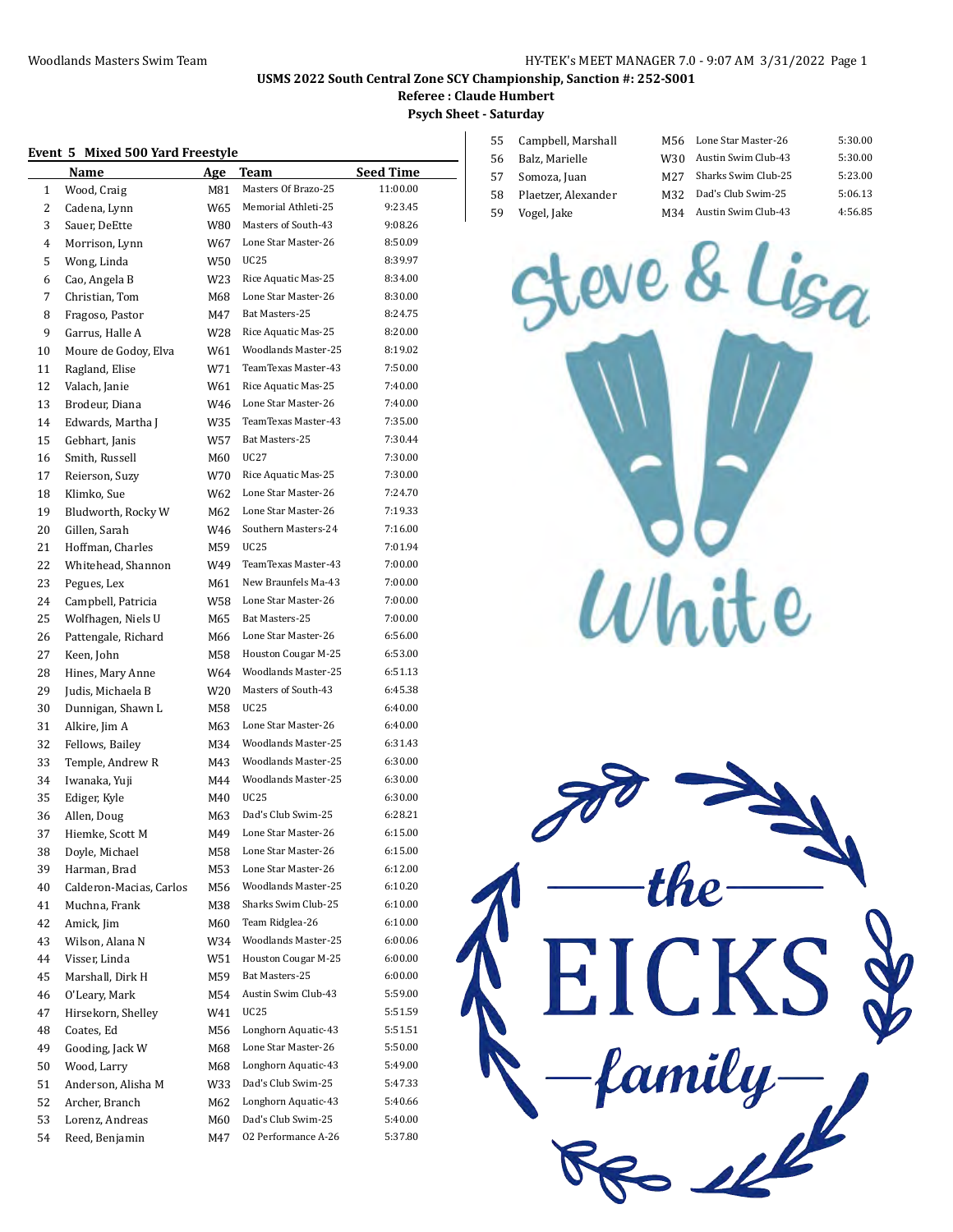## **Referee : Claude Humbert**

**Meet Program - Saturday**

#### **Heat 2 of 5 Finals Starts at 09:12 AM**

|                | Event 7 Men 50 Yard Backstroke        |     |                            |                  |  |  |
|----------------|---------------------------------------|-----|----------------------------|------------------|--|--|
| Lane           | Name                                  | Age | Team                       | <b>Seed Time</b> |  |  |
|                | Heat 1 of 5 Finals Starts at 09:00 AM |     |                            |                  |  |  |
| 3              | Wood, Craig                           | 81  | Masters Of Brazo-25        | 1:05.00          |  |  |
| $\overline{4}$ | Fragoso, Pastor                       | 47  | Bat Masters-25             | 45.13            |  |  |
| 5              | Thatcher, Sandy G                     | 78  | Lone Star Master-26        | 54.00            |  |  |
|                | Heat 2 of 5 Finals Starts at 09:03 AM |     |                            |                  |  |  |
| $\mathbf{1}$   | Wolfhagen, Niels U                    | 65  | Bat Masters-25             | 41.00            |  |  |
| 2              | Scott, Arlie                          | 32  | Southern Masters-24        | 40.21            |  |  |
| 3              | Wong, Chun                            | 51  | First Colony Mas-25        | 38.00            |  |  |
| 4              | Welty, Bob                            | 77  | Lone Star Master-26        | 36.50            |  |  |
| 5              | Bludworth, Rocky W                    | 62  | Lone Star Master-26        | 37.60            |  |  |
| 6              | Boak, Thomas                          | 78  | <b>Woodlands Master-25</b> | 40.00            |  |  |
| 7              | Mecredy, Henry                        | 75  | Longhorn Aquatic-43        | 40.30            |  |  |
|                | Heat 3 of 5 Finals Starts at 09:04 AM |     |                            |                  |  |  |
| 1              | Michaels, Charles                     | 63  | Masters of South-43        | 35.16            |  |  |
| 2              | Wood, Larry                           | 68  | Longhorn Aquatic-43        | 33.90            |  |  |
| 3              | Burlingame, Douglas                   | 62  | Lone Star Master-26        | 33.65            |  |  |
| 4              | Hiemke, Scott M                       | 49  | Lone Star Master-26        | 33.15            |  |  |
| 5              | Tanabe, Brett                         | 54  | Rice Aquatic Mas-25        | 33.45            |  |  |
| 6              | Borchers, Jackson                     | 20  | Masters of South-43        | 33.81            |  |  |
| 7              | Hammen, Douglas                       | 57  | Masters of South-43        | 34.59            |  |  |
| 8              | Duong, William                        | 32  | Rice Aquatic Mas-25        | 35.19            |  |  |
|                | Heat 4 of 5 Finals Starts at 09:06 AM |     |                            |                  |  |  |
| $\mathbf{1}$   | Takata, Jay                           | 58  | <b>UC26</b>                | 32.50            |  |  |
| 2              | Kelsoe, Robert                        | 68  | Lone Star Master-26        | 32.27            |  |  |
| 3              | Williams, Bruce F                     | 68  | Lone Star Master-26        | 32.00            |  |  |
| 4              | Schwegmann, Shane A                   | 27  | Masters of South-43        | 31.00            |  |  |
| 5              | Schatz, Gary                          | 67  | <b>Woodlands Master-25</b> | 31.40            |  |  |
| 6              | Tharp, Greg                           | 71  | Woodlands Master-25        | 32.14            |  |  |
| 7              | Archer, Branch                        | 62  | Longhorn Aquatic-43        | 32.40            |  |  |
| 8              | Pegues, Lex                           | 61  | New Braunfels Ma-43        | 32.50            |  |  |
| Heat           | 5 of 5 Finals Starts at 09:08 AM      |     |                            |                  |  |  |
| $\mathbf{1}$   | Power, Scott                          | 59  | Longhorn Aquatic-43        | 29.50            |  |  |
| 2              | Chung, Timothy                        | 40  | Rice Aquatic Mas-25        | 29.00            |  |  |
| 3              | Kone, Bruce                           | 64  | <b>UC25</b>                | 27.80            |  |  |
| 4              | Quint, Marcus                         | 27  | Masters of South-43        | 25.06            |  |  |
| 5              | Davis, Ross C                         | 55  | Woodlands Master-25        | 27.27            |  |  |
| 6              | Connolly, James                       | 52  | Rice Aquatic Mas-25        | 28.00            |  |  |
| 7              | Troy, Ryan                            | 27  | Rice Aquatic Mas-25        | 29.00            |  |  |
| 8              | Wolf, Tom                             | 67  | Lone Star Master-26        | 30.40            |  |  |

#### **Event 8 Women 50 Yard Backstroke**

|   | Lane Name                             | Age | Team                | <b>Seed Time</b> |
|---|---------------------------------------|-----|---------------------|------------------|
|   | Heat 1 of 5 Finals Starts at 09:09 AM |     |                     |                  |
| 3 | McGarrigle, Ilene                     | 70  | TeamTexas Master-43 | 1:30.00          |
| 4 | Marsch, Gail                          | 81  | Masters of South-43 | 1:01.79          |
|   | Guthrie, Dianne                       | 76  | Lone Star Master-26 | 1:05.00          |
|   |                                       |     |                     |                  |



| 1              | Wong, Linda                      | 50 | <b>UC25</b>                | 1:00.00 |
|----------------|----------------------------------|----|----------------------------|---------|
| $\overline{2}$ | Schueckler, Leslie               | 66 | Masters of South-43        | 52.00   |
| 3              | Stewart, Jamie                   | 73 | Masters of South-43        | 48.66   |
| 4              | Moure de Godoy, Elva             | 61 | Woodlands Master-25        | 48.08   |
| 5              | Blackburn, Jean                  | 70 | Longhorn Aquatic-43        | 48.41   |
| 6              | Granger, Tonya K                 | 55 | <b>Woodlands Master-25</b> | 50.00   |
| 7              | Leilich, Joann                   | 83 | Woodlands Master-25        | 1:00.00 |
| Heat           | 3 of 5 Finals Starts at 09:14 AM |    |                            |         |
| $\mathbf{1}$   | Vitt, Ann                        | 75 | UC43                       | 45.95   |
| $\overline{c}$ | Pederson, Deborah                | 64 | Masters of South-43        | 44.64   |
| 3              | DeSanders, Linda                 | 69 | Lone Star Master-26        | 41.75   |
| 4              | Farestvedt, Cassandra L          | 21 | UC <sub>25</sub>           | 40.30   |
| 5              | Hubbard, Cheryl B                | 54 | Houston Cougar M-25        | 40.67   |
| 6              | George, Constance                | 61 | TeamTexas Master-43        | 42.00   |
| $\overline{7}$ | Valach, Janie                    | 61 | Rice Aquatic Mas-25        | 45.00   |
| 8              | Silver, Lynn D                   | 70 | Lone Star Master-26        | 48.00   |
| Heat           | 4 of 5 Finals Starts at 09:16 AM |    |                            |         |
| 1              | Reierson, Suzy                   | 70 | Rice Aquatic Mas-25        | 40.00   |
| $\overline{2}$ | Price, Lindsay M                 | 37 | Houston Cougar M-25        | 39.06   |
| 3              | Woolslayer, Jeannie              | 68 | Lone Star Master-26        | 39.00   |
| 4              | Irawan, Yuni                     | 58 | Longhorn Aquatic-43        | 37.90   |
| 5              | Miller, Jan                      | 71 | Masters of South-43        | 37.91   |
| 6              | Linerode, Lisa                   | 43 | Bat Masters-25             | 39.00   |
| 7              | Judis, Bailey                    | 20 | UC43                       | 39.10   |
| 8              | Reed, Rachael                    | 53 | Longhorn Aquatic-43        | 40.26   |
| Heat           | 5 of 5 Finals Starts at 09:18 AM |    |                            |         |
| $\mathbf{1}$   | Gebhart, Janis                   | 57 | Bat Masters-25             | 36.44   |
| $\overline{2}$ | Wilson, Alana N                  | 34 | <b>Woodlands Master-25</b> | 34.08   |
| 3              | Fahey, Lynn                      | 33 | Southern Califor-33        | 33.03   |
| 4              | Warren, Laura                    | 41 | Lone Star Master-26        | 27.21   |
| 5              | Visser, Linda                    | 51 | <b>Houston Cougar M-25</b> | 31.50   |
| 6              | Ingraham, Susan                  | 62 | Masters of South-43        | 33.08   |
| 7              | Eakle, Julie O                   | 61 | Masters of South-43        | 34.94   |
| 8              | West, Amy                        | 27 | Fleet Masters Sw-25        | 36.83   |
|                |                                  |    |                            |         |

#### **Event 9 Men 100 Yard Breaststroke**

| Lane | Name                                  | Age | Team                       | <b>Seed Time</b> |
|------|---------------------------------------|-----|----------------------------|------------------|
|      | Heat 1 of 5 Finals Starts at 09:19 AM |     |                            |                  |
| 2    | Mecredy, Henry                        | 75  | Longhorn Aquatic-43        | 2:02.21          |
| 3    | Boak, Thomas                          | 78  | <b>Woodlands Master-25</b> | 1:40.00          |
| 4    | Scott, Arlie                          | 32  | Southern Masters-24        | 1:35.72          |
| 5    | van der Wege, Robertus                | 77  | Lone Star Master-26        | 1:39.80          |
| 6    | Welty, Bob                            | 77  | Lone Star Master-26        | 1:42.00          |
|      | Heat 2 of 5 Finals Starts at 09:22 AM |     |                            |                  |
| 1    | Marshall, Dirk H                      | 59  | <b>Bat Masters-25</b>      | 1:33.22          |
| 2    | Green, Zachary Y                      | 32  | Rice Aquatic Mas-25        | 1:30.00          |
| 3    | Smith, Russell                        | 60  | UC27                       | 1:28.41          |
| 4    | Amick, Jim                            | 60  | Team Ridglea-26            | 1:24.00          |
| 5    | Rollins, Bruce                        | 72  | <b>Woodlands Master-25</b> | 1:28.02          |
| 6    | Hammen, Douglas                       | 57  | Masters of South-43        | 1:28.55          |
| 7    | Bludworth, Rocky W                    | 62  | Lone Star Master-26        | 1:30.34          |
| 8    | Wong, Chun                            | 51  | First Colony Mas-25        | 1:35.29          |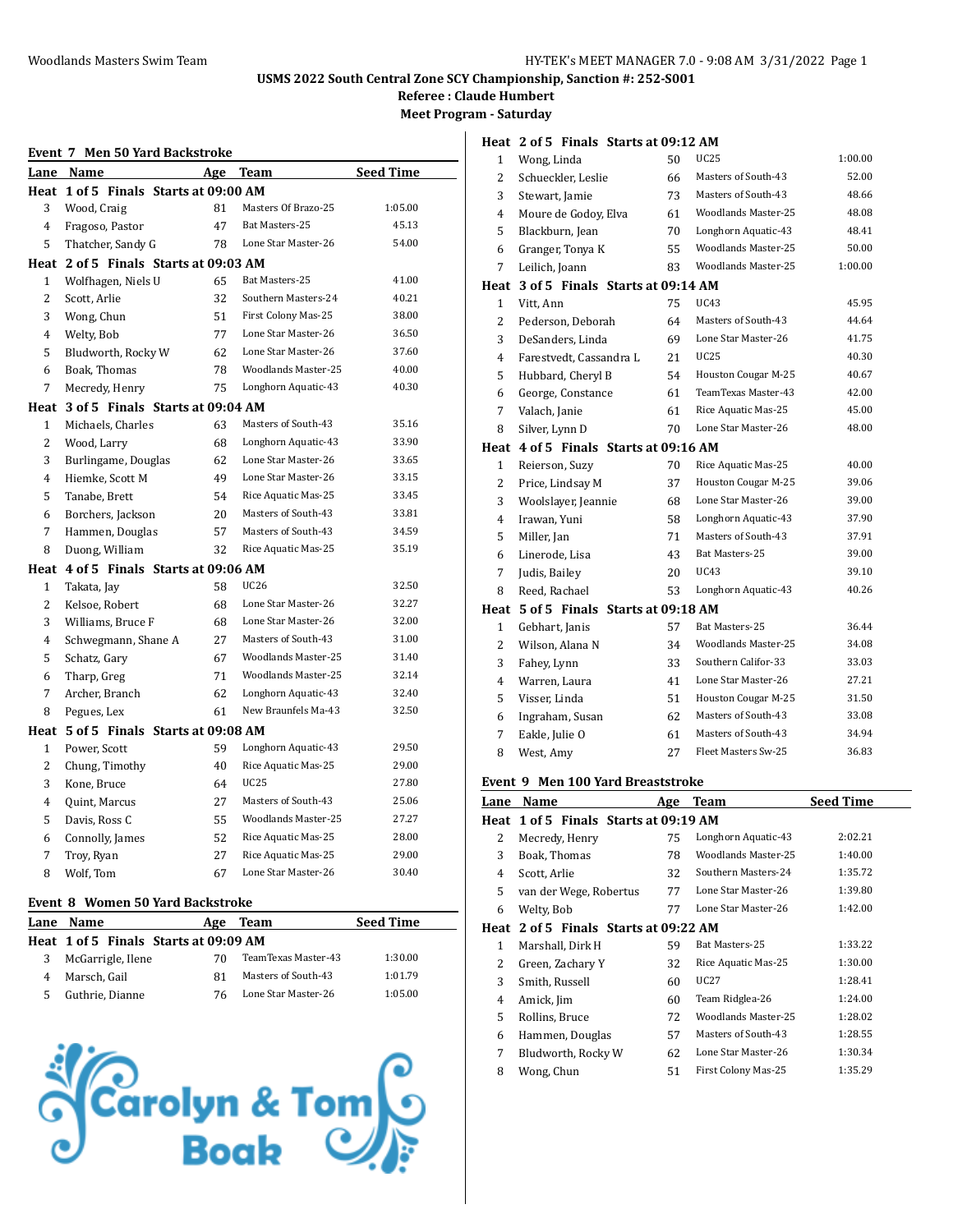**Referee : Claude Humbert**

**Meet Program - Saturday**

#### **Heat 3 Finals (#9 Men 100 Yard Breaststroke)**

| 1            | Bergmann, Jon                    | 58 | Fleet Masters Sw-25        | 1:21.82 |
|--------------|----------------------------------|----|----------------------------|---------|
| 2            | Kang, Philip                     | 18 | <b>UC26</b>                | 1:20.00 |
| 3            | Kingan, Peter L                  | 72 | Team New York Aq-6         | 1:19.84 |
| 4            | Archer, Branch                   | 62 | Longhorn Aquatic-43        | 1:17.68 |
| 5            | Marshall, D Scot                 | 65 | Woodlands Master-25        | 1:18.20 |
| 6            | Muchna, Frank                    | 38 | Sharks Swim Club-25        | 1:20.00 |
| 7            | Harman, Brad                     | 53 | Lone Star Master-26        | 1:20.09 |
| 8            | Michaels, Charles                | 63 | Masters of South-43        | 1:22.94 |
| Heat         | 4 of 5 Finals Starts at 09:27 AM |    |                            |         |
| $\mathbf{1}$ | Kelsoe, Robert                   | 68 | Lone Star Master-26        | 1:16.37 |
| 2            | Tanabe, Brett                    | 54 | Rice Aquatic Mas-25        | 1:15.32 |
| 3            | Hall, Collin                     | 27 | Pegasus Aquatic-26         | 1:08.65 |
| 4            | Neville, Richard                 | 65 | Lone Star Master-26        | 1:06.32 |
| 5            | Armstrong, Jonathan              | 46 | <b>Woodlands Master-25</b> | 1:06.46 |
| 6            | Chung, Timothy                   | 40 | Rice Aquatic Mas-25        | 1:10.00 |
| 7            | Richey, Steven                   | 61 | Masters of South-43        | 1:16.31 |
| 8            | Calderon-Macias, Carlos          | 56 | Woodlands Master-25        | 1:17.20 |
| Heat         | 5 of 5 Finals Starts at 09:29 AM |    |                            |         |
| $\mathbf{1}$ | Tinajero, Christian              | 38 | First Colony Mas-25        | 1:05.00 |
| 2            | Bermudez, Oscar                  | 43 | Houston Cougar M-25        | 1:03.81 |
| 3            | Guthrie, David                   | 61 | Lone Star Master-26        | 1:01.53 |
| 4            | Hall, Stephen                    | 29 | Dad's Club Swim-25         | 58.84   |
| 5            | Garriga, Alexander F             | 26 | UC43                       | 59.00   |
| 6            | Somoza, Juan                     | 27 | Sharks Swim Club-25        | 1:03.59 |
| 7            | Redelinghuys, Daniel A           | 23 | <b>UC25</b>                | 1:04.14 |
| 8            | Aceino, Alexander                | 31 | <b>UC25</b>                | 1:05.00 |

#### **Event 10 Women 100 Yard Breaststroke**

| Lane         | Name                             | Age | Team                       | <b>Seed Time</b> |
|--------------|----------------------------------|-----|----------------------------|------------------|
| Heat         | 1 of 3 Finals Starts at 09:31 AM |     |                            |                  |
| 3            | Cadena, Lynn                     | 65  | Memorial Athleti-25        | 2:10.41          |
| 4            | Edwards, Martha J                | 35  | TeamTexas Master-43        | 2:10.00          |
| 5            | Ragland, Elise                   | 71  | TeamTexas Master-43        | 2:10.00          |
| 6            | McGarrigle, Ilene                | 70  | TeamTexas Master-43        | 2:30.00          |
| Heat         | 2 of 3 Finals Starts at 09:34 AM |     |                            |                  |
| 1            | Whitehead, Shannon               | 49  | TeamTexas Master-43        | 1:45.00          |
| 2            | Lindsey, Connie                  | 69  | Masters of South-43        | 1:44.00          |
| 3            | Nates, Kristin A                 | 55  | <b>Woodlands Master-25</b> | 1:35.56          |
| 4            | Brown Jackson, Ginny             | 67  | Lone Star Master-26        | 1:35.50          |
| 5            | Morton, Andrea                   | 60  | <b>Woodlands Master-25</b> | 1:35.51          |
| 6            | Lukefahr, Keo                    | 51  | Rice Aquatic Mas-25        | 1:40.00          |
| 7            | Schneringer, Judith A            | 71  | TeamTexas Master-43        | 1:44.62          |
| 8            | Schueckler, Leslie               | 66  | Masters of South-43        | 1:56.00          |
| Heat         | 3 of 3 Finals Starts at 09:37 AM |     |                            |                  |
| $\mathbf{1}$ | Irawan, Yuni                     | 58  | Longhorn Aquatic-43        | 1:32.79          |
| 2            | Eakle, Julie O                   | 61  | Masters of South-43        | 1:25.62          |
| 3            | Kunde, Jillian                   | 41  | Lone Star Master-26        | 1:19.45          |
| 4            | Koch Davis, Laura K              | 45  | <b>Woodlands Master-25</b> | 1:16.27          |
| 5            | Wilson, Alana N                  | 34  | <b>Woodlands Master-25</b> | 1:18.10          |
| 6            | Paz, Stella A                    | 37  | <b>UC26</b>                | 1:23.61          |
| 7            | Sites, Lorraine D                | 59  | Masters of South-43        | 1:26.00          |
| 8            | George, Constance                | 61  | TeamTexas Master-43        | 1:33.00          |

|                | <b>Event 11 Men 200 Yard Butterfly</b>                     |     |                            |                  |
|----------------|------------------------------------------------------------|-----|----------------------------|------------------|
|                | Lane Name                                                  | Age | <b>Team</b>                | <b>Seed Time</b> |
|                | Heat 1 of 2 Finals Starts at 09:39 AM                      |     |                            |                  |
| 3              | Hoffman, Charles                                           | 59  | <b>UC25</b>                | 3:20.72          |
| 4              | Amick, Jim                                                 | 60  | Team Ridglea-26            | 2:45.00          |
| 5              | Rollins, Bruce                                             | 72  | <b>Woodlands Master-25</b> | 3:18.27          |
|                | Heat 2 of 2 Finals Starts at 09:44 AM                      |     |                            |                  |
| 2              | O'Leary, Mark                                              | 54  | Austin Swim Club-43        | 2:40.00          |
| 3              | Doyle, Michael                                             | 58  | Lone Star Master-26        | 2:19.33          |
| 4              | Escalante, Rodolfo                                         | 32  | Dad's Club Swim-25         | 1:58.02          |
| 5              | Brundage, Patrick                                          | 55  | Arizona Masters-48         | 2:10.24          |
| 6              | Farestvedt, Lars                                           | 58  | <b>Woodlands Master-25</b> | 2:28.49          |
| 7              | Wood, Larry                                                | 68  | Longhorn Aquatic-43        | 2:45.00          |
|                | <b>Event 12 Women 200 Yard Butterfly</b>                   |     |                            |                  |
|                | Lane Name                                                  |     | Age Team                   | <b>Seed Time</b> |
|                | Heat 1 of 1 Finals Starts at 09:47 AM                      |     |                            |                  |
| 1              | Mayhew, Chris                                              | 68  | Masters of South-43        | 4:05.00          |
| 2              | Price, Lindsay M                                           | 37  | Houston Cougar M-25        | 3:27.06          |
| 3              | Eakle, Julie O                                             | 61  | Masters of South-43        | 3:10.53          |
| 4              | Hirsekorn, Shelley                                         | 41  | <b>UC25</b>                | 2:22.44          |
| 5              | Barnhart, Lynn                                             | 61  | <b>UC26</b>                | 2:32.01          |
| 6              | Wingenroth, Kris                                           | 68  | <b>UC25</b>                | 3:12.23          |
| 7              | Lukefahr, Keo                                              | 51  | Rice Aquatic Mas-25        | 3:30.00          |
|                | Event 13 Men 100 Yard Freestyle                            |     |                            |                  |
|                | Lane Name                                                  |     | Age Team                   | <b>Seed Time</b> |
|                | Heat 1 of 7 Finals Starts at 09:52 AM                      |     |                            |                  |
| 3              |                                                            |     |                            |                  |
|                | Wood, Craig                                                | 81  | Masters Of Brazo-25        | 1:55.00          |
| 4              | Fragoso, Pastor                                            | 47  | Bat Masters-25             | 1:24.71          |
| 5              | Mecredy, Henry                                             | 75  | Longhorn Aquatic-43        | 1:36.07          |
|                | Heat 2 of 7 Finals Starts at 09:55 AM                      |     |                            |                  |
| 1              | Foster, Peter                                              | 63  | Dad's Club Swim-25         | 1:18.49          |
| 2              | Christian, Tom                                             | 68  | Lone Star Master-26        | 1:12.00          |
| 3              | Bludworth, Rocky W                                         | 62  | Lone Star Master-26        | 1:08.96          |
| 4              | Rollins, Bruce                                             | 72  | Woodlands Master-25        | 1:06.02          |
| 5              | Pattengale, Richard                                        | 66  | Lone Star Master-26        | 1:07.00          |
| 6              | Wong, Chun                                                 | 51  | First Colony Mas-25        | 1:10.00          |
| 7              |                                                            | 58  | Houston Cougar M-25        | 1:13.00          |
| 8              | Keen, John                                                 | 77  | Lone Star Master-26        | 1:19.36          |
| Heat           | van der Wege, Robertus<br>3 of 7 Finals Starts at 09:57 AM |     |                            |                  |
| 1              | Borchers, Jackson                                          | 20  | Masters of South-43        | 1:05.00          |
| $\overline{c}$ | Wolfhagen, Niels U                                         | 65  | Bat Masters-25             | 1:05.00          |
| 3              | Smith, Russell                                             | 60  | <b>UC27</b>                | 1:04.68          |
| 4              | Coates, Ed                                                 | 56  | Longhorn Aquatic-43        | 1:03.98          |
| 5              | Hammen, Douglas                                            | 57  | Masters of South-43        | 1:04.22          |
| 6              | Paulos, David                                              | 59  | New Braunfels Ma-43        | 1:04.70          |
| 7              |                                                            | 44  | Woodlands Master-25        | 1:05.00          |
| 8              | Iwanaka, Yuji<br>Ediger, Kyle                              | 40  | <b>UC25</b>                | 1:05.00          |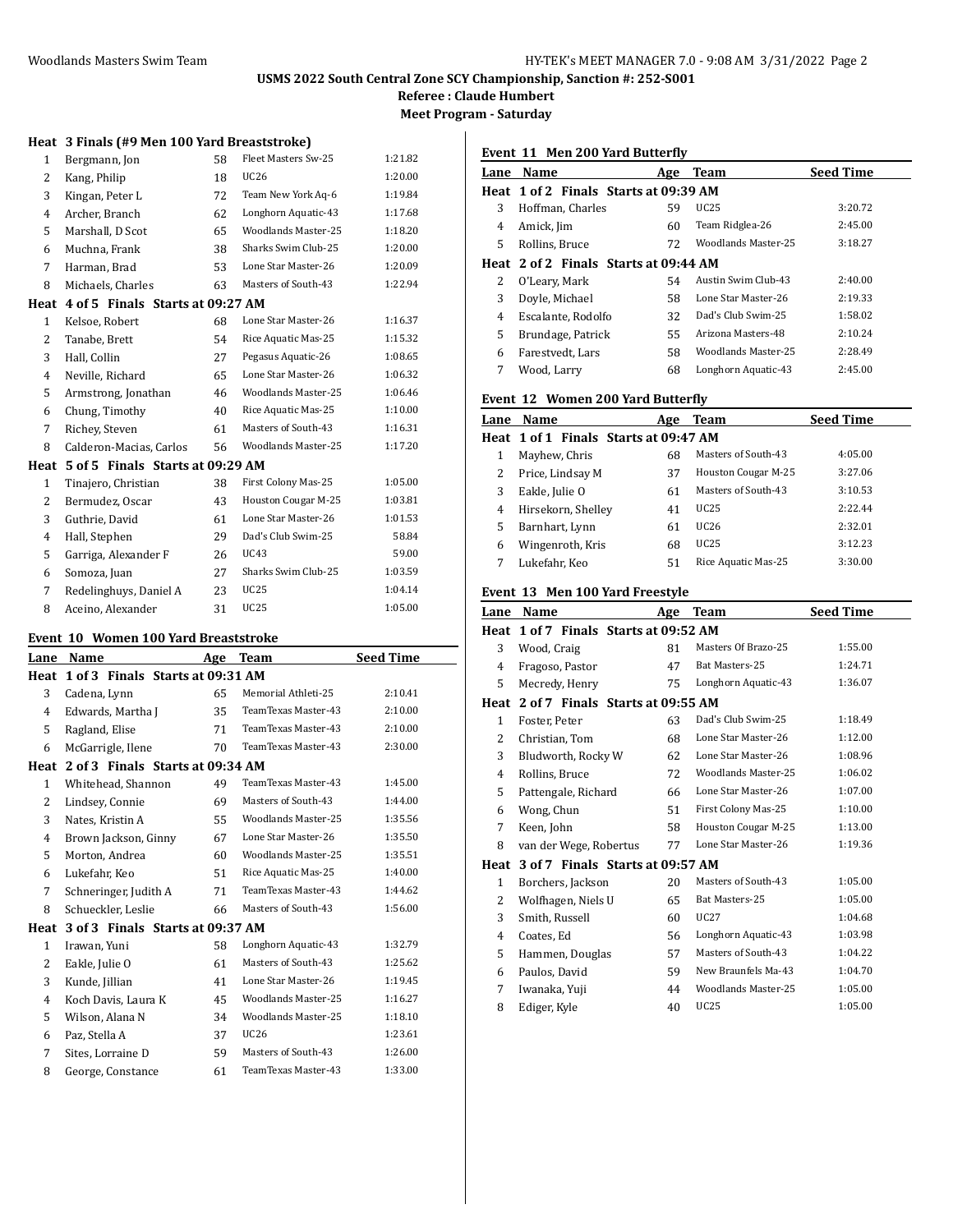**Referee : Claude Humbert**

**Meet Program - Saturday**

#### **Heat 4 Finals (#13 Men 100 Yard Freestyle)**

| $\mathbf{1}$   | Alkire, Jim A                    | 63 | Lone Star Master-26        | 1:03.00 |
|----------------|----------------------------------|----|----------------------------|---------|
| 2              | Richey, Steven                   | 61 | Masters of South-43        | 1:02.15 |
| 3              | Marshall, Dirk H                 | 59 | Bat Masters-25             | 1:01.01 |
| 4              | Dunnigan, Shawn L                | 58 | <b>UC25</b>                | 1:00.00 |
| 5              | Tanabe, Brett                    | 54 | Rice Aquatic Mas-25        | 1:01.00 |
| 6              | Calderon-Macias, Carlos          | 56 | <b>Woodlands Master-25</b> | 1:01.20 |
| 7              | Burlingame, Douglas              | 62 | Lone Star Master-26        | 1:02.43 |
| 8              | Michaels, Charles                | 63 | Masters of South-43        | 1:03.81 |
| Heat           | 5 of 7 Finals Starts at 10:01 AM |    |                            |         |
| $\mathbf{1}$   | Hiemke, Scott M                  | 49 | Lone Star Master-26        | 59.06   |
| 2              | Harman, Brad                     | 53 | Lone Star Master-26        | 58.09   |
| 3              | Luck, Madison                    | 27 | Lone Star Master-26        | 57.00   |
| 4              | Hall, Collin                     | 27 | Pegasus Aquatic-26         | 56.00   |
| 5              | Schatz, Gary                     | 67 | Woodlands Master-25        | 56.23   |
| 6              | Chung, Timothy                   | 40 | Rice Aquatic Mas-25        | 58.00   |
| 7              | Leigh, Jay                       | 63 | Lone Star Master-26        | 58.50   |
| 8              | Cook, Michael                    | 59 | UC43                       | 59.50   |
| Heat           | 6 of 7 Finals Starts at 10:03 AM |    |                            |         |
| $\mathbf{1}$   | Campbell, Marshall               | 56 | Lone Star Master-26        | 55.00   |
| $\overline{2}$ | Schwegmann, Shane A              | 27 | Masters of South-43        | 54.72   |
| 3              | Armstrong, Jonathan              | 46 | Woodlands Master-25        | 54.46   |
| 4              | Hall, Stephen                    | 29 | Dad's Club Swim-25         | 53.00   |
| 5              | Temple, Andrew R                 | 43 | Woodlands Master-25        | 53.00   |
| 6              | Guthrie, David                   | 61 | Lone Star Master-26        | 54.50   |
| 7              | Connolly, James                  | 52 | Rice Aquatic Mas-25        | 55.00   |
| 8              | Thomas, Eric                     | 59 | Rice Aquatic Mas-25        | 55.57   |
| Heat           | 7 of 7 Finals Starts at 10:04 AM |    |                            |         |
| $\mathbf{1}$   | Lohmann, Pablo                   | 43 | UC25                       | 51.41   |
| 2              | Plaetzer, Alexander              | 32 | Dad's Club Swim-25         | 49.94   |
| 3              | Aceino, Alexander                | 31 | UC25                       | 48.00   |
| 4              | Vogel, Jake                      | 34 | Austin Swim Club-43        | 47.35   |
| 5              | Sussmeier, Robert                | 31 | Lone Star Master-26        | 47.92   |
| 6              | Quint, Marcus                    | 27 | Masters of South-43        | 48.46   |
| 7              | Troy, Ryan                       | 27 | Rice Aquatic Mas-25        | 51.00   |
| 8              | Reed, Benjamin                   | 47 | 02 Performance A-26        | 52.98   |
|                |                                  |    |                            |         |

#### **Event 14 Women 100 Yard Freestyle**

| Lane | Name                                  | Age | Team                | <b>Seed Time</b> |
|------|---------------------------------------|-----|---------------------|------------------|
|      | Heat 1 of 5 Finals Starts at 10:06 AM |     |                     |                  |
| 3    | McGarrigle, Ilene                     | 70  | TeamTexas Master-43 | 2:05.00          |
| 4    | Granger, Tonya K                      | 55  | Woodlands Master-25 | 1:46.40          |
| 5.   | Leilich, Joann                        | 83  | Woodlands Master-25 | 1:50.00          |
|      | Heat 2 of 5 Finals Starts at 10:09 AM |     |                     |                  |
| 2    | Sauer, DeEtte                         | 80  | Masters of South-43 | 1:40.88          |
| 3    | Silver, Lynn D                        | 70  | Lone Star Master-26 | 1:30.00          |
| 4    | Schueckler, Leslie                    | 66  | Masters of South-43 | 1:27.00          |
| 5    | Vitt, Ann                             | 75  | UC43                | 1:27.11          |
| 6    | Wong, Linda                           | 50  | UC <sub>25</sub>    | 1:31.44          |
| 7    | Cadena, Lynn                          | 65  | Memorial Athleti-25 | 1:44.44          |
|      |                                       |     |                     |                  |



| пeat         | 5015 FIIIals Starts at IV:IZ AM  |    |                     |         |
|--------------|----------------------------------|----|---------------------|---------|
| $\mathbf{1}$ | Pederson, Deborah                | 64 | Masters of South-43 | 1:20.55 |
| 2            | Reed, Rachael                    | 53 | Longhorn Aquatic-43 | 1:20.00 |
| 3            | Valach, Janie                    | 61 | Rice Aquatic Mas-25 | 1:18.00 |
| 4            | Edwards, Martha J                | 35 | TeamTexas Master-43 | 1:15.00 |
| 5            | Linerode, Lisa                   | 43 | Bat Masters-25      | 1:15.00 |
| 6            | Ragland, Elise                   | 71 | TeamTexas Master-43 | 1:20.00 |
| 7            | Miller, Jan                      | 71 | Masters of South-43 | 1:20.33 |
| 8            | Blackburn, Jean                  | 70 | Longhorn Aquatic-43 | 1:25.25 |
| Heat         | 4 of 5 Finals Starts at 10:14 AM |    |                     |         |
| $\mathbf{1}$ | Klimko, Sue                      | 62 | Lone Star Master-26 | 1:13.00 |
| 2            | Paz, Stella A                    | 37 | <b>UC26</b>         | 1:10.45 |
| 3            | Woolslayer, Jeannie              | 68 | Lone Star Master-26 | 1:10.00 |
| 4            | Morrison, Lynn                   | 67 | Lone Star Master-26 | 1:04.00 |
| 5            | LunaHowell, Mason                | 22 | Masters of South-43 | 1:07.40 |
| 6            | Campbell, Patricia               | 58 | Lone Star Master-26 | 1:10.00 |
| 7            | Gebhart, Janis                   | 57 | Bat Masters-25      | 1:12.44 |
| 8            | Gillen, Sarah                    | 46 | Southern Masters-24 | 1:14.60 |
| Heat         | 5 of 5 Finals Starts at 10:16 AM |    |                     |         |
| 1            | Fahey, Lynn                      | 33 | Southern Califor-33 | 1:03.06 |
| 2            | Visser, Linda                    | 51 | Houston Cougar M-25 | 1:01.00 |
| 3            | Kunde, Jillian                   | 41 | Lone Star Master-26 | 59.10   |
| 4            | Balz, Marielle                   | 30 | Austin Swim Club-43 | 57.50   |
| 5            | Anderson, Alisha M               | 33 | Dad's Club Swim-25  | 58.00   |
| 6            | Stone, Stephanie                 | 54 | Lone Star Master-26 | 59.30   |
| 7            | Ingraham, Susan                  | 62 | Masters of South-43 | 1:01.53 |
| 8            | Barnhart, Lynn                   | 61 | <b>UC26</b>         | 1:03.40 |

#### **Event 15 Men 200 Yard Backstroke**

| Lane         | Name                                  | Age | Team                       | <b>Seed Time</b> |
|--------------|---------------------------------------|-----|----------------------------|------------------|
|              | Heat 1 of 3 Finals Starts at 10:33 AM |     |                            |                  |
| 2            | Wood, Craig                           | 81  | Masters Of Brazo-25        | 4:35.00          |
| 3            | Allen, Doug                           | 63  | Dad's Club Swim-25         | 3:37.32          |
| 4            | Mecredy, Henry                        | 75  | Longhorn Aquatic-43        | 3:14.33          |
| 5            | Boak, Thomas                          | 78  | <b>Woodlands Master-25</b> | 3:15.00          |
| 6            | Thatcher, Sandy G                     | 78  | Lone Star Master-26        | 4:15.00          |
| Heat         | 2 of 3 Finals Starts at 10:39 AM      |     |                            |                  |
| $\mathbf{1}$ | Wolfhagen, Niels U                    | 65  | Bat Masters-25             | 3:00.00          |
| 2            | Welty, Bob                            | 77  | Lone Star Master-26        | 2:56.00          |
| 3            | Marshall, Dirk H                      | 59  | Bat Masters-25             | 2:50.00          |
| 4            | Burlingame, Douglas                   | 62  | Lone Star Master-26        | 2:40.28          |
| 5            | Amick, Jim                            | 60  | Team Ridglea-26            | 2:45.00          |
| 6            | Hammen, Douglas                       | 57  | Masters of South-43        | 2:52.26          |
| 7            | Green, Zachary Y                      | 32  | Rice Aquatic Mas-25        | 3:00.00          |
| 8            | Bludworth, Rocky W                    | 62  | Lone Star Master-26        | 3:02.22          |
| Heat         | 3 of 3 Finals Starts at 10:43 AM      |     |                            |                  |
| 1            | Takata, Jay                           | 58  | <b>UC26</b>                | 2:35.00          |
| 2            | Pegues, Lex                           | 61  | New Braunfels Ma-43        | 2:32.61          |
| 3            | Power, Scott                          | 59  | Longhorn Aquatic-43        | 2:25.00          |
| 4            | Wolf, Tom                             | 67  | Lone Star Master-26        | 2:22.90          |
| 5            | Archer, Branch                        | 62  | Longhorn Aquatic-43        | 2:23.69          |
| 6            | Rodriguez, Carlos                     | 33  | 02 Performance A-26        | 2:30.00          |
| 7            | Tharp, Greg                           | 71  | <b>Woodlands Master-25</b> | 2:33.93          |
| 8            | Scott, Arlie                          | 32  | Southern Masters-24        | 2:40.00          |

### **Heat 3 of 5 Finals Starts at 10:12 AM**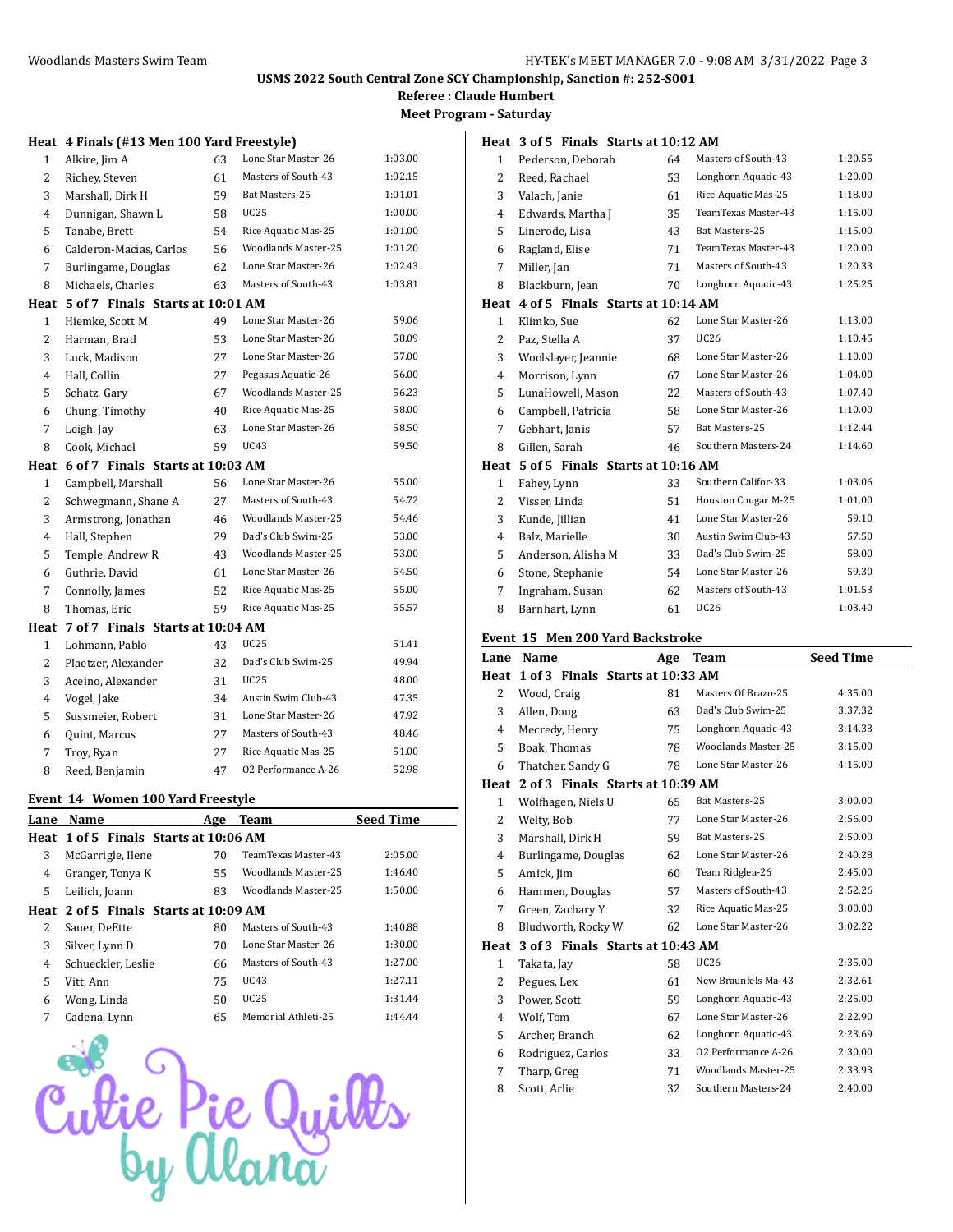## **Referee : Claude Humbert**

**Meet Program - Saturday**

#### **Event 16 Women 200 Yard Backstroke**

| Lane           | Name                             | Age | Team                       | <b>Seed Time</b> |
|----------------|----------------------------------|-----|----------------------------|------------------|
| Heat           | 1 of 3 Finals Starts at 10:46 AM |     |                            |                  |
| 3              | Guthrie, Dianne                  | 76  | Lone Star Master-26        | 4:30.00          |
| 4              | Pederson, Deborah                | 64  | Masters of South-43        | 3:44.50          |
| 5              | Leilich, Joann                   | 83  | <b>Woodlands Master-25</b> | 4:00.00          |
| 6              | Marsch, Gail                     | 81  | Masters of South-43        | 4:42.22          |
| Heat           | 2 of 3 Finals Starts at 10:52 AM |     |                            |                  |
| $\mathbf{1}$   | Silver, Lynn D                   | 70  | Lone Star Master-26        | 3:27.62          |
| 2              | DeSanders, Linda                 | 69  | Lone Star Master-26        | 3:21.96          |
| 3              | Hubbard, Cheryl B                | 54  | <b>Houston Cougar M-25</b> | 3:11.06          |
| 4              | Price, Lindsay M                 | 37  | Houston Cougar M-25        | 3:01.89          |
| 5              | George, Constance                | 61  | TeamTexas Master-43        | 3:05.00          |
| 6              | Reierson, Suzy                   | 70  | Rice Aquatic Mas-25        | 3:15.00          |
| 7              | Miller, Jan                      | 71  | Masters of South-43        | 3:22.39          |
| 8              | Vitt, Ann                        | 75  | <b>UC43</b>                | 3:32.62          |
| Heat           | 3 of 3 Finals Starts at 10:57 AM |     |                            |                  |
| $\mathbf{1}$   | Judis, Michaela B                | 20  | Masters of South-43        | 2:55.06          |
| 2              | Hines, Mary Anne                 | 64  | Woodlands Master-25        | 2:52.07          |
| 3              | Gebhart, Janis                   | 57  | Bat Masters-25             | 2:38.44          |
| $\overline{4}$ | Stone, Stephanie                 | 54  | Lone Star Master-26        | 2:20.30          |
| 5              | Wilson, Alana N                  | 34  | Woodlands Master-25        | 2:30.16          |
| 6              | Gillen, Sarah                    | 46  | Southern Masters-24        | 2:50.00          |
| 7              | Judis, Bailey                    | 20  | <b>UC43</b>                | 2:52.32          |
| 8              | Linerode, Lisa                   | 43  | Bat Masters-25             | 2:59.00          |
|                |                                  |     |                            |                  |

#### **Event 17 Men 50 Yard Butterfly**

| Lane | Name                             | Age | Team                       | <b>Seed Time</b> |
|------|----------------------------------|-----|----------------------------|------------------|
| Heat | 1 of 6 Finals Starts at 11:01 AM |     |                            |                  |
| 3    | Fragoso, Pastor                  | 47  | Bat Masters-25             | 51.49            |
| 4    | Kang, Philip                     | 18  | <b>UC26</b>                | 40.00            |
| 5    | van der Wege, Robertus           | 77  | Lone Star Master-26        | 40.58            |
| Heat | 2 of 6 Finals Starts at 11:03 AM |     |                            |                  |
| 1    | Paulos, David                    | 59  | New Braunfels Ma-43        | 40.00            |
| 2    | Keen, John                       | 58  | <b>Houston Cougar M-25</b> | 37.80            |
| 3    | Doyle, Michael                   | 58  | Lone Star Master-26        | 35.00            |
| 4    | Michaels, Charles                | 63  | Masters of South-43        | 33.71            |
| 5    | Ediger, Kyle                     | 40  | <b>UC25</b>                | 35.00            |
| 6    | Wong, Chun                       | 51  | First Colony Mas-25        | 37.00            |
| 7    | Welty, Bob                       | 77  | Lone Star Master-26        | 39.49            |
| Heat | 3 of 6 Finals Starts at 11:04 AM |     |                            |                  |
| 1    | Godoy, Francisco                 | 63  | <b>Woodlands Master-25</b> | 33.00            |
| 2    | Hoffman, Charles                 | 59  | <b>UC25</b>                | 31.75            |
| 3    | Kingan, Peter L                  | 72  | Team New York Aq-6         | 31.00            |
| 4    | Scott, Arlie                     | 32  | Southern Masters-24        | 30.00            |
| 5    | Tharp, Greg                      | 71  | <b>Woodlands Master-25</b> | 30.38            |
| 6    | Pegues, Lex                      | 61  | New Braunfels Ma-43        | 31.61            |
| 7    | Muchna, Frank                    | 38  | Sharks Swim Club-25        | 32.00            |
| 8    | Rollins, Bruce                   | 72  | Woodlands Master-25        | 33.02            |

#### **Heat 4 of 6 Finals Starts at 11:06 AM**

| 1              | Williams, Bruce F                | 68 | Lone Star Master-26        | 29.50 |
|----------------|----------------------------------|----|----------------------------|-------|
| 2              | Reed, Benjamin                   | 47 | 02 Performance A-26        | 29.29 |
| 3              | Dunnigan, Shawn L                | 58 | <b>UC25</b>                | 29.00 |
| 4              | Cook, Michael                    | 59 | <b>UC43</b>                | 28.68 |
| 5              | Coates, Ed                       | 56 | Longhorn Aquatic-43        | 28.91 |
| 6              | Duong, William                   | 32 | Rice Aquatic Mas-25        | 29.07 |
| 7              | Tanabe, Brett                    | 54 | Rice Aquatic Mas-25        | 29.31 |
| 8              | Bergmann, Jon                    | 58 | Fleet Masters Sw-25        | 29.92 |
| Heat           | 5 of 6 Finals Starts at 11:07 AM |    |                            |       |
| 1              | Schatz, Gary                     | 67 | <b>Woodlands Master-25</b> | 28.50 |
| 2              | Tinajero, Christian              | 38 | First Colony Mas-25        | 28.00 |
| 3              | Martin, Doug                     | 68 | Little Rock Mast-23        | 27.20 |
| 4              | Bermudez, Oscar                  | 43 | Houston Cougar M-25        | 26.77 |
| 5              | Connolly, James                  | 52 | Rice Aquatic Mas-25        | 27.00 |
| 6              | Campbell, Marshall               | 56 | Lone Star Master-26        | 27.50 |
| 7              | Kelsoe, Robert                   | 68 | Lone Star Master-26        | 28.18 |
| 8              | Leigh, Jay                       | 63 | Lone Star Master-26        | 28.50 |
| Heat           | 6 of 6 Finals Starts at 11:08 AM |    |                            |       |
| $\mathbf{1}$   | Redelinghuys, Daniel A           | 23 | <b>UC25</b>                | 25.72 |
| $\overline{2}$ | Lohmann, Pablo                   | 43 | <b>UC25</b>                | 25.62 |
| 3              | Plaetzer, Alexander              | 32 | Dad's Club Swim-25         | 25.15 |
| 4              | Aceino, Alexander                | 31 | <b>UC25</b>                | 22.00 |
| 5              | Kone, Bruce                      | 64 | <b>UC25</b>                | 24.85 |
| 6              | Troy, Ryan                       | 27 | Rice Aquatic Mas-25        | 25.22 |
| 7              | Farestvedt, Lars                 | 58 | Woodlands Master-25        | 25.69 |
| 8              | Davis, Ross C                    | 55 | <b>Woodlands Master-25</b> | 26.27 |

#### **Event 18 Women 50 Yard Butterfly**

| Lane         | Name                             | Age | <b>Team</b>                | <b>Seed Time</b> |
|--------------|----------------------------------|-----|----------------------------|------------------|
| Heat         | 1 of 5 Finals Starts at 11:09 AM |     |                            |                  |
| 3            | Whitehead, Shannon               | 49  | TeamTexas Master-43        | 1:00.00          |
| 4            | Wong, Linda                      | 50  | <b>UC25</b>                | 55.00            |
| 5            | Pederson, Deborah                | 64  | Masters of South-43        | 55.07            |
| 6            | Guthrie, Dianne                  | 76  | Lone Star Master-26        | 1:10.00          |
| Heat         | 2 of 5 Finals Starts at 11:11 AM |     |                            |                  |
| $\mathbf{1}$ | Sauer, DeEtte                    | 80  | Masters of South-43        | 51.55            |
| 2            | Schueckler, Leslie               | 66  | Masters of South-43        | 48.00            |
| 3            | Mayhew, Chris                    | 68  | Masters of South-43        | 45.70            |
| 4            | Morton, Andrea                   | 60  | <b>Woodlands Master-25</b> | 45.00            |
| 5            | Reed, Rachael                    | 53  | Longhorn Aquatic-43        | 45.00            |
| 6            | Blackburn, Jean                  | 70  | Longhorn Aquatic-43        | 47.77            |
| 7            | Moure de Godoy, Elva             | 61  | Woodlands Master-25        | 50.50            |
| 8            | Vitt, Ann                        | 75  | <b>UC43</b>                | 52.60            |
| Heat         | 3 of 5 Finals Starts at 11:13 AM |     |                            |                  |
| $\mathbf{1}$ | Farestvedt, Cassandra L          | 21  | <b>UC25</b>                | 42.60            |
| 2            | Woolslayer, Jeannie              | 68  | Lone Star Master-26        | 39.00            |
| 3            | Gebhart, Janis                   | 57  | Bat Masters-25             | 38.44            |
| 4            | Wingenroth, Kris                 | 68  | <b>UC25</b>                | 38.15            |
| 5            | Hubbard, Cheryl B                | 54  | Houston Cougar M-25        | 38.44            |
| 6            | Miller, Jan                      | 71  | Masters of South-43        | 38.51            |
| 7            | Garrus, Halle A                  | 28  | Rice Aquatic Mas-25        | 40.87            |
| 8            | Stewart, Jamie                   | 73  | Masters of South-43        | 45.00            |
|              |                                  |     |                            |                  |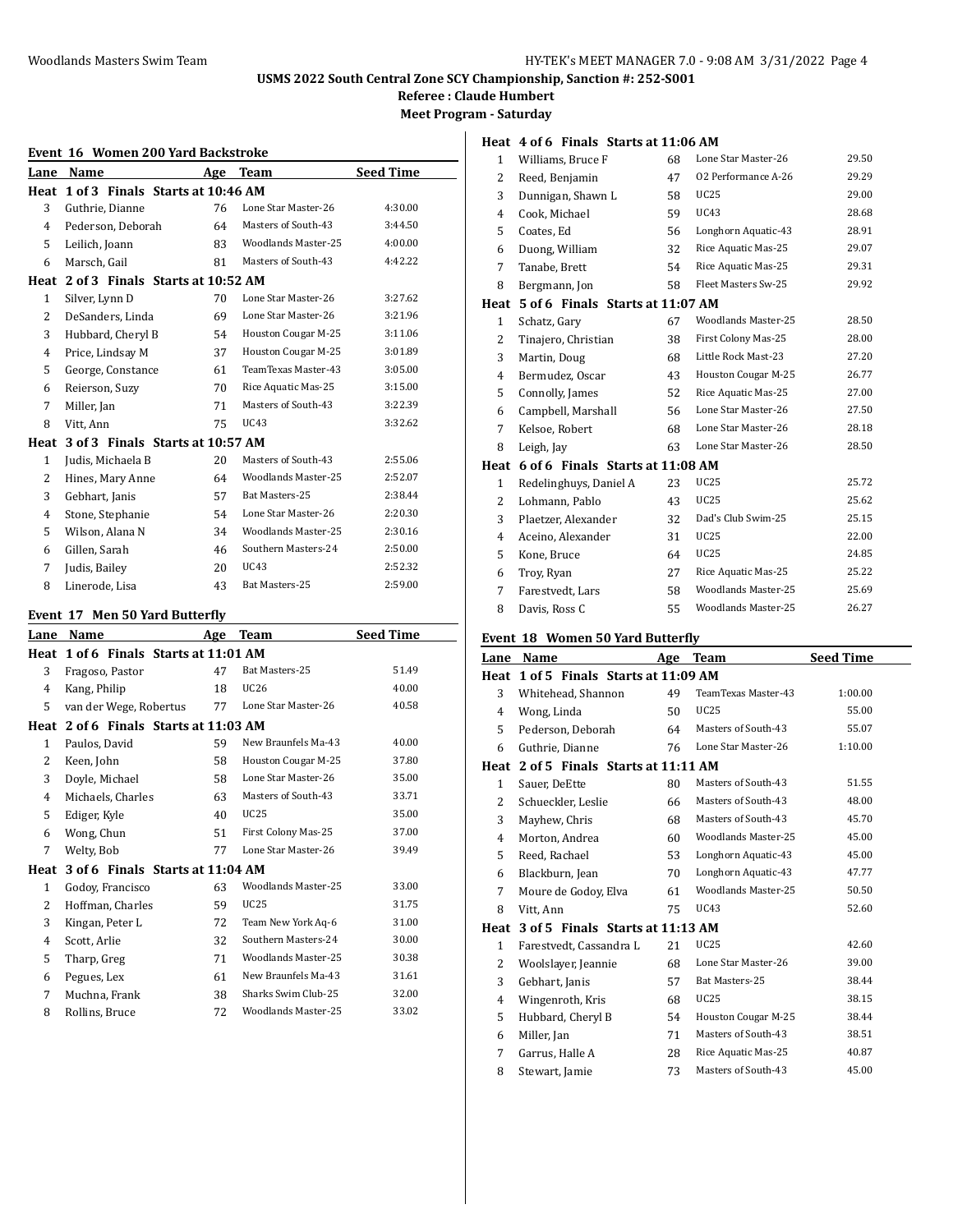**Referee : Claude Humbert**

**Meet Program - Saturday**

#### **Heat 4 Finals (#18 Women 50 Yard Butterfly)**

| 1    | Brodeur, Diana                   | 46 | Lone Star Master-26        | 38.00 |
|------|----------------------------------|----|----------------------------|-------|
| 2    | Campbell, Patricia               | 58 | Lone Star Master-26        | 35.00 |
| 3    | Koch Davis, Laura K              | 45 | Woodlands Master-25        | 33.27 |
| 4    | Chang, Charlotte                 | 32 | <b>Woodlands Master-25</b> | 33.00 |
| 5    | West, Amy                        | 27 | Fleet Masters Sw-25        | 33.02 |
| 6    | Paz, Stella A                    | 37 | UC26                       | 34.34 |
| 7    | Edwards, Martha J                | 35 | TeamTexas Master-43        | 37.00 |
| 8    | Linerode, Lisa                   | 43 | Bat Masters-25             | 38.00 |
| Heat | 5 of 5 Finals Starts at 11:16 AM |    |                            |       |
| 1    | Morrison, Lynn                   | 67 | Lone Star Master-26        | 32.00 |
| 2    | Barnhart, Lynn                   | 61 | UC26                       | 31.43 |
| 3    | Visser, Linda                    | 51 | <b>Houston Cougar M-25</b> | 31.00 |
| 4    | Warren, Laura                    | 41 | Lone Star Master-26        | 26.77 |
| 5    | Anderson, Alisha M               | 33 | Dad's Club Swim-25         | 30.00 |
| 6    | Ingraham, Susan                  | 62 | Masters of South-43        | 31.18 |
| 7    | Fahey, Lynn                      | 33 | Southern Califor-33        | 31.55 |
| 8    |                                  |    |                            | 32.04 |

#### **Event 19 Men 200 Yard IM**

| Lane         | Name                | Age                              | <b>Team</b>                | <b>Seed Time</b> |
|--------------|---------------------|----------------------------------|----------------------------|------------------|
| Heat         |                     | 1 of 5 Finals Starts at 11:18 AM |                            |                  |
| 3            | Fragoso, Pastor     | 47                               | Bat Masters-25             | 3:43.34          |
| 4            | Welty, Bob          | 77                               | Lone Star Master-26        | 3:15.00          |
| 5            | Kang, Philip        | 18                               | <b>UC26</b>                | 3:20.00          |
| Heat         |                     | 2 of 5 Finals Starts at 11:22 AM |                            |                  |
| 2            | Wong, Chun          | 51                               | First Colony Mas-25        | 3:05.00          |
| 3            | Marshall, Dirk H    | 59                               | Bat Masters-25             | 2:55.50          |
| 4            | Amick, Jim          | 60                               | Team Ridglea-26            | 2:45.00          |
| 5            | Green, Zachary Y    | 32                               | Rice Aquatic Mas-25        | 2:45.00          |
| 6            | Hoffman, Charles    | 59                               | <b>UC25</b>                | 3:01.15          |
| 7            | Rollins, Bruce      | 72                               | <b>Woodlands Master-25</b> | 3:14.38          |
| Heat         |                     | 3 of 5 Finals Starts at 11:26 AM |                            |                  |
| 1            | Duong, William      | 32                               | Rice Aquatic Mas-25        | 2:36.54          |
| 2            | Bergmann, Jon       | 58                               | Fleet Masters Sw-25        | 2:35.34          |
| 3            | Rodriguez, Carlos   | 33                               | 02 Performance A-26        | 2:33.36          |
| 4            | Kelsoe, Robert      | 68                               | Lone Star Master-26        | 2:33.08          |
| 5            | Harman, Brad        | 53                               | Lone Star Master-26        | 2:33.19          |
| 6            | Reed, Benjamin      | 47                               | 02 Performance A-26        | 2:34.42          |
| 7            | Scott, Arlie        | 32                               | Southern Masters-24        | 2:36.34          |
| 8            | Pegues, Lex         | 61                               | New Braunfels Ma-43        | 2:42.61          |
| Heat         |                     | 4 of 5 Finals Starts at 11:30 AM |                            |                  |
| $\mathbf{1}$ | Iwanaka, Yuji       | 44                               | Woodlands Master-25        | 2:30.00          |
| 2            | Muchna, Frank       | 38.                              | Sharks Swim Club-25        | 2:25.00          |
| 3            | Chung, Timothy      | 40                               | Rice Aquatic Mas-25        | 2:16.00          |
| 4            | Guthrie, David      | 61                               | Lone Star Master-26        | 2:15.00          |
| 5            | Luck, Madison       | 27                               | Lone Star Master-26        | 2:16.00          |
| 6            | Tinajero, Christian | 38                               | First Colony Mas-25        |                  |
| 7            | Archer, Branch      | 62                               | Longhorn Aquatic-43        |                  |
| 8            | O'Leary, Mark       | 54                               | Austin Swim Club-43        |                  |

#### **Heat 5 of 5 Finals Starts at 11:33 AM**

| Brundage, Patrick    | 55 | Arizona Masters-48         | 2:09.95 |
|----------------------|----|----------------------------|---------|
| Aceino, Alexander    | 31 | UC25                       | 2:05.00 |
| Sussmeier, Robert    | 31 | Lone Star Master-26        | 2:01.64 |
| Vogel, Jake          | 34 | Austin Swim Club-43        | 1:54.06 |
| Garriga, Alexander F | 26 | UC43                       | 1:55.00 |
| Escalante, Rodolfo   | 32 | Dad's Club Swim-25         | 2:02.22 |
| Somoza, Juan         | 27 | Sharks Swim Club-25        | 2:05.99 |
| Armstrong, Jonathan  | 46 | <b>Woodlands Master-25</b> | 2:14.46 |
|                      |    |                            |         |

#### **Event 20 Women 200 Yard IM**

| Lane         | <b>Name</b>                      | Age | <b>Team</b>                | <b>Seed Time</b> |
|--------------|----------------------------------|-----|----------------------------|------------------|
| Heat         | 1 of 3 Finals Starts at 11:36 AM |     |                            |                  |
| 2            | Stewart, Jamie                   | 73  | Masters of South-43        | 3:58.00          |
| 3            | Morrison, Lynn                   | 67  | Lone Star Master-26        | 3:38.00          |
| 4            | Moure de Godoy, Elva             | 61  | <b>Woodlands Master-25</b> | 3:32.14          |
| 5            | Lindsey, Connie                  | 69  | Masters of South-43        | 3:38.00          |
| 6            | Schueckler, Leslie               | 66  | Masters of South-43        | 3:51.00          |
| 7            | Marsch, Gail                     | 81  | Masters of South-43        | 5:48.05          |
| Heat         | 2 of 3 Finals Starts at 11:43 AM |     |                            |                  |
| $\mathbf{1}$ | Ragland, Elise                   | 71  | TeamTexas Master-43        | 3:30.00          |
| 2            | Klimko, Sue                      | 62  | Lone Star Master-26        | 3:23.21          |
| 3            | Wingenroth, Kris                 | 68  | <b>UC25</b>                | 3:11.89          |
| 4            | Price, Lindsay M                 | 37  | Houston Cougar M-25        | 3:01.76          |
| 5            | Hubbard, Cheryl B                | 54  | Houston Cougar M-25        | 3:08.00          |
| 6            | Linerode, Lisa                   | 43  | Bat Masters-25             | 3:20.00          |
| 7            | Miller, Jan                      | 71  | Masters of South-43        | 3:25.62          |
| 8            | Whitehead, Shannon               | 49  | TeamTexas Master-43        | 3:30.00          |
| Heat         | 3 of 3 Finals Starts at 11:47 AM |     |                            |                  |
| $\mathbf{1}$ | Eakle, Julie O                   | 61  | Masters of South-43        | 2:51.25          |
| 2            | Wilson, Alana N                  | 34  | <b>Woodlands Master-25</b> | 2:40.20          |
| 3            | Barnhart, Lynn                   | 61  | <b>UC26</b>                | 2:34.35          |
| 4            | Visser, Linda                    | 51  | <b>Houston Cougar M-25</b> | 2:32.00          |
| 5            | Stone, Stephanie                 | 54  | Lone Star Master-26        | 2:32.30          |
| 6            | Koch Davis, Laura K              | 45  | <b>Woodlands Master-25</b> | 2:37.27          |
| 7            | Kunde, Jillian                   | 41  | Lone Star Master-26        | 2:43.00          |
| 8            | Sites. Lorraine D                | 59  | Masters of South-43        | 2:54.00          |

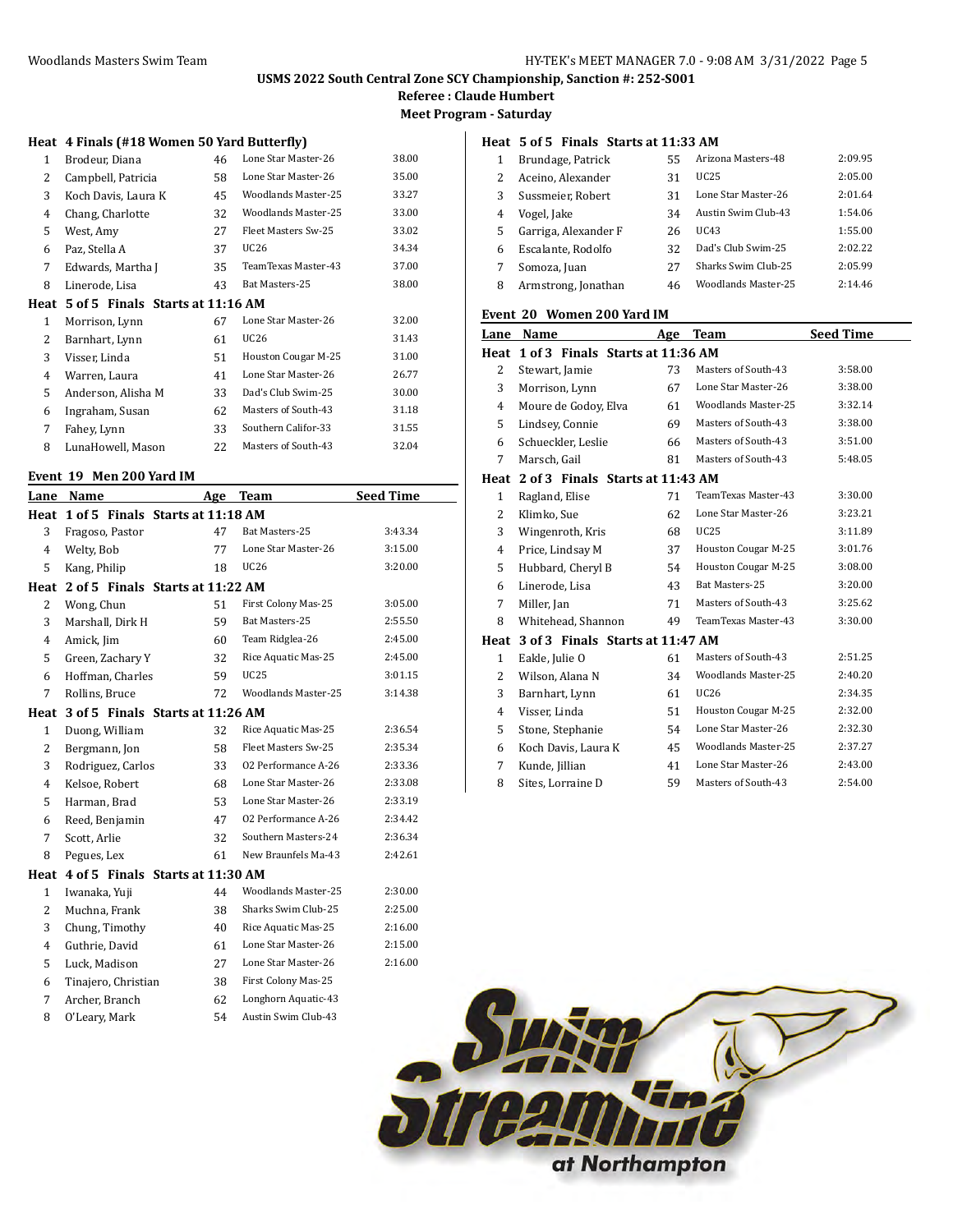**Referee : Claude Humbert**

**Psych Sheet - Sunday**

#### **Event 31 Mixed 1000 Yard Freestyle**

|    | Name                    | Age             | Team                       | <b>Seed Time</b> |
|----|-------------------------|-----------------|----------------------------|------------------|
| 1  | Cao, Angela B           | W <sub>23</sub> | Rice Aquatic Mas-25        | 20:00.00         |
| 2  | Sauer, DeEtte           | W80             | Masters of South-43        | 19:25.78         |
| 3  | Leilich, Joann          | W83             | <b>Woodlands Master-25</b> | 19:00.00         |
| 4  | Pederson, Deborah       | W64             | Masters of South-43        | 17:23.36         |
| 5  | Fragoso, Pastor         | M47             | Bat Masters-25             | 17:12.87         |
| 6  | Ragland, Elise          | W71             | TeamTexas Master-43        | 16:20.00         |
| 7  | Valach, Janie           | W61             | Rice Aquatic Mas-25        | 16:00.00         |
| 8  | Brodeur, Diana          | W46             | Lone Star Master-26        | 16:00.00         |
| 9  | Klimko, Sue             | W62             | Lone Star Master-26        | 15:40.77         |
| 10 | Gebhart, Janis          | W57             | Bat Masters-25             | 15:00.44         |
| 11 | Smith, Russell          | M60             | UC27                       | 15:00.00         |
| 12 | Pegues, Lex             | M61             | New Braunfels Ma-43        | 15:00.00         |
| 13 | Doyle, Michael          | M58             | Lone Star Master-26        | 15:00.00         |
| 14 | King, Allan G           | M63             | <b>Woodlands Master-25</b> | 14:45.00         |
| 15 | Gillen, Sarah           | W46             | Southern Masters-24        | 14:15.00         |
| 16 | Fellows, Bailey         | M34             | <b>Woodlands Master-25</b> | 14:11.15         |
| 17 | Keen, John              | M58             | <b>Houston Cougar M-25</b> | 14:08.00         |
| 18 | Scott, Arlie            | M32             | Southern Masters-24        | 13:44.42         |
| 19 | Allen, Doug             | M63             | Dad's Club Swim-25         | 13:36.41         |
| 20 | Hines, Mary Anne        | W64             | <b>Woodlands Master-25</b> | 13:30.00         |
| 21 | Ediger, Kyle            | M40             | <b>UC25</b>                | 13:30.00         |
| 22 | Judis, Michaela B       | W20             | Masters of South-43        | 13:29.49         |
| 23 | Amick, Jim              | M60             | Team Ridglea-26            | 13:10.00         |
| 24 | Calderon-Macias, Carlos | M56             | <b>Woodlands Master-25</b> | 13:09.20         |
| 25 | Marshall, Dirk H        | M59             | Bat Masters-25             | 13:06.57         |
| 26 | Iwanaka, Yuji           | M44             | <b>Woodlands Master-25</b> | 13:00.00         |
| 27 | Campbell, Patricia      | W58             | Lone Star Master-26        | 13:00.00         |
| 28 | Wolfhagen, Niels U      | M65             | Bat Masters-25             | 13:00.00         |
| 29 | O'Leary, Mark           | M54             | Austin Swim Club-43        | 12:50.00         |
| 30 | Wood, Larry             | M68             | Longhorn Aquatic-43        | 12:20.00         |
| 31 | Rodriguez, Carlos       | M33             | 02 Performance A-26        | 12:18.43         |
| 32 | Lorenz, Andreas         | M60             | Dad's Club Swim-25         | 12:00.00         |
| 33 | Coates, Ed              | M56             | Longhorn Aquatic-43        | 11:49.44         |
| 34 | Archer, Branch          | M62             | Longhorn Aquatic-43        | 11:38.00         |
| 35 | Campbell, Marshall      | M56             | Lone Star Master-26        | 11:30.00         |
| 36 | Balz, Marielle          | W30             | Austin Swim Club-43        | 11:30.00         |
| 37 | Brundage, Patrick       | M55             | Arizona Masters-48         | 10:34.69         |
| 38 | Reierson, Suzy          | W70             | Rice Aquatic Mas-25        | 7:30.00          |
|    |                         |                 |                            |                  |

thpilates

# Always Stay Balanced LLC

Accounting



Consulting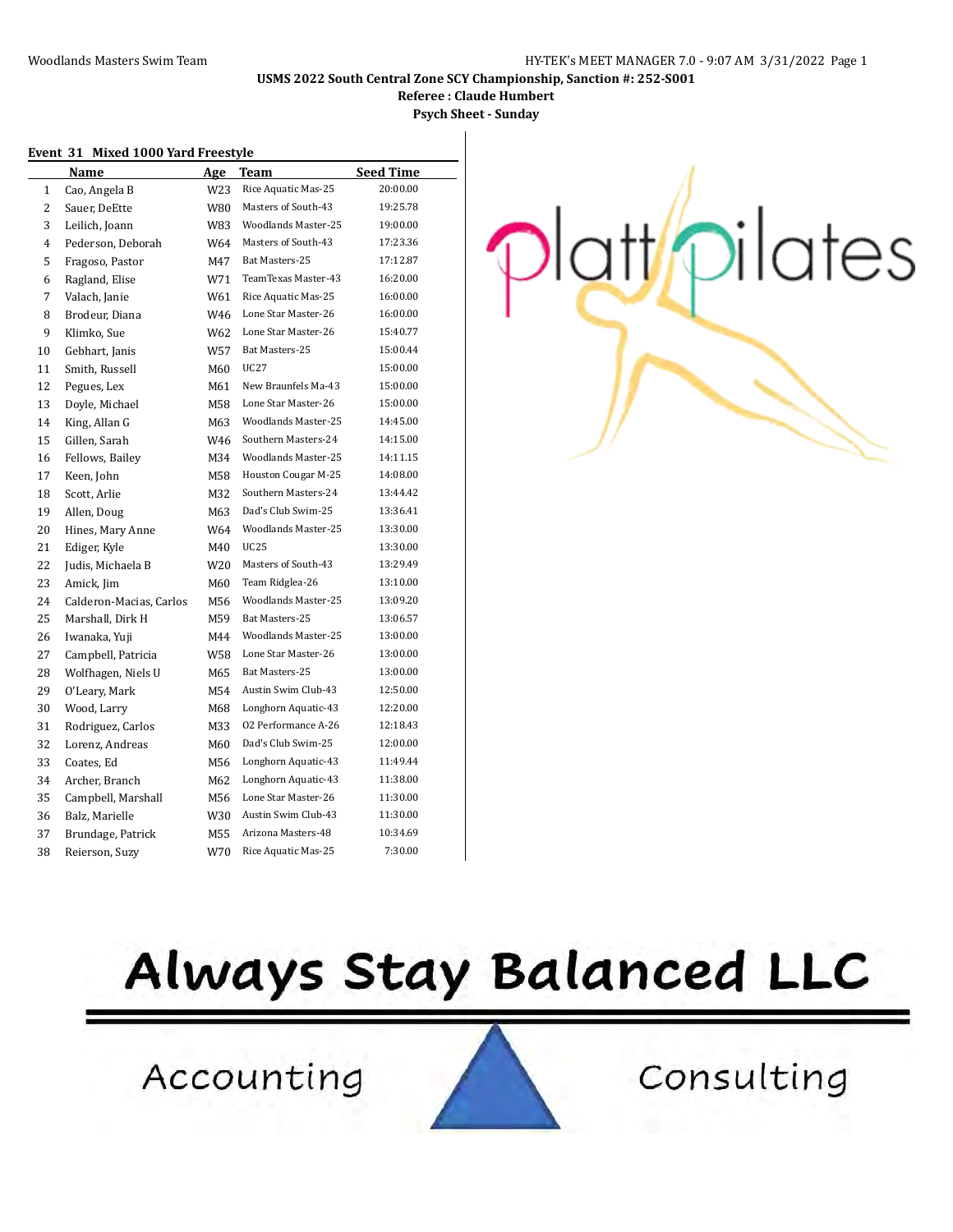## **Referee : Claude Humbert**

**Meet Program - Sunday**

## **Event 33 Men 50 Yard Freestyle Lane Name Age Team Seed Time**

| Heat         | 1 of 8 Finals Starts at 09:00 AM      |    |                            |       |
|--------------|---------------------------------------|----|----------------------------|-------|
| 3            | Wood, Craig                           | 81 | Masters Of Brazo-25        | 55.00 |
| 4            | Thatcher, Sandy G                     | 78 | Lone Star Master-26        | 49.00 |
| 5            | Uribe, Ignacio                        | 42 | <b>Woodlands Master-25</b> | 50.00 |
| Heat         | 2 of 8 Finals Starts at 09:02 AM      |    |                            |       |
| 2            | Christian, Tom                        | 68 | Lone Star Master-26        | 35.00 |
| 3            | Hardy, Rog                            | 75 | Rice Aquatic Mas-25        | 33.00 |
| 4            | King, Allan G                         | 63 | Woodlands Master-25        | 32.00 |
| 5            | Keen, John                            | 58 | Houston Cougar M-25        | 32.26 |
| 6            | Foster, Peter                         | 63 | Dad's Club Swim-25         | 33.95 |
| 7            | Fragoso, Pastor                       | 47 | Bat Masters-25             | 36.12 |
| Heat         | 3 of 8 Finals Starts at 09:04 AM      |    |                            |       |
| $\mathbf{1}$ | Rodriguez, Carlos                     | 33 | 02 Performance A-26        | 32.00 |
| 2            | Welty, Bob                            | 77 | Lone Star Master-26        | 31.00 |
| 3            | Bludworth, Rocky W                    | 62 | Lone Star Master-26        | 30.44 |
| 4            | Pattengale, Richard                   | 66 | Lone Star Master-26        | 30.00 |
| 5            | Wolfhagen, Niels U                    | 65 | Bat Masters-25             | 30.00 |
| 6            | Kang, Philip                          | 18 | UC <sub>26</sub>           | 31.00 |
| 7            | Wong, Chun                            | 51 | First Colony Mas-25        | 32.00 |
| 8            | Boak, Thomas                          | 78 | <b>Woodlands Master-25</b> | 32.00 |
| Heat         | 4 of 8 Finals Starts at 09:05 AM      |    |                            |       |
| 1            | Cunningham, John E                    | 62 | <b>UC26</b>                | 29.50 |
| 2            | Michaels, Charles                     | 63 | Masters of South-43        | 28.78 |
| 3            | Calderon-Macias, Carlos               | 56 | <b>Woodlands Master-25</b> | 28.20 |
| 4            | Burlingame, Douglas                   | 62 | Lone Star Master-26        | 27.55 |
| 5            | Ediger, Kyle                          | 40 | <b>UC25</b>                | 28.00 |
| 6            | Hammen, Douglas                       | 57 | Masters of South-43        | 28.68 |
| 7            | Rollins, Bruce                        | 72 | <b>Woodlands Master-25</b> | 29.02 |
| 8            | Paulos, David                         | 59 | New Braunfels Ma-43        | 29.79 |
| Heat         | 5 of 8 Finals Starts at 09:06 AM      |    |                            |       |
| 1            | Godoy, Francisco                      | 63 | <b>Woodlands Master-25</b> | 27.00 |
| 2            | Takata, Jay                           | 58 | <b>UC26</b>                | 26.50 |
| 3            | Tanabe, Brett                         | 54 | Rice Aquatic Mas-25        | 26.35 |
| 4            | Hiemke, Scott M                       | 49 | Lone Star Master-26        | 26.10 |
| 5            | Cook, Michael                         | 59 | UC43                       | 26.21 |
| 6            | Marshall, D Scot                      | 65 | <b>Woodlands Master-25</b> | 26.50 |
| 7            | Pegues, Lex                           | 61 | New Braunfels Ma-43        | 27.00 |
| 8            | Coates, Ed                            | 56 | Longhorn Aquatic-43        | 27.51 |
|              | Heat 6 of 8 Finals Starts at 09:08 AM |    |                            |       |
| 1            | Hall, Collin                          | 27 | Pegasus Aquatic-26         | 26.00 |
| 2            | Richey, Steven                        | 61 | Masters of South-43        | 25.87 |
| 3            | Williams, Bruce F                     | 68 | Lone Star Master-26        | 25.50 |
| 4            | Harman, Brad                          | 53 | Lone Star Master-26        | 25.33 |
| 5            | Brundage, Patrick                     | 55 | Arizona Masters-48         | 25.37 |
| 6            | Scott, Arlie                          | 32 | Southern Masters-24        | 25.81 |
| 7            | Thomas, Eric                          | 59 | Rice Aquatic Mas-25        | 25.97 |
| 8            | Leigh, Jay                            | 63 | Lone Star Master-26        | 26.00 |

#### **Heat 7 of 8 Finals Starts at 09:09 AM**

| 1    | Reed, Benjamin                   | 47 | 02 Performance A-26        | 24.44 |
|------|----------------------------------|----|----------------------------|-------|
| 2    | Schwegmann, Shane A              | 27 | Masters of South-43        | 24.11 |
| 3    | Davis, Ross C                    | 55 | Woodlands Master-25        | 23.99 |
| 4    | Neville, Richard                 | 65 | Lone Star Master-26        | 23.91 |
| 5    | Redelinghuys, Daniel A           | 23 | <b>UC25</b>                | 23.93 |
| 6    | Connolly, James                  | 52 | Rice Aquatic Mas-25        | 24.00 |
| 7    | Martin, Doug                     | 68 | Little Rock Mast-23        | 24.20 |
| 8    | Schatz, Gary                     | 67 | Woodlands Master-25        | 25.07 |
| Heat | 8 of 8 Finals Starts at 09:10 AM |    |                            |       |
| 1    | Kone, Bruce                      | 64 | <b>UC25</b>                | 23.80 |
| 2    | Holland, Tyler                   | 33 | <b>Woodlands Master-25</b> | 23.20 |
| 3    | Lohmann, Pablo                   | 43 | UC25                       | 22.88 |
| 4    | Temple, Andrew R                 | 43 | <b>Woodlands Master-25</b> | 22.75 |
| 5    | Plaetzer, Alexander              | 32 | Dad's Club Swim-25         | 22.83 |
| 6    | Somoza, Juan                     | 27 | Sharks Swim Club-25        | 23.00 |
| 7    | Troy, Ryan                       | 27 | Rice Aquatic Mas-25        | 23.50 |
| 8    | Farestvedt, Lars                 | 58 | <b>Woodlands Master-25</b> | 23.82 |

#### **Event 34 Women 50 Yard Freestyle**

| Lane           | Name                                  | Age | Team                       | <b>Seed Time</b> |
|----------------|---------------------------------------|-----|----------------------------|------------------|
|                | Heat 1 of 5 Finals Starts at 09:11 AM |     |                            |                  |
| 3              | Allong, Rae-Ann                       | 61  | TeamTexas Master-43        | 52.00            |
| 4              | Schueckler, Leslie                    | 66  | Masters of South-43        | 39.00            |
| 5              | Guthrie, Dianne                       | 76  | Lone Star Master-26        | 50.00            |
| 6              | McGarrigle, Ilene                     | 70  | TeamTexas Master-43        | 1:05.00          |
|                | Heat 2 of 5 Finals Starts at 09:13 AM |     |                            |                  |
| $\mathbf{1}$   | Moure de Godoy, Elva                  | 61  | Woodlands Master-25        | 38.48            |
| 2              | Vitt, Ann                             | 75  | UCA3                       | 37.37            |
| 3              | George, Constance                     | 61  | TeamTexas Master-43        | 36.00            |
| $\overline{4}$ | Silver, Lynn D                        | 70  | Lone Star Master-26        | 36.00            |
| 5              | Valach, Janie                         | 61  | Rice Aquatic Mas-25        | 36.00            |
| 6              | Pederson, Deborah                     | 64  | Masters of South-43        | 36.49            |
| 7              | Blackburn, Jean                       | 70  | Longhorn Aquatic-43        | 37.43            |
| 8              | Granger, Tonya K                      | 55  | Woodlands Master-25        | 38.48            |
| Heat           | 3 of 5 Finals Starts at 09:15 AM      |     |                            |                  |
| 1              | Farestvedt, Cassandra L               | 21  | <b>UC25</b>                | 35.20            |
| 2              | Mora, Cindy                           | 47  | <b>Woodlands Master-25</b> | 34.87            |
| 3              | Woolslayer, Jeannie                   | 68  | Lone Star Master-26        | 34.00            |
| $\overline{4}$ | Garrus, Halle A                       | 28  | Rice Aquatic Mas-25        | 33.13            |
| 5              | Ragland, Elise                        | 71  | TeamTexas Master-43        | 34.00            |
| 6              | Gebhart, Janis                        | 57  | Bat Masters-25             | 34.44            |
| 7              | Linerode, Lisa                        | 43  | <b>Bat Masters-25</b>      | 35.00            |
| 8              | Brown Jackson, Ginny                  | 67  | Lone Star Master-26        | 35.50            |
|                | Heat 4 of 5 Finals Starts at 09:16 AM |     |                            |                  |
| 1              | Takata, Sue                           | 58  | <b>UC26</b>                | 32.50            |
| $\overline{2}$ | Klimko, Sue                           | 62  | Lone Star Master-26        | 31.28            |
| 3              | Wilson, Alana N                       | 34  | <b>Woodlands Master-25</b> | 29.84            |
| 4              | Stone, Stephanie                      | 54  | Lone Star Master-26        | 29.30            |
| 5              | Eakle, Julie O                        | 61  | Masters of South-43        | 29.61            |
| 6              | Edwards, Martha J                     | 35  | TeamTexas Master-43        | 30.00            |
| 7              | Barnhart, Lynn                        | 61  | <b>UC26</b>                | 32.00            |
| 8              | Miller, Jan                           | 71  | Masters of South-43        | 33.13            |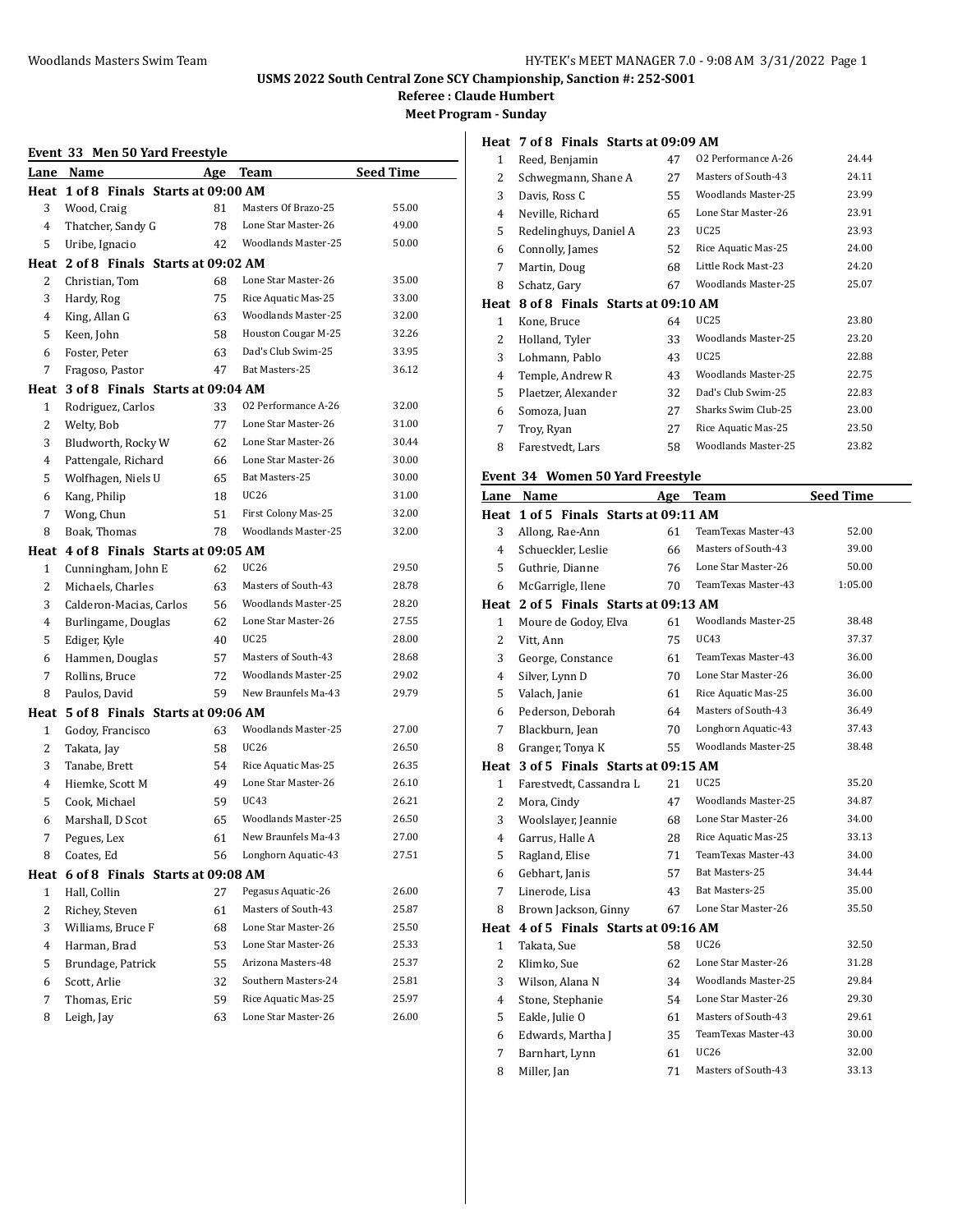**Referee : Claude Humbert**

**Meet Program - Sunday**

#### **Heat 5 Finals (#34 Women 50 Yard Freestyle)**

|   | Visser, Linda      | 51 | <b>Houston Cougar M-25</b> | 28.50 |
|---|--------------------|----|----------------------------|-------|
| 2 | Anderson, Alisha M | 33 | Dad's Club Swim-25         | 28.00 |
| 3 | Ingraham, Susan    | 62 | Masters of South-43        | 27.80 |
| 4 | Warren, Laura      | 41 | Lone Star Master-26        | 24.38 |
| 5 | Chang, Charlotte   | 32 | <b>Woodlands Master-25</b> | 27.00 |
| 6 | Morrison, Lynn     | 67 | Lone Star Master-26        | 28.00 |
|   | Fahey, Lynn        | 33 | Southern Califor-33        | 28.39 |
| 8 | Fellows, April     | 29 | <b>Woodlands Master-25</b> | 29.00 |
|   |                    |    |                            |       |

#### **Event 35 Men 100 Yard Butterfly**

| Lane           | Name                                  | Age | <b>Team</b>                | <b>Seed Time</b> |
|----------------|---------------------------------------|-----|----------------------------|------------------|
| Heat           | 1 of 4 Finals Starts at 09:19 AM      |     |                            |                  |
| 3              | Welty, Bob                            | 77  | Lone Star Master-26        | 1:40.00          |
| $\overline{4}$ | Tharp, Greg                           | 71  | Woodlands Master-25        | 1:11.05          |
| 5              | Rollins, Bruce                        | 72  | Woodlands Master-25        | 1:26.60          |
|                | Heat 2 of 4 Finals Starts at 09:22 AM |     |                            |                  |
| 2              | Iwanaka, Yuji                         | 44  | <b>Woodlands Master-25</b> | 1:10.00          |
| 3              | Amick, Jim                            | 60  | Team Ridglea-26            | 1:10.00          |
| 4              | Duong, William                        | 32  | Rice Aquatic Mas-25        | 1:08.43          |
| 5              | Bergmann, Jon                         | 58  | Fleet Masters Sw-25        | 1:08.86          |
| 6              | Doyle, Michael                        | 58  | Lone Star Master-26        | 1:10.00          |
| 7              | O'Leary, Mark                         | 54  | Austin Swim Club-43        | 1:10.00          |
|                | Heat 3 of 4 Finals Starts at 09:24 AM |     |                            |                  |
| $\mathbf{1}$   | Dunnigan, Shawn L                     | 58  | UC25                       | 1:06.00          |
| $\overline{2}$ | Gooding, Jack W                       | 68  | Lone Star Master-26        | 1:03.50          |
| 3              | Campbell, Marshall                    | 56  | Lone Star Master-26        | 59.50            |
| 4              | Chung, Timothy                        | 40  | Rice Aquatic Mas-25        | 59.00            |
| 5              | Armstrong, Jonathan                   | 46  | <b>Woodlands Master-25</b> | 59.46            |
| 6              | Archer, Branch                        | 62  | Longhorn Aquatic-43        | 1:03.09          |
| 7              | Leigh, Jay                            | 63  | Lone Star Master-26        | 1:05.50          |
| 8              | Kelsoe, Robert                        | 68  | Lone Star Master-26        | 1:06.61          |
|                | Heat 4 of 4 Finals Starts at 09:25 AM |     |                            |                  |
| 1              | Somoza, Juan                          | 27  | Sharks Swim Club-25        | 56.63            |
| $\overline{2}$ | Plaetzer, Alexander                   | 32  | Dad's Club Swim-25         | 54.91            |
| 3              | Escalante, Rodolfo                    | 32  | Dad's Club Swim-25         | 53.27            |
| 4              | Vogel, Jake                           | 34  | Austin Swim Club-43        | 50.92            |
| 5              | Nead, Kevin                           | 36  | Rice Aquatic Mas-25        | 52.47            |
| 6              | Garriga, Alexander F                  | 26  | <b>UC43</b>                | 54.02            |
| 7              | Troy, Ryan                            | 27  | Rice Aquatic Mas-25        | 56.50            |
| 8              | Farestvedt, Lars                      | 58  | <b>Woodlands Master-25</b> | 58.20            |
|                |                                       |     |                            |                  |

#### **Event 36 Women 100 Yard Butterfly**

| Lane | Name                                  | Age | Team                       | <b>Seed Time</b> |
|------|---------------------------------------|-----|----------------------------|------------------|
|      | Heat 1 of 2 Finals Starts at 09:27 AM |     |                            |                  |
| 1    | Stewart, Jamie                        | 73  | Masters of South-43        | 1:48.00          |
| 2    | Ragland, Elise                        | 71  | TeamTexas Master-43        | 1:45.00          |
| 3    | Price, Lindsay M                      | 37  | <b>Houston Cougar M-25</b> | 1:30.43          |
| 4    | Wingenroth, Kris                      | 68  | UC25                       | 1:27.47          |
| 5.   | Linerode, Lisa                        | 43  | <b>Bat Masters-25</b>      | 1:30.00          |
| 6    | Lindsey, Connie                       | 69  | Masters of South-43        | 1:45.00          |
|      | Mayhew, Chris                         | 68  | Masters of South-43        | 1:45.30          |
| 8    | Sauer, DeEtte                         | 80  | Masters of South-43        | 2:04.69          |

#### **Heat 2 of 2 Finals Starts at 09:30 AM**

| Brodeur, Diana      | 46 | Lone Star Master-26        | 1:25.00 |
|---------------------|----|----------------------------|---------|
| LunaHowell, Mason   | 22 | Masters of South-43        | 1:12.30 |
| Visser, Linda       | 51 | <b>Houston Cougar M-25</b> | 1:08.50 |
| Hirsekorn, Shelley  | 41 | UC <sub>25</sub>           | 1:03.12 |
| Koch Davis, Laura K | 45 | <b>Woodlands Master-25</b> | 1:07.27 |
| Barnhart, Lynn      | 61 | UC <sub>26</sub>           | 1:08.93 |
| Paz. Stella A       | 37 | UC <sub>26</sub>           | 1:13.47 |
| Hubbard, Cheryl B   | 54 | Houston Cougar M-25        | 1:25.84 |
|                     |    |                            |         |

#### **Event 37 Men 50 Yard Breaststroke**

|                | Lane Name                             |    | Age Team                   | <b>Seed Time</b> |  |
|----------------|---------------------------------------|----|----------------------------|------------------|--|
|                | Heat 1 of 5 Finals Starts at 09:32 AM |    |                            |                  |  |
| 3              | Uribe, Ignacio                        | 42 | Woodlands Master-25        | 1:10.00          |  |
| 4              | Mecredy, Henry                        | 75 | Longhorn Aquatic-43        | 51.75            |  |
| 5              | Thatcher, Sandy G                     | 78 | Lone Star Master-26        | 1:05.00          |  |
|                | Heat 2 of 5 Finals Starts at 09:34 AM |    |                            |                  |  |
| $\mathbf{1}$   | Marshall, Dirk H                      | 59 | Bat Masters-25             | 45.22            |  |
| $\overline{2}$ | Boak, Thomas                          | 78 | <b>Woodlands Master-25</b> | 42.00            |  |
| 3              | Swenor, Gary                          | 67 | Longhorn Aquatic-43        | 40.52            |  |
| $\overline{4}$ | Wong, Chun                            | 51 | First Colony Mas-25        | 40.00            |  |
| 5              | Green, Zachary Y                      | 32 | Rice Aquatic Mas-25        | 40.00            |  |
| 6              | Bludworth, Rocky W                    | 62 | Lone Star Master-26        | 40.99            |  |
| 7              | Welty, Bob                            | 77 | Lone Star Master-26        | 42.94            |  |
|                | Heat 3 of 5 Finals Starts at 09:36 AM |    |                            |                  |  |
| $\mathbf{1}$   | Pegues, Lex                           | 61 | New Braunfels Ma-43        | 38.00            |  |
| 2              | Michaels, Charles                     | 63 | Masters of South-43        | 36.82            |  |
| 3              | Coates. Ed                            | 56 | Longhorn Aquatic-43        | 36.08            |  |
| $\overline{4}$ | Tanabe, Brett                         | 54 | Rice Aquatic Mas-25        | 35.95            |  |
| 5              | Archer, Branch                        | 62 | Longhorn Aquatic-43        | 36.00            |  |
| 6              | Harman, Brad                          | 53 | Lone Star Master-26        | 36.43            |  |
| 7              | Cook, Michael                         | 59 | UC43                       | 37.50            |  |
| 8              | Rollins, Bruce                        | 72 | <b>Woodlands Master-25</b> | 39.02            |  |
|                | Heat 4 of 5 Finals Starts at 09:38 AM |    |                            |                  |  |
| 1              | Borchers, Jackson                     | 20 | Masters of South-43        | 35.04            |  |
| 2              | Kingan, Peter L                       | 72 | Team New York Aq-6         | 34.33            |  |
| 3              | Richey, Steven                        | 61 | Masters of South-43        | 33.78            |  |
| 4              | Hall, Collin                          | 27 | Pegasus Aquatic-26         | 31.65            |  |
| 5              | Kelsoe, Robert                        | 68 | Lone Star Master-26        | 33.51            |  |
| 6              | Godoy, Francisco                      | 63 | Woodlands Master-25        | 34.00            |  |
| 7              | Marshall, D Scot                      | 65 | Woodlands Master-25        | 34.50            |  |
| 8              | Scott, Arlie                          | 32 | Southern Masters-24        | 35.16            |  |
|                | Heat 5 of 5 Finals Starts at 09:39 AM |    |                            |                  |  |
| 1              | Armstrong, Jonathan                   | 46 | Woodlands Master-25        | 30.46            |  |
| 2              | Connolly, James                       | 52 | Rice Aquatic Mas-25        | 29.30            |  |
| 3              | Bermudez, Oscar                       | 43 | Houston Cougar M-25        | 28.50            |  |
| $\overline{4}$ | Redelinghuys, Daniel A                | 23 | <b>UC25</b>                | 27.67            |  |
| 5              | Guthrie, David                        | 61 | Lone Star Master-26        | 28.50            |  |
| 6              | Kone, Bruce                           | 64 | <b>UC25</b>                | 29.20            |  |
| 7              | Neville, Richard                      | 65 | Lone Star Master-26        | 29.42            |  |
| 8              | Chung, Timothy                        | 40 | Rice Aquatic Mas-25        | 31.00            |  |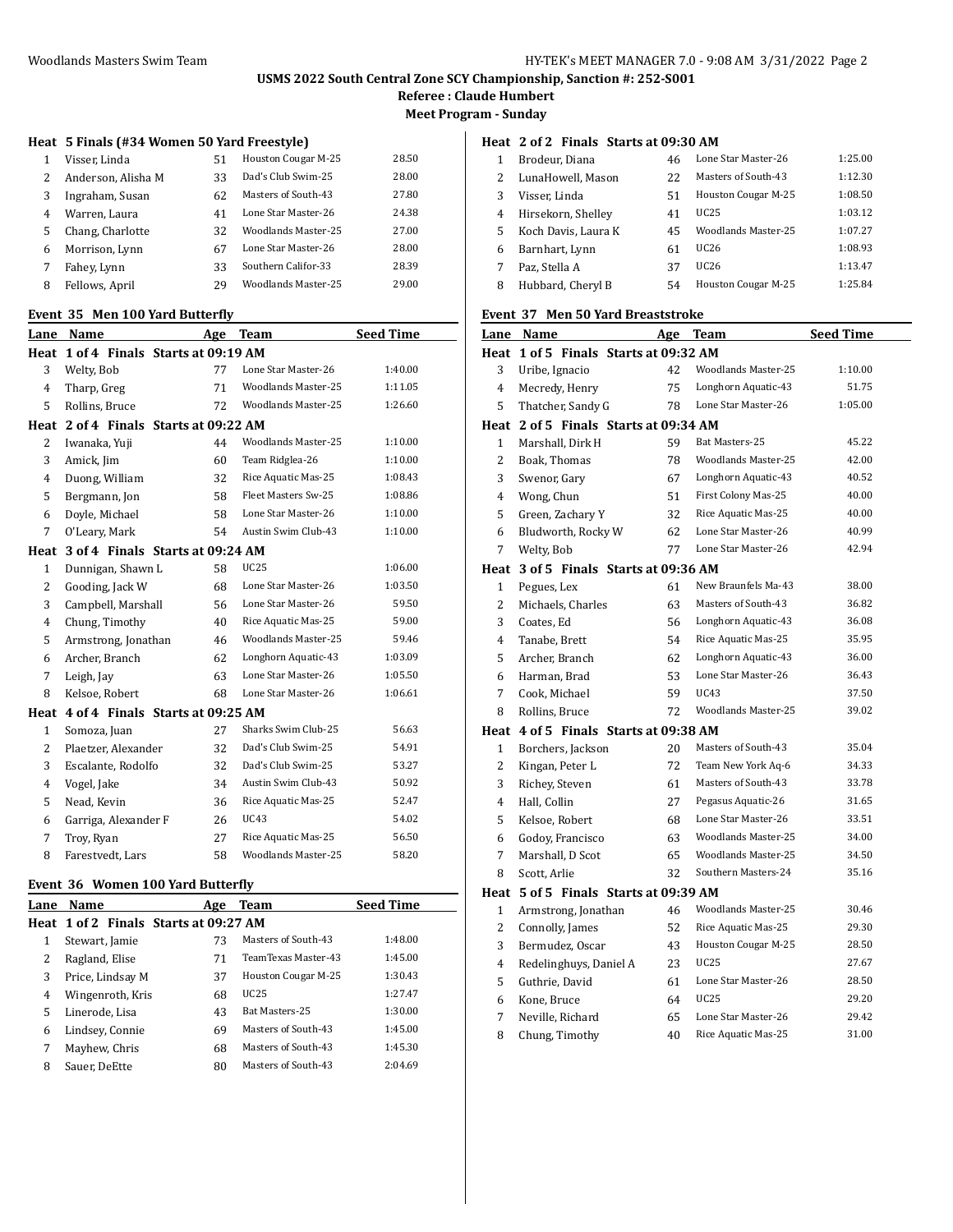## **Referee : Claude Humbert**

**Meet Program - Sunday**

#### **Event 38 Women 50 Yard Breaststroke**

| Lane           | Name                             | Age | <b>Team</b>                | <b>Seed Time</b> |
|----------------|----------------------------------|-----|----------------------------|------------------|
| Heat           | 1 of 3 Finals Starts at 09:40 AM |     |                            |                  |
| 3              | Marsch, Gail                     | 81  | Masters of South-43        | 1:21.61          |
| 4              | Mora, Cindy                      | 47  | <b>Woodlands Master-25</b> | 59.00            |
| 5              | Stewart, Jamie                   | 73  | Masters of South-43        | 59.00            |
| 6              | McGarrigle, Ilene                | 70  | TeamTexas Master-43        | 1:30.00          |
| Heat           | 2 of 3 Finals Starts at 09:43 AM |     |                            |                  |
| $\mathbf{1}$   | Webber, Virginia                 | 67  | TeamTexas Master-43        | 52.00            |
| 2              | Farestvedt, Cassandra L          | 21  | <b>UC25</b>                | 46.40            |
| 3              | Lindsey, Connie                  | 69  | Masters of South-43        | 46.00            |
| 4              | Brown Jackson, Ginny             | 67  | Lone Star Master-26        | 43.50            |
| 5              | Nates, Kristin A                 | 55  | <b>Woodlands Master-25</b> | 44.72            |
| 6              | Leilich, Joann                   | 83  | <b>Woodlands Master-25</b> | 46.00            |
| 7              | Schneringer, Judith A            | 71  | TeamTexas Master-43        | 48.04            |
| 8              | Schueckler, Leslie               | 66  | Masters of South-43        | 53.00            |
| Heat           | 3 of 3 Finals Starts at 09:44 AM |     |                            |                  |
| 1              | Irawan, Yuni                     | 58  | Longhorn Aquatic-43        | 41.47            |
| 2              | Eakle, Julie O                   | 61  | Masters of South-43        | 38.32            |
| 3              | Visser, Linda                    | 51  | Houston Cougar M-25        | 36.00            |
| $\overline{4}$ | Warren, Laura                    | 41  | Lone Star Master-26        | 30.03            |
| 5              | Koch Davis, Laura K              | 45  | <b>Woodlands Master-25</b> | 35.27            |
| 6              | Wilson, Alana N                  | 34  | <b>Woodlands Master-25</b> | 36.38            |
| 7              | Edwards, Martha J                | 35  | TeamTexas Master-43        | 41.00            |
| 8              | George, Constance                | 61  | TeamTexas Master-43        | 43.00            |

#### **Event 39 Men 200 Yard Freestyle**

| Lane         | Name                             | Age | <b>Team</b>                | <b>Seed Time</b> |
|--------------|----------------------------------|-----|----------------------------|------------------|
| Heat         | 1 of 5 Finals Starts at 09:46 AM |     |                            |                  |
| 2            | Uribe, Ignacio                   | 42  | <b>Woodlands Master-25</b> | 3:30.00          |
| 3            | Fragoso, Pastor                  | 47  | Bat Masters-25             | 2:59.85          |
| 4            | Christian, Tom                   | 68  | Lone Star Master-26        | 2:45.00          |
| 5            | van der Wege, Robertus           | 77  | Lone Star Master-26        | 2:58.55          |
| 6            | Mecredy, Henry                   | 75  | Longhorn Aquatic-43        | 3:20.41          |
| 7            | Wood, Craig                      | 81  | Masters Of Brazo-25        | 4:10.00          |
| Heat         | 2 of 5 Finals Starts at 09:51 AM |     |                            |                  |
| $\mathbf{1}$ | Keen, John                       | 58  | Houston Cougar M-25        | 2:37.50          |
| 2            | Pattengale, Richard              | 66  | Lone Star Master-26        | 2:28.87          |
| 3            | Iwanaka, Yuji                    | 44  | <b>Woodlands Master-25</b> | 2:20.00          |
| 4            | Amick, Jim                       | 60  | Team Ridglea-26            | 2:20.00          |
| 5            | Alkire, Jim A                    | 63  | Lone Star Master-26        | 2:20.00          |
| 6            | Hammen, Douglas                  | 57  | Masters of South-43        | 2:25.20          |
| 7            | Bludworth, Rocky W               | 62  | Lone Star Master-26        | 2:34.76          |
| 8            | King, Allan G                    | 63  | Woodlands Master-25        | 2:45.00          |
| Heat         | 3 of 5 Finals Starts at 09:55 AM |     |                            |                  |
| $\mathbf{1}$ | Calderon-Macias, Carlos          | 56  | <b>Woodlands Master-25</b> | 2:16.20          |
| 2            | Burlingame, Douglas              | 62  | Lone Star Master-26        | 2:15.43          |
| 3            | Harman, Brad                     | 53  | Lone Star Master-26        | 2:15.00          |
| 4            | Wood, Larry                      | 68  | Longhorn Aquatic-43        | 2:12.00          |
| 5            | Coates, Ed                       | 56  | Longhorn Aquatic-43        | 2:14.34          |
| 6            | Marshall, Dirk H                 | 59  | Bat Masters-25             | 2:15.22          |
| 7            | Wolfhagen, Niels U               | 65  | Bat Masters-25             | 2:15.48          |
| 8            | Ediger, Kyle                     | 40  | <b>UC25</b>                | 2:18.00          |

#### **Heat 4 of 5 Finals Starts at 09:58 AM**

| 1    | Smith, Russell                   | 60 | <b>UC27</b>         | 2:10.00 |
|------|----------------------------------|----|---------------------|---------|
| 2    | 0'Leary, Mark                    | 54 | Austin Swim Club-43 | 2:07.00 |
| 3    | Luck, Madison                    | 27 | Lone Star Master-26 | 2:01.50 |
| 4    | Chung, Timothy                   | 40 | Rice Aquatic Mas-25 | 1:59.00 |
| 5    | Campbell, Marshall               | 56 | Lone Star Master-26 | 2:01.00 |
| 6    | Reed, Benjamin                   | 47 | 02 Performance A-26 | 2:02.95 |
| 7    | Doyle, Michael                   | 58 | Lone Star Master-26 | 2:09.71 |
| 8    | Tanabe, Brett                    | 54 | Rice Aquatic Mas-25 | 2:11.96 |
| Heat | 5 of 5 Finals Starts at 10:01 AM |    |                     |         |
| 1    | Brundage, Patrick                | 55 | Arizona Masters-48  | 1:55.98 |
| 2    | Plaetzer, Alexander              | 32 | Dad's Club Swim-25  | 1:51.76 |
| 3    | Escalante, Rodolfo               | 32 | Dad's Club Swim-25  | 1:47.00 |
| 4    | Vogel, Jake                      | 34 | Austin Swim Club-43 | 1:45.11 |
| 5    | Sussmeier, Robert                | 31 | Lone Star Master-26 | 1:45.49 |
| 6    | Quint, Marcus                    | 27 | Masters of South-43 | 1:48.24 |
|      |                                  |    |                     |         |
| 7    | Troy, Ryan                       | 27 | Rice Aquatic Mas-25 | 1:53.44 |

#### **Event 40 Women 200 Yard Freestyle**

| Lane           | Name                             | Age | Team                       | <b>Seed Time</b> |
|----------------|----------------------------------|-----|----------------------------|------------------|
| Heat           | 1 of 4 Finals Starts at 10:03 AM |     |                            |                  |
| 3              | Leilich, Joann                   | 83  | <b>Woodlands Master-25</b> | 3:38.92          |
| 4              | Sauer, DeEtte                    | 80  | Masters of South-43        | 3:32.37          |
| 5              | Cadena, Lynn                     | 65  | Memorial Athleti-25        | 3:38.56          |
| Heat           | 2 of 4 Finals Starts at 10:08 AM |     |                            |                  |
| $\mathbf{1}$   | Mora, Cindy                      | 47  | <b>Woodlands Master-25</b> | 3:27.28          |
| 2              | Morrison, Lynn                   | 67  | Lone Star Master-26        | 3:09.67          |
| 3              | Moure de Godoy, Elva             | 61  | <b>Woodlands Master-25</b> | 3:05.23          |
| $\overline{4}$ | Wingenroth, Kris                 | 68  | <b>UC25</b>                | 3:04.69          |
| 5              | Linerode, Lisa                   | 43  | Bat Masters-25             | 3:05.00          |
| 6              | Cao, Angela B                    | 23  | Rice Aquatic Mas-25        | 3:06.00          |
| 7              | Schueckler, Leslie               | 66  | Masters of South-43        | 3:20.00          |
| Heat           | 3 of 4 Finals Starts at 10:12 AM |     |                            |                  |
| $\mathbf{1}$   | Silver, Lynn D                   | 70  | Lone Star Master-26        | 3:00.00          |
| 2              | Pederson, Deborah                | 64  | Masters of South-43        | 2:59.38          |
| 3              | Gillen, Sarah                    | 46  | Southern Masters-24        | 2:41.48          |
| $\overline{4}$ | Paz, Stella A                    | 37  | UC <sub>26</sub>           | 2:19.38          |
| 5              | Gebhart, Janis                   | 57  | Bat Masters-25             | 2:32.44          |
| 6              | Klimko, Sue                      | 62  | Lone Star Master-26        | 2:45.00          |
| 7              | Edwards, Martha J                | 35  | TeamTexas Master-43        | 3:00.00          |
| 8              | Whitehead. Shannon               | 49  | TeamTexas Master-43        | 3:00.00          |
| Heat           | 4 of 4 Finals Starts at 10:16 AM |     |                            |                  |
| $\mathbf{1}$   | Fahey, Lynn                      | 33  | Southern Califor-33        | 2:17.16          |
| 2              | Campbell, Patricia               | 58  | Lone Star Master-26        | 2:15.00          |
| 3              | Hirsekorn, Shelley               | 41  | <b>UC25</b>                | 2:12.58          |
| 4              | Balz, Marielle                   | 30  | Austin Swim Club-43        | 2:04.00          |
| 5              | Stone, Stephanie                 | 54  | Lone Star Master-26        | 2:10.30          |
| 6              | Anderson, Alisha M               | 33  | Dad's Club Swim-25         | 2:15.00          |
| 7              | Ingraham, Susan                  | 62  | Masters of South-43        | 2:16.01          |
| 8              | Barnhart, Lynn                   | 61  | <b>UC26</b>                | 2:17.34          |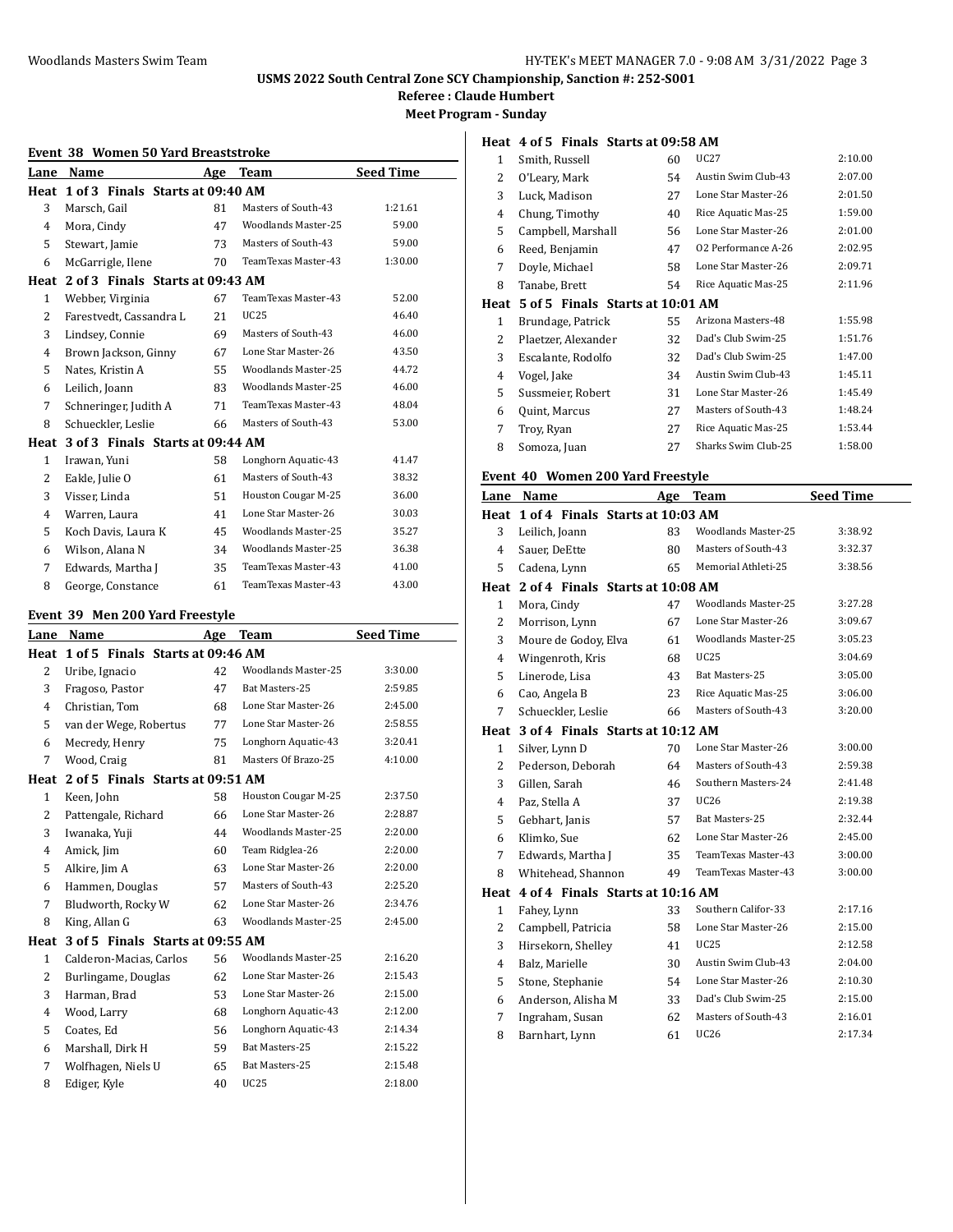## **Referee : Claude Humbert**

**Meet Program - Sunday**

#### **Event 41 Men 100 Yard Backstroke**

| Lane           | Name                             | Age | <b>Team</b>                | <b>Seed Time</b> |
|----------------|----------------------------------|-----|----------------------------|------------------|
| Heat           | 1 of 4 Finals Starts at 10:34 AM |     |                            |                  |
| 2              | Thatcher, Sandy G                | 78  | Lone Star Master-26        | 1:55.00          |
| 3              | Green, Zachary Y                 | 32  | Rice Aquatic Mas-25        | 1:40.00          |
| 4              | Mecredy, Henry                   | 75  | Longhorn Aquatic-43        | 1:30.20          |
| 5              | Boak, Thomas                     | 78  | <b>Woodlands Master-25</b> | 1:35.00          |
| 6              | Fragoso, Pastor                  | 47  | <b>Bat Masters-25</b>      | 1:54.44          |
| 7              | Wood, Craig                      | 81  | Masters Of Brazo-25        | 2:10.00          |
| Heat           | 2 of 4 Finals Starts at 10:37 AM |     |                            |                  |
| $\mathbf{1}$   | Wong, Chun                       | 51  | First Colony Mas-25        | 1:25.00          |
| 2              | Marshall, Dirk H                 | 59  | Bat Masters-25             | 1:22.22          |
| 3              | Holland, Kyle                    | 35  | <b>Woodlands Master-25</b> | 1:20.00          |
| 4              | Hammen, Douglas                  | 57  | Masters of South-43        | 1:17.04          |
| 5              | Amick, Jim                       | 60  | Team Ridglea-26            | 1:20.00          |
| 6              | Bludworth, Rocky W               | 62  | Lone Star Master-26        | 1:21.69          |
| 7              | Welty, Bob                       | 77  | Lone Star Master-26        | 1:22.60          |
| 8              | Wolfhagen, Niels U               | 65  | Bat Masters-25             | 1:30.00          |
| Heat           | 3 of 4 Finals Starts at 10:40 AM |     |                            |                  |
| $\mathbf{1}$   | Michaels, Charles                | 63  | Masters of South-43        | 1:15.00          |
| $\overline{2}$ | Scott, Arlie                     | 32  | Southern Masters-24        | 1:14.72          |
| 3              | Burlingame, Douglas              | 62  | Lone Star Master-26        | 1:13.87          |
| 4              | Pegues, Lex                      | 61  | New Braunfels Ma-43        | 1:10.47          |
| 5              | Takata, Jay                      | 58  | <b>UC26</b>                | 1:12.50          |
| 6              | Hiemke, Scott M                  | 49  | Lone Star Master-26        | 1:14.00          |
| 7              | Thomas, Eric                     | 59  | Rice Aquatic Mas-25        | 1:14.85          |
| 8              | Schwegmann, Shane A              | 27  | Masters of South-43        | 1:16.00          |
| Heat           | 4 of 4 Finals Starts at 10:42 AM |     |                            |                  |
| $\mathbf{1}$   | Schatz, Gary                     | 67  | <b>Woodlands Master-25</b> | 1:08.21          |
| $\overline{2}$ | Wolf, Tom                        | 67  | Lone Star Master-26        | 1:06.80          |
| 3              | Quint, Marcus                    | 27  | Masters of South-43        | 55.19            |
| 4              | Nead, Kevin                      | 36  | Rice Aquatic Mas-25        | 52.61            |
| 5              | Sussmeier, Robert                | 31  | Lone Star Master-26        | 53.68            |
| 6              | Rodriguez, Carlos                | 33  | 02 Performance A-26        | 1:04.27          |
| 7              | Archer, Branch                   | 62  | Longhorn Aquatic-43        | 1:07.38          |
| 8              | Tharp, Greg                      | 71  | <b>Woodlands Master-25</b> | 1:09.18          |

#### **Event 42 Women 100 Yard Backstroke**

| Lane | Name                                  | Age | Team                | <b>Seed Time</b> |
|------|---------------------------------------|-----|---------------------|------------------|
|      | Heat 1 of 4 Finals Starts at 10:45 AM |     |                     |                  |
| 3    | Guthrie, Dianne                       | 76  | Lone Star Master-26 | 2:10.00          |
| 4    | Silver, Lynn D                        | 70  | Lone Star Master-26 | 1:50.00          |
| 5    | Ragland, Elise                        | 71  | TeamTexas Master-43 | 2:10.00          |
| 6    | Marsch, Gail                          | 81  | Masters of South-43 | 2:14.99          |
| Heat | 2 of 4 Finals Starts at 10:48 AM      |     |                     |                  |
| 1    | Stewart, Jamie                        | 73  | Masters of South-43 | 1:48.00          |
| 2    | Pederson, Deborah                     | 64  | Masters of South-43 | 1:40.74          |
| 3    | Vitt, Ann                             | 75  | UC43                | 1:35.90          |
| 4    | DeSanders, Linda                      | 69  | Lone Star Master-26 | 1:31.50          |
| 5    | Reierson, Suzy                        | 70  | Rice Aquatic Mas-25 | 1:35.00          |
| 6    | Valach, Janie                         | 61  | Rice Aquatic Mas-25 | 1:40.00          |
| 7    | Whitehead, Shannon                    | 49  | TeamTexas Master-43 | 1:45.00          |
| 8    | Schueckler, Leslie                    | 66  | Masters of South-43 | 1:50.00          |
|      |                                       |     |                     |                  |

#### **Heat 3 of 4 Finals Starts at 10:51 AM**

| 1    | Linerode, Lisa                   | 43 | Bat Masters-25             | 1:30.00 |
|------|----------------------------------|----|----------------------------|---------|
| 2    | Woolslayer, Jeannie              | 68 | Lone Star Master-26        | 1:28.00 |
| 3    | Gebhart, Janis                   | 57 | Bat Masters-25             | 1:26.44 |
| 4    | Hubbard, Cheryl B                | 54 | Houston Cougar M-25        | 1:25.00 |
| 5    | Irawan, Yuni                     | 58 | Longhorn Aquatic-43        | 1:25.56 |
| 6    | George, Constance                | 61 | TeamTexas Master-43        | 1:27.00 |
| 7    | Judis, Michaela B                | 20 | Masters of South-43        | 1:28.17 |
| 8    | Gillen, Sarah                    | 46 | Southern Masters-24        | 1:30.30 |
| Heat | 4 of 4 Finals Starts at 10:54 AM |    |                            |         |
| 1    | Price, Lindsay M                 | 37 | Houston Cougar M-25        | 1:22.88 |
|      |                                  |    |                            |         |
| 2    | Hines, Mary Anne                 | 64 | <b>Woodlands Master-25</b> | 1:17.51 |
| 3    | Wilson, Alana N                  | 34 | <b>Woodlands Master-25</b> | 1:12.42 |
| 4    | Visser, Linda                    | 51 | Houston Cougar M-25        | 1:08.50 |
| 5    | Stone, Stephanie                 | 54 | Lone Star Master-26        | 1:10.30 |
| 6    | Eakle, Julie O                   | 61 | Masters of South-43        | 1:16.78 |
| 7    | Judis, Bailey                    | 20 | UC43                       | 1:22.27 |

#### **Event 43 Men 100 Yard IM**

| Lane         | Name                                  | Age | Team                       | <b>Seed Time</b> |
|--------------|---------------------------------------|-----|----------------------------|------------------|
| Heat         | 1 of 6 Finals Starts at 10:56 AM      |     |                            |                  |
| 3            | Thatcher, Sandy G                     | 78  | Lone Star Master-26        | 2:05.00          |
| 4            | Fragoso, Pastor                       | 47  | Bat Masters-25             | 1:41.33          |
| 5            | Christian, Tom                        | 68  | Lone Star Master-26        | 1:45.00          |
| Heat         | 2 of 6 Finals Starts at 10:59 AM      |     |                            |                  |
| $\mathbf{1}$ | Welty, Bob                            | 77  | Lone Star Master-26        | 1:27.50          |
| 2            | Rollins, Bruce                        | 72  | <b>Woodlands Master-25</b> | 1:20.02          |
| 3            | Wong, Chun                            | 51  | First Colony Mas-25        | 1:20.00          |
| 4            | Hammen, Douglas                       | 57  | Masters of South-43        | 1:16.16          |
| 5            | Godoy, Francisco                      | 63  | <b>Woodlands Master-25</b> | 1:18.00          |
| 6            | Holland, Kyle                         | 35  | Woodlands Master-25        | 1:20.00          |
| 7            | Bludworth, Rocky W                    | 62  | Lone Star Master-26        | 1:24.78          |
| 8            | Hardy, Rog                            | 75  | Rice Aquatic Mas-25        | 1:30.00          |
|              | Heat 3 of 6 Finals Starts at 11:01 AM |     |                            |                  |
| $\mathbf{1}$ | Tharp, Greg                           | 71  | <b>Woodlands Master-25</b> | 1:14.23          |
| 2            | Wolf, Tom                             | 67  | Lone Star Master-26        | 1:10.20          |
| 3            | Harman, Brad                          | 53  | Lone Star Master-26        | 1:09.52          |
| 4            | Dunnigan, Shawn L                     | 58  | <b>UC25</b>                | 1:09.00          |
| 5            | Pegues, Lex                           | 61  | New Braunfels Ma-43        | 1:09.19          |
| 6            | Leigh, Jay                            | 63  | Lone Star Master-26        | 1:10.00          |
| 7            | Michaels, Charles                     | 63  | Masters of South-43        | 1:13.91          |
| 8            | Marshall, D Scot                      | 65  | <b>Woodlands Master-25</b> | 1:14.50          |
| Heat         | 4 of 6 Finals Starts at 11:03 AM      |     |                            |                  |
| $\mathbf{1}$ | Duong, William                        | 32  | Rice Aquatic Mas-25        | 1:08.06          |
| 2            | Scott, Arlie                          | 32  | Southern Masters-24        | 1:07.41          |
| 3            | Tanabe, Brett                         | 54  | Rice Aquatic Mas-25        | 1:06.15          |
| 4            | Luck, Madison                         | 27  | Lone Star Master-26        | 1:05.16          |
| 5            | Schwegmann, Shane A                   | 27  | Masters of South-43        | 1:05.73          |
| 6            | Archer, Branch                        | 62  | Longhorn Aquatic-43        | 1:06.54          |
| 7            | Doyle, Michael                        | 58  | Lone Star Master-26        | 1:07.69          |
| 8            | Kelsoe, Robert                        | 68  | Lone Star Master-26        | 1:08.79          |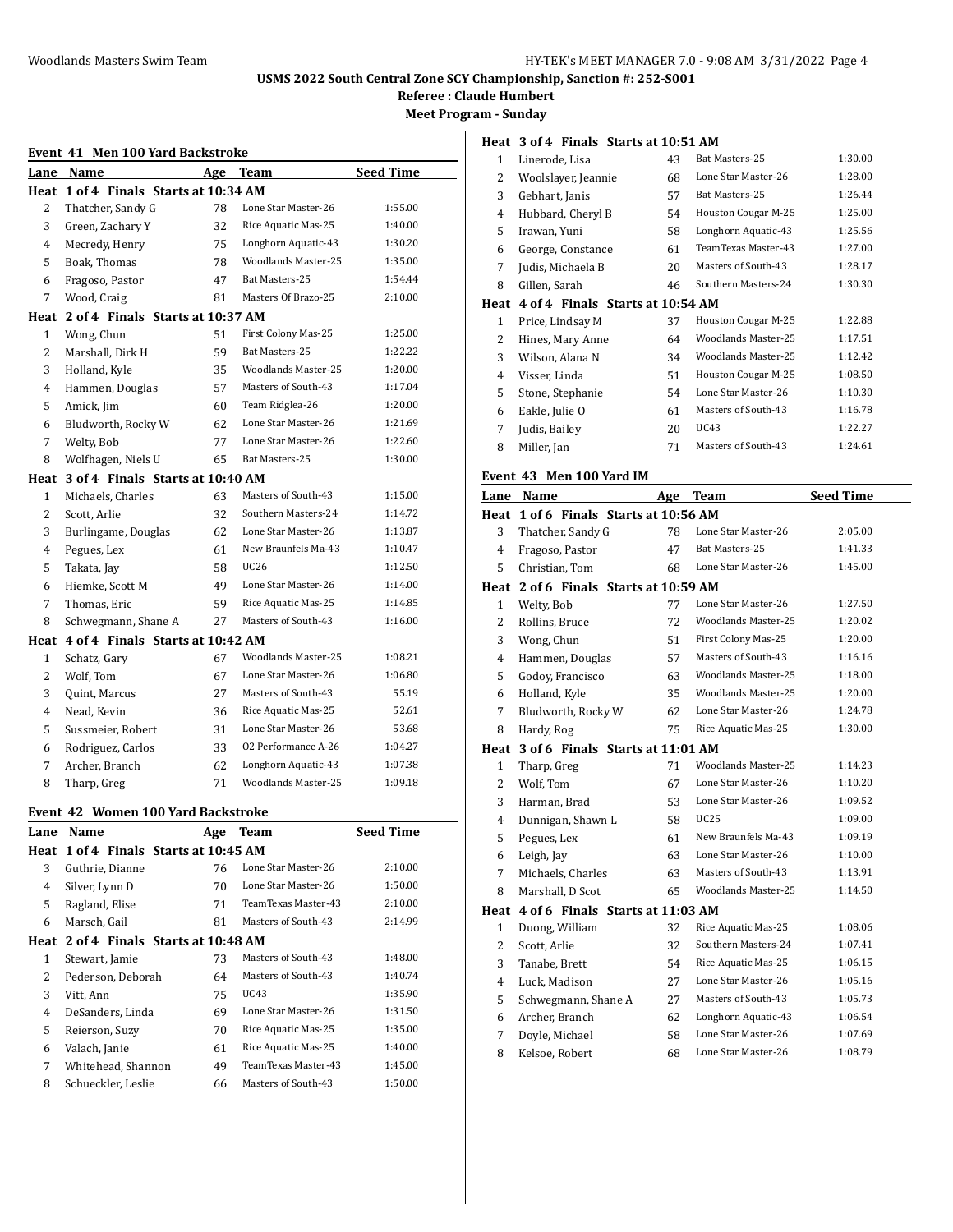**Referee : Claude Humbert**

**Meet Program - Sunday**

#### **Heat 5 Finals (#43 Men 100 Yard IM)**

| 1 | Martin, Doug                             | 68 | Little Rock Mast-23        | 1:05.00 |  |  |
|---|------------------------------------------|----|----------------------------|---------|--|--|
| 2 | Hall, Collin                             | 27 | Pegasus Aquatic-26         | 1:04.00 |  |  |
| 3 | Kone, Bruce                              | 64 | <b>UC25</b>                | 1:01.00 |  |  |
| 4 | Brundage, Patrick                        | 55 | Arizona Masters-48         | 1:00.65 |  |  |
| 5 | Farestvedt, Lars                         | 58 | Woodlands Master-25        | 1:00.98 |  |  |
| 6 | Chung, Timothy                           | 40 | Rice Aquatic Mas-25        | 1:02.00 |  |  |
| 7 | Guthrie, David                           | 61 | Lone Star Master-26        | 1:05.00 |  |  |
| 8 | Rodriguez, Carlos                        | 33 | 02 Performance A-26        | 1:05.10 |  |  |
|   | 6 of 6 Finals Starts at 11:07 AM<br>Heat |    |                            |         |  |  |
|   |                                          |    |                            |         |  |  |
| 1 | Troy, Ryan                               | 27 | Rice Aquatic Mas-25        | 1:00.00 |  |  |
| 2 | Redelinghuys, Daniel A                   | 23 | <b>UC25</b>                | 58.16   |  |  |
| 3 | Quint, Marcus                            | 27 | Masters of South-43        | 57.80   |  |  |
| 4 | Vogel, Jake                              | 34 | Austin Swim Club-43        | 51.98   |  |  |
| 5 | Nead, Kevin                              | 36 | Rice Aquatic Mas-25        | 54.00   |  |  |
| 6 | Connolly, James                          | 52 | Rice Aquatic Mas-25        | 58.00   |  |  |
| 7 | Temple, Andrew R                         | 43 | <b>Woodlands Master-25</b> | 59.50   |  |  |

#### **Event 44 Women 100 Yard IM**

| Lane           | Name                                  | Age | <b>Team</b>                | <b>Seed Time</b> |
|----------------|---------------------------------------|-----|----------------------------|------------------|
|                | Heat 1 of 4 Finals Starts at 11:09 AM |     |                            |                  |
| $\mathbf{1}$   | Marsch, Gail                          | 81  | Masters of South-43        | 2:35.29          |
| 2              | Stewart, Jamie                        | 73  | Masters of South-43        | 1:58.00          |
| 3              | Pederson, Deborah                     | 64  | Masters of South-43        | 1:46.32          |
| 4              | Vitt, Ann                             | 75  | UC43                       | 1:44.47          |
| 5              | Whitehead, Shannon                    | 49  | TeamTexas Master-43        | 1:45.00          |
| 6              | Ragland, Elise                        | 71  | TeamTexas Master-43        | 1:50.00          |
| 7              | Guthrie, Dianne                       | 76  | Lone Star Master-26        | 2:20.00          |
| Heat           | 2 of 4 Finals Starts at 11:13 AM      |     |                            |                  |
| 1              | Schneringer, Judith A                 | 71  | TeamTexas Master-43        | 1:42.51          |
| $\overline{c}$ | Moure de Godoy, Elva                  | 61  | <b>Woodlands Master-25</b> | 1:40.52          |
| 3              | Lindsey, Connie                       | 69  | Masters of South-43        | 1:40.09          |
| $\overline{4}$ | Miller, Jan                           | 71  | Masters of South-43        | 1:33.40          |
| 5              | DeSanders, Linda                      | 69  | Lone Star Master-26        | 1:35.53          |
| 6              | Gebhart, Janis                        | 57  | Bat Masters-25             | 1:40.44          |
| 7              | Blackburn, Jean                       | 70  | Longhorn Aquatic-43        | 1:42.42          |
| 8              | Schueckler, Leslie                    | 66  | Masters of South-43        | 1:44.00          |
| Heat           | 3 of 4 Finals Starts at 11:15 AM      |     |                            |                  |
| 1              | Linerode, Lisa                        | 43  | Bat Masters-25             | 1:30.00          |
| 2              | Price, Lindsay M                      | 37  | <b>Houston Cougar M-25</b> | 1:27.75          |
| 3              | Farestvedt, Cassandra L               | 21  | <b>UC25</b>                | 1:22.00          |
| 4              | Hubbard, Cheryl B                     | 54  | Houston Cougar M-25        | 1:22.00          |
| 5              | Holland, Susan                        | 66  | Woodlands Master-25        | 1:22.00          |
| 6              | Irawan, Yuni                          | 58  | Longhorn Aquatic-43        | 1:26.68          |
| 7              | Wingenroth, Kris                      | 68  | <b>UC25</b>                | 1:28.94          |
| 8              | Klimko, Sue                           | 62  | Lone Star Master-26        | 1:30.00          |
| Heat           | 4 of 4 Finals Starts at 11:17 AM      |     |                            |                  |
| 1              | LunaHowell, Mason                     | 22  | Masters of South-43        | 1:20.00          |
| 2              | Ingraham, Susan                       | 62  | Masters of South-43        | 1:14.05          |
| 3              | Barnhart, Lynn                        | 61  | <b>UC26</b>                | 1:11.68          |
| 4              | Visser, Linda                         | 51  | Houston Cougar M-25        | 1:09.00          |
| 5              | Wilson, Alana N                       | 34  | Woodlands Master-25        | 1:10.44          |
| 6              | Paz, Stella A                         | 37  | <b>UC26</b>                | 1:12.89          |
| 7              | Eakle, Julie O                        | 61  | Masters of South-43        | 1:17.86          |
| 8              | Morrison, Lynn                        | 67  | Lone Star Master-26        | 1:21.29          |

#### **Event 45 Men 200 Yard Breaststroke**

| Lane         | Name                                  | Age | Team                       | <b>Seed Time</b> |
|--------------|---------------------------------------|-----|----------------------------|------------------|
|              | Heat 1 of 3 Finals Starts at 11:20 AM |     |                            |                  |
| $\mathbf{1}$ | Allen, Doug                           | 63  | Dad's Club Swim-25         | 3:33.00          |
| 2            | Boak, Thomas                          | 78  | <b>Woodlands Master-25</b> | 3:30.00          |
| 3            | Swenor, Gary                          | 67  | Longhorn Aquatic-43        | 3:20.26          |
| 4            | Rollins, Bruce                        | 72  | Woodlands Master-25        | 3:15.02          |
| 5            | Hardy, Rog                            | 75  | Rice Aquatic Mas-25        | 3:15.53          |
| 6            | Marshall, Dirk H                      | 59  | Bat Masters-25             | 3:22.77          |
| 7            | Wong, Chun                            | 51  | First Colony Mas-25        | 3:30.00          |
| 8            | van der Wege, Robertus                | 77  | Lone Star Master-26        | 3:45.75          |
| Heat         | 2 of 3 Finals Starts at 11:24 AM      |     |                            |                  |
| $\mathbf{1}$ | Amick, Jim                            | 60  | Team Ridglea-26            | 3:10.00          |
| 2            | Borchers, Jackson                     | 20  | Masters of South-43        | 3:00.98          |
| 3            | Kelsoe, Robert                        | 68  | Lone Star Master-26        | 2:57.50          |
| 4            | Calderon-Macias, Carlos               | 56  | <b>Woodlands Master-25</b> | 2:53.20          |
| 5            | Bergmann, Jon                         | 58  | Fleet Masters Sw-25        | 2:55.00          |
| 6            | Richey, Steven                        | 61  | Masters of South-43        | 2:58.87          |
| 7            | Duong, William                        | 32  | Rice Aquatic Mas-25        | 3:08.64          |
| 8            | Kingan, Peter L                       | 72  | Team New York Aq-6         | 3:11.63          |
| Heat         | 3 of 3 Finals Starts at 11:28 AM      |     |                            |                  |
| $\mathbf{1}$ | Green, Zachary Y                      | 32  | Rice Aquatic Mas-25        | 2:45.00          |
| 2            | Armstrong, Jonathan                   | 46  | Woodlands Master-25        | 2:27.46          |
| 3            | Chung, Timothy                        | 40  | Rice Aquatic Mas-25        | 2:25.00          |
| 4            | Garriga, Alexander F                  | 26  | <b>UC43</b>                | 2:15.00          |
| 5            | Guthrie, David                        | 61  | Lone Star Master-26        | 2:22.00          |
| 6            | Bermudez, Oscar                       | 43  | Houston Cougar M-25        | 2:25.00          |
| 7            | Brundage, Patrick                     | 55  | Arizona Masters-48         | 2:29.48          |
| 8            | Harman, Brad                          | 53  | Lone Star Master-26        | 2:51.31          |
|              |                                       |     |                            |                  |

#### **Event 46 Women 200 Yard Breaststroke**

| Lane | Name                                  | Age | Team                       | <b>Seed Time</b> |
|------|---------------------------------------|-----|----------------------------|------------------|
|      | Heat 1 of 2 Finals Starts at 11:32 AM |     |                            |                  |
| 3    | Cadena, Lynn                          | 65  | Memorial Athleti-25        | 4:31.75          |
| 4    | Leilich, Joann                        | 83  | Woodlands Master-25        | 4:00.00          |
| 5    | Mayhew, Chris                         | 68  | Masters of South-43        | 4:12.13          |
|      | Heat 2 of 2 Finals Starts at 11:37 AM |     |                            |                  |
| 1    | Schneringer, Judith A                 | 71  | TeamTexas Master-43        | 3:48.61          |
| 2    | George, Constance                     | 61  | TeamTexas Master-43        | 3:24.00          |
| 3    | Sites, Lorraine D                     | 59  | Masters of South-43        | 3:04.00          |
| 4    | Koch Davis, Laura K                   | 45  | Woodlands Master-25        | 2:45.27          |
| 5    | Wilson, Alana N                       | 34  | Woodlands Master-25        | 2:48.46          |
| 6    | Eakle, Julie O                        | 61  | Masters of South-43        | 3:10.82          |
| 7    | Hubbard, Cheryl B                     | 54  | <b>Houston Cougar M-25</b> | 3:32.35          |
| 8    | Lindsey, Connie                       | 69  | Masters of South-43        | 3:55.00          |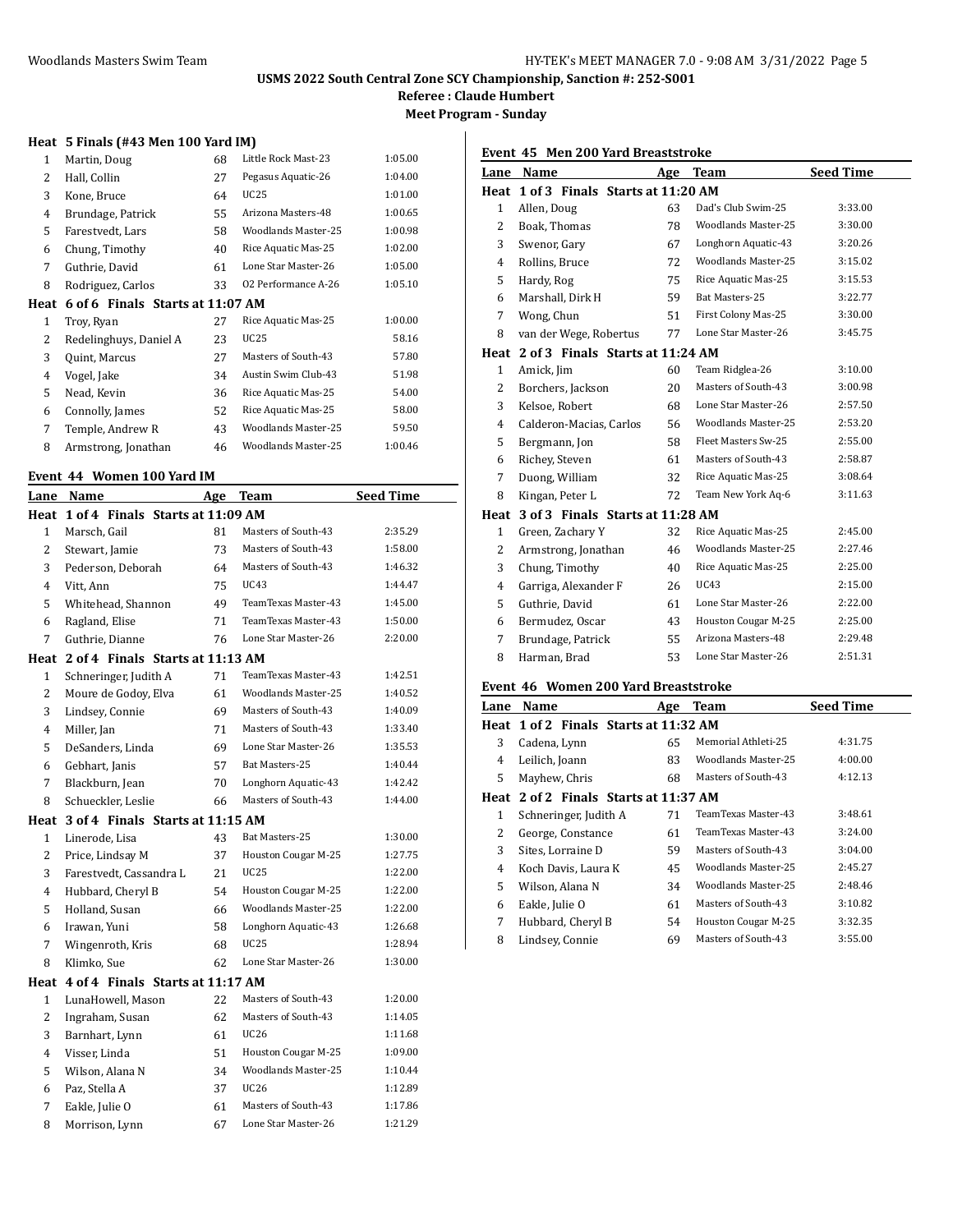## Women's South Central Short Course Championship Records 5/21

| 18-24<br>50 Yd Free<br>100 Yd Free<br>200 Yd Free | <b>NAME</b><br><b>Missy Allert</b><br>Traci Van Matre<br>Traci Van Matre | <b>YEAR</b><br>95<br>12<br>12 | <b>TIME</b><br>24.22<br>53.21<br>1:52.13 | 35-39<br>50 Yd Free<br>100 Yd Free<br>200 Yd Free | <b>NAME</b><br>Laura Warren<br>Sandy Neilson-Bell<br>Sandy Neilson-Bell | <b>YEAR</b><br>16<br>92<br>92 | <b>TIME</b><br>23.93<br>52.49<br>1:57.03 |
|---------------------------------------------------|--------------------------------------------------------------------------|-------------------------------|------------------------------------------|---------------------------------------------------|-------------------------------------------------------------------------|-------------------------------|------------------------------------------|
| 500 Yd Free                                       | Traci Van Matre                                                          | 12                            | 5:04.52                                  | 500 Yd. Free                                      | <b>Taryn Walker</b>                                                     | 14                            | 5:18.55                                  |
| 1000 Yd Free                                      | Rachel Armstrong                                                         | 04                            | 11:28.21                                 | 1000 Yd Free                                      | <b>Jill Gellatly</b>                                                    | 03                            | 10:57.78                                 |
| 1650 Yd Free                                      | Kyle Fisher                                                              | 94                            | 18:40.15                                 | 1650 Yd Free                                      | <b>Taryn Walker</b>                                                     | 14                            | 18:07.63                                 |
| 50 Yd Back                                        | E. Stohlmann                                                             | 99                            | 27.81                                    | 50 Yd Back                                        | Laura Warren                                                            | 16                            | 26.82                                    |
| 100 Yd Back                                       | Debbie Risen                                                             | 90                            | 57.96                                    | 100 Yd Back                                       | Tanya Lane                                                              | 11                            | 1:03.22                                  |
| 200 Yd Back                                       | <b>Heather Draper</b>                                                    | 01                            | 2:08.68                                  | 200 Yd Back                                       | <b>Jill Gellatly</b>                                                    | 07                            | 2:19.22                                  |
| 50 Yd Brst                                        | Kristina Hendrick                                                        | 18                            | 30.21                                    | 50 Yd Brst                                        | Laura Warren                                                            | 16                            | 30.15                                    |
| 100 Yd Brst                                       | Marissa Clapp                                                            | 10                            | 1:04.50                                  | 100 Yd Brst                                       | Laura Koch Davis                                                        | 14                            | 1:10.26                                  |
| 200 Yd Brst                                       | Marissa Clapp                                                            | 11                            | 2:16.03                                  | 200 Yd Brst                                       | Laura Koch Davis                                                        | 12                            | 2:32.96                                  |
| 50 Yd Fly                                         | <b>Missy Allert</b>                                                      | 95                            | 26.50                                    | 50 Yd Fly                                         | Jennifer Brooks-Crozier                                                 | 14                            | 25.73                                    |
| 100 Yd Fly                                        | Traci Van Matre                                                          | 12                            | 58.99                                    | 100 Yd Fly                                        | Jennifer Brooks-Crozier                                                 | 14                            | 58.78                                    |
| 200 Yd Fly                                        | Marissa Clapp                                                            | 10                            | 2:07.74                                  | 200 Yd Fly                                        | Huddie Murray                                                           | 92                            | 2:16.58                                  |
| 100 Yd IM                                         | Marissa Clapp                                                            | 10                            | 59.04                                    | 100 Yd IM                                         | Jennifer Brooks-Crozier                                                 | 14                            | 1:01.37                                  |
| 200 Yd IM                                         | Marissa Clapp                                                            | 10                            | 2:06.42                                  | 200 Yd IM                                         | Sandy Neilson-Bell                                                      | 92                            | 2:13.88                                  |
| 400 Yd IM                                         | Marissa Clapp                                                            | 10                            | 4:25.58                                  | 400 Yd IM                                         | Sandy Neilson-Bell                                                      | 92                            | 4:46.64                                  |
| 25-29                                             | <b>NAME</b>                                                              | <b>YEAR</b>                   | <b>TIME</b>                              | 40-44                                             | <b>NAME</b>                                                             | <b>YEAR</b>                   | <b>TIME</b>                              |
| 50 Yd Free                                        | Laura Glass                                                              | 10                            | 23.26                                    | 50 Yd Free                                        | Michelle Chow                                                           | 09                            | 24.48                                    |
| 100 Yd Free                                       | <b>Michelle Chow</b>                                                     | 94                            | 53.27                                    | 100 Yd Free                                       | Sandy Neilson-Bell                                                      | 98                            | 54.68                                    |
| 200 Yd Free                                       | <b>Tobie Smith</b>                                                       | 99                            | 1:57.61                                  | 200 Yd Free                                       | Sandy Neilson-Bell                                                      | 97                            | 2:01.36                                  |
| 500 Yd Free                                       | Christina Planje                                                         | 95                            | 5:13.78                                  | 500 Yd Free                                       | <b>Jill Gellatly</b>                                                    | 10                            | 5:18.19                                  |
| 1000 Yd Free                                      | Christina Planje                                                         | 95                            | 10:41.51                                 | 1000 Yd Free                                      | Sally Maddox                                                            | 02                            | 11:34.94                                 |
| 1650 Yd Free                                      | <b>Tobie Smith</b>                                                       | 99                            | 17:35.89                                 | 1650 Yd Free                                      | <b>Jill Gellatly</b>                                                    | 10                            | 17:58.16                                 |
| 50 Yd Back                                        | Laura Glass                                                              | 10                            | 26.35                                    | 50 Yd Back                                        | <b>Michelle Chow</b>                                                    | 09                            | 29.11                                    |
| 100 Yd Back                                       | Jennifer Brooks                                                          | 06                            | 59.35                                    | 100 Yd Back                                       | <b>Michelle Chow</b>                                                    | 13                            | 1:02.61                                  |
| 200 Yd Back                                       | <b>Tori Smith</b>                                                        | 91                            | 2:08.82                                  | 200 Yd Back                                       | <b>Jill Gellatly</b>                                                    | 10                            | 2:15.26                                  |
| 50 Yd Brst                                        | Laura Glass                                                              | 10                            | 29.41                                    | 50 Yd Brst                                        | Kim Macklin                                                             | 06                            | 32.09                                    |
| 100 Yd Brst                                       | Laura Glass                                                              | 10                            | 1:04.87                                  | 100 Yd Brst                                       | Kim Macklin                                                             | 06                            | 1:11.77                                  |
| 200 Yd Brst                                       | Marissa Clapp                                                            | 15                            | 2:22.97                                  | 200 Yd Brst                                       | Laura Koch Davis                                                        | 17                            | 2:38.06                                  |
| 50 Yd Fly                                         | Jennifer Brooks                                                          | 06                            | 25.23                                    | 50 Yd Fly                                         | <b>Michelle Chow</b>                                                    | 10                            | 26.77                                    |
| 100 Yd Fly                                        | Jennifer Brooks                                                          | 06                            | 55.91                                    | 100 Yd Fly                                        | Maureen Rea                                                             | 18                            | 59.35                                    |
| 200 Yd Fly                                        | Christina Planje                                                         | 95                            | 2:10.97                                  | 200 Yd Fly                                        | Maureen Rea                                                             | 18                            | 2:13.03                                  |
| 100 Yd IM                                         | Laura Glass                                                              | 10                            | 58.31                                    | 100 Yd IM                                         | <b>Michelle Chow</b>                                                    | 09                            | 1:02.45                                  |
| 200 Yd IM                                         | Marissa Clapp                                                            | 16                            | 2:09.32                                  | 200 Yd IM                                         | <b>Jill Gellatly</b>                                                    | 10                            | 2:15.19                                  |
| 400 Yd IM                                         | Marissa Clapp                                                            | 16                            | 4:33.60                                  | 400 Yd IM                                         | <b>Jill Gellatly</b>                                                    | 10                            | 4:44.59                                  |
| $30 - 34$                                         | <b>NAME</b>                                                              | <b>YEAR</b>                   | <b>TIME</b>                              | $45 - 49$                                         | <b>NAME</b>                                                             | <b>YEAR</b>                   | <b>TIME</b>                              |
| 50 Yd Free                                        | Laura Holt                                                               | 14                            | 24.13                                    | 50 Yd Free                                        | <b>Brigitte Heuer</b>                                                   | 08                            | 25.18                                    |
| 100 Yd Free                                       | Sheri Hart                                                               | 04                            | 53.46                                    | 100 Yd Free                                       | Susan Matherne                                                          | 10                            | 55.67                                    |
| 200 Yd Free                                       | Katie McClelland                                                         | 07                            | 1:58.22                                  | 200 Yd Free                                       | <b>Stephanie Stone</b>                                                  | 14                            | 2:02.16                                  |
| 500 Yd. Free                                      | Diane Johnston                                                           | 99                            | 5:17.89                                  | 500 Yd Free                                       | <b>Stephanie Stone</b>                                                  | 14                            | 5:20.66                                  |
| 1000 Yd Free                                      | Diane Johnston                                                           | 99                            | 11:04.09                                 | 1000 Yd Free                                      | <b>Katy Dooley</b>                                                      | 13                            | 11:05.45                                 |
| 1650 Yd Free                                      | <b>Jill Gellatly</b>                                                     | 01                            | 18:35.24                                 | 1650 Yd Free                                      | Nicole Van Nood                                                         | 17                            | 18:27.44                                 |
| 50 Yd Back                                        | Laura Holt                                                               | 14                            | 27.05                                    | 50 Yd Back                                        | Michelle Chow                                                           | 14                            | 29.51                                    |
| 100 Yd Back                                       | <b>Sunny Smiley</b>                                                      | 01                            | 1:01.61                                  | 100 Yd Back                                       | Stephanie Stone                                                         | 16                            | 1:03.65                                  |
| 200 Yd Back                                       | Sheri Hart                                                               | 04                            | 2:07.06                                  | 200 Yd Back                                       | <b>Stephanie Stone</b>                                                  | 17                            | 2:12.29                                  |
| 50 Yd Brst                                        | Katie McClelland                                                         | 08                            | 29.51                                    | 50 Yd Brst                                        | <b>Brigitte Heuer</b>                                                   | 06                            | 32.67                                    |
| 100 Yd Brst                                       | Katie McClelland                                                         | 08                            | 1:04.31                                  | 100 Yd Brst                                       | Linda Visser                                                            | 18                            | 1:11.32                                  |
| 200 Yd Brst                                       | Katie McClelland                                                         | 08                            | 2:21.78                                  | 200 Yd Brst                                       | Linda Visser                                                            | 18                            | 2:37.98                                  |
| 50 Yd Fly                                         | Jes Mason                                                                | 18                            | 26.66                                    | 50 Yd Fly                                         | Michelle Chow                                                           | 14                            | 27.40                                    |
| 100 Yd Fly                                        | Jes Mason                                                                | 18                            | 59.65                                    | 100 Yd Fly                                        | <b>Bonnie Moss</b>                                                      | 21                            | 1:01.27                                  |
| 200 Yd Fly                                        | <b>Huddie Murray</b>                                                     | 91                            | 2:14.40                                  | 200 Yd Fly                                        | <b>Bonnie Moss</b>                                                      | 21                            | 2:21.46                                  |
| 100 Yd IM                                         | Laura Holt                                                               | 14                            | 59.22                                    | 100 Yd IM                                         | <b>Brigitte Heuer</b>                                                   | 06                            | 1:04.25                                  |
| 200 Yd IM                                         | Katie McClelland                                                         | 07                            | 2:12.65                                  | 200 Yd IM                                         | Stephanie Stone                                                         | 14                            | 2:19.67                                  |
| 400 Yd IM                                         | Laura Koch Davis                                                         | 10                            | 4:45.36                                  | 400 Yd IM                                         | <b>Stephanie Stone</b>                                                  | 14                            | 4:55.58                                  |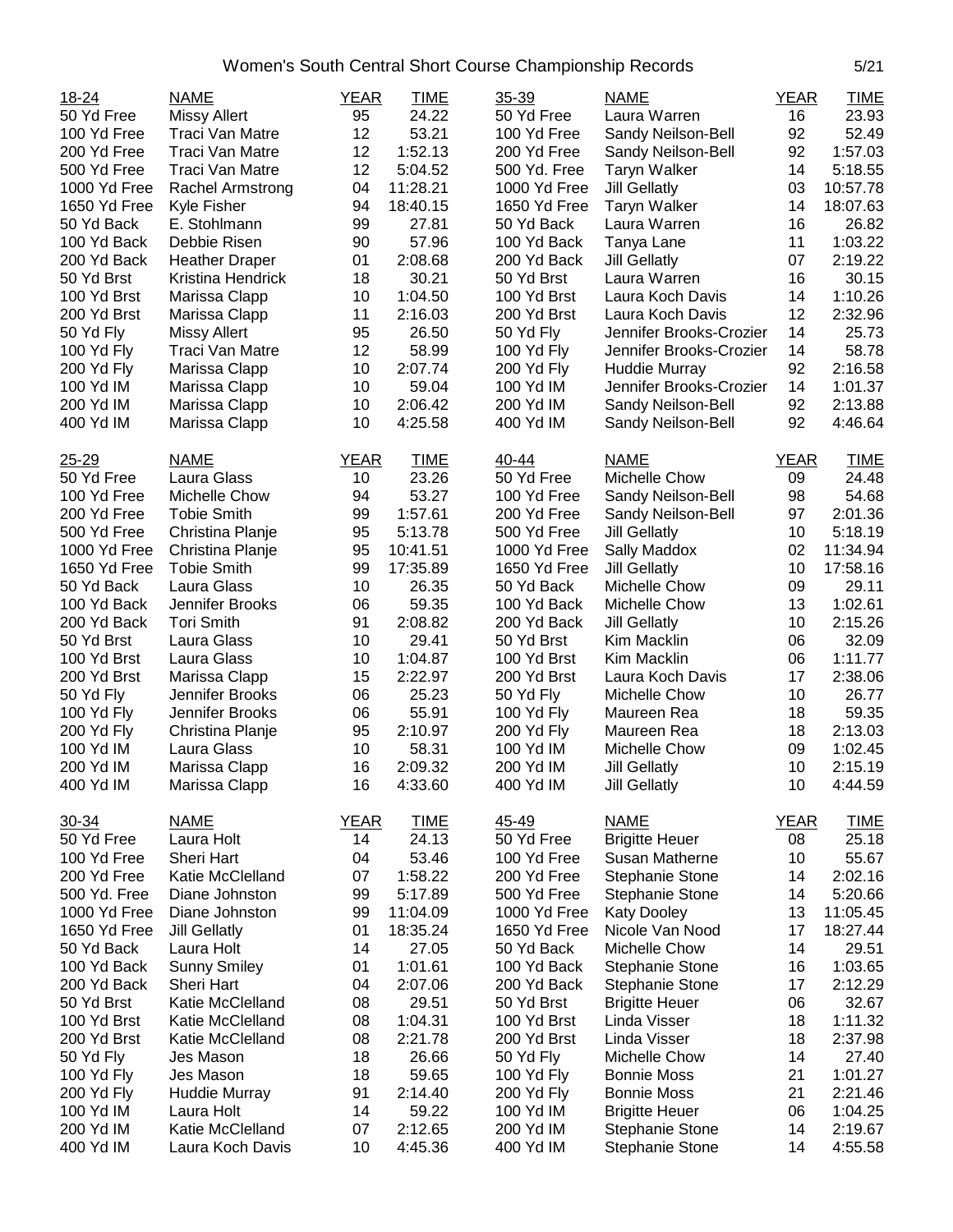## Women's South Central Short Course Championship Records

| 50-54        | <b>NAME</b>            | <b>YEAR</b> | <b>TIME</b> | 65-69        | <b>NAME</b>          | <b>YEAR</b> | <b>TIME</b> |
|--------------|------------------------|-------------|-------------|--------------|----------------------|-------------|-------------|
| 50 Yd Free   | Susan Matherne         | 12          | 25.87       | 50 Yd Free   | Penny Noyes          | 21          | 27.08       |
| 100 Yd Free  | Susan Matherne         | 12          | 56.14       | 100 Yd Free  | Penny Noyes          | 21          | 1:00.13     |
| 200 Yd Free  | <b>Stephanie Stone</b> | 19          | 2:02.18     | 200 Yd Free  | Carolyn Boak         | 12          | 2:27.22     |
| 500 Yd. Free | Eney Jones             | 11          | 5:31.39     | 500 Yd Free  | Carolyn Boak         | 11          | 6:30.98     |
| 1000 Yd Free | Eney Jones             | 11          | 11:24.21    | 1000 Yd Free | Elaine Valdez        | 21          | 13:39.08    |
| 1650 Yd Free | <b>Stephanie Stone</b> | 18          | 18:56.83    | 1650 Yd Free | Elaine Valdez        | 21          | 23:07.14    |
| 50 Yd Back   | Monica Bailey          | 12          | 30.77       | 50 Yd Back   | Penny Noyes          | 21          | 32.50       |
| 100 Yd Back  | <b>Stephanie Stone</b> | 19          | 1:03.27     | 100 Yd Back  | Jan Miller           | 19          | 1:24.61     |
| 200 Yd Back  | <b>Stephanie Stone</b> | 19          | 2:13.62     | 200 Yd Back  | Suzy Reirson         | 18          | 3:09.08     |
| 50 Yd Brst   | <b>Brigitte Heuer</b>  | 11          | 34.37       | 50 Yd Brst   | Penny Noyes          | 21          | 38.23       |
| 100 Yd Brst  | Kendal Jacobson        | 18          | 1:17.60     | 100 Yd Brst  | Penny Noyes          | 21          | 1:25.33     |
| 200 Yd Brst  | Kendal Jacobson        | 18          | 2:46.75     | 200 Yd Brst  | Joann Leilich        | 06          | 3:10.43     |
| 50 Yd Fly    | Linda Visser           | 21          | 28.74       | 50 Yd Fly    | Penny Noyes          | 21          | 30.24       |
| 100 Yd Fly   | Susan Matherne         | 12          | 1:05.93     | 100 Yd Fly   | Penny Noyes          | 21          | 1:08.03     |
| 200 Yd Fly   | Linda Visser           | 21          | 2:29.09     | 200 Yd Fly   | Carolyn Boak         | 12          | 2:59.21     |
| 100 Yd IM    | Danielle Ogier         | 03          | 1:05.99     | 100 Yd IM    | Penny Noyes          | 21          | 1:09.52     |
| 200 Yd IM    | <b>Stephanie Stone</b> | 19          | 2:21.58     | 200 Yd IM    | Penny Noyes          | 21          | 2:45.93     |
| 400 Yd IM    | Danielle Ogier         | 03          | 5:13.30     | 400 Yd IM    | Carolyn Boak         | 11          | 5:52.08     |
| $55 - 59$    | <b>NAME</b>            | <b>YEAR</b> | <b>TIME</b> | 70-74        | <b>NAME</b>          | <b>YEAR</b> | <b>TIME</b> |
| 50 Yd Free   | Lynn Morrison          | 10          | 25.95       | 50 Yd Free   | Jane Birkhead        | 11          | 33.86       |
| 100 Yd Free  | Lynn Morrison          | 10          | 57.69       | 100 Yd Free  | Carolyn Boak         | 19          | 1:10.16     |
| 200 Yd Free  | Patricia Campbell      | 19          | 2:08.86     | 200 Yd Free  | Carolyn Boak         | 19          | 2:37.76     |
| 500 Yd. Free | Patricia Campbell      | 19          | 5:37.72     | 500 Yd. Free | <b>Elise Ragland</b> | 21          | 7:44.55     |
| 1000 Yd Free | Patricia Campbell      | 19          | 11:33.24    | 1000 Yd Free | <b>Elise Ragland</b> | 21          | 15:50.44    |
| 1650 Yd Free | Patricia Campbell      | 21          | 19:42.33    | 1650 Yd Free | <b>Elise Ragland</b> | 21          | 26:54.20    |
| 50 Yd Back   | Jelena Kunovac         | 21          | 31.71       | 50 Yd Back   | Jan Miller           | 21          | 41.38       |
| 100 Yd Back  | Monica Bailey          | 18          | 1:09.82     | 100 Yd Back  | Jan Miller           | 21          | 1:31.49     |
| 200 Yd Back  | Monica Bailey          | 18          | 2:30.81     | 200 Yd Back  | Ann Vitt             | 18          | 3:27.62     |
| 50 Yd Brst   | Kristin Henderson      | 17          | 36.48       | 50 Yd Brst   | Joann Leilich        | 12          | 41.41       |
| 100 Yd Brst  | <b>Krissy Maccurdy</b> | 09          | 1:20.69     | 100 Yd Brst  | Joann Leilich        | 10          | 1:31.05     |
| 200 Yd Brst  | <b>Krissy Maccurdy</b> | 12          | 2:57.06     | 200 Yd Brst  | Joann Leilich        | 10          | 3:15.13     |
| 50 Yd Fly    | Janie Cole             | 10          | 29.63       | 50 Yd Fly    | Jamie Stewart        | 19          | 42.09       |
| 100 Yd Fly   | Elaine Valdez          | 13          | 1:08.79     | 100 Yd Fly   | Jamie Stewart        | 19          | 1:47.16     |
| 200 Yd Fly   | Lisa White             | 18          | 2:38.27     | 200 Yd Fly   | <b>DeEtte Sauer</b>  | 14          | 4:16.11     |
| 100 Yd IM    | Lynn Morrison          | 10          | 1:09.59     | 100 Yd IM    | Carolyn Boak         | 19          | 1:24.87     |
| 200 Yd IM    | <b>Susan Matherne</b>  | 17          | 2:33.64     | 200 Yd IM    | Carolyn Boak         | 19          | 3:04.73     |
| 400 Yd IM    | Elaine Valdez          | 13          | 5:34.55     | 400 Yd IM    | Joann Leilich        | 13          | 7:07.17     |
| 60-64        | <b>NAME</b>            | <b>YEAR</b> | <b>TIME</b> | $75 - 79$    | <b>NAME</b>          | <b>YEAR</b> | <b>TIME</b> |
| 50 Yd Free   | Lynn Morrison          | 18          | 27.66       | 50 Yd Free   | Carol Mungavin       | 12          | 41.45       |
| 100 Yd Free  | Lynn Morrison          | 15          | 1:00.60     | 100 Yd Free  | Joann Leilich        | 15          | 1:28.16     |
| 200 Yd Free  | Lynn Barnhart          | 21          | 2:17.34     | 200 Yd Free  | Joann Leilich        | 16          | 3:11.52     |
| 500 Yd Free  | Linda Bland            | 21          | 6:22.62     | 500 Yd. Free | Joann Leilich        | 16          | 8:15.14     |
| 1000 Yd Free | Lynn Barnhart          | 21          | 12:16.65    | 1000 Yd Free | Joann Leilich        | 17          | 17:45.60    |
| 1650 Yd Free | Elaine Valdez          | 17          | 21:27.25    | 1650 Yd Free | DeEtte Sauer         | 21          | 34:20.26    |
| 50 Yd Back   | <b>Suzy Cotton</b>     | 21          | 34.37       | 50 Yd Back   | Joann Leilich        | 14          | 47.30       |
| 100 Yd Back  | Susan Ingraham         | 21          | 1:12.46     | 100 Yd Back  | Joann Leilich        | 14          | 1:42.06     |
| 200 Yd Back  | Susan Ingraham         | 21          | 2:37.62     | 200 Yd Back  | Ida Hlavacek         | 19          | 4:08.74     |
| 50 Yd Brst   | <b>Krissy Maccurdy</b> | 13          | 38.06       | 50 Yd Brst   | Joann Leilich        | 14          | 41.55       |
| 100 Yd Brst  | <b>Krissy Maccurdy</b> | 13          | 1:20.43     | 100 Yd Brst  | Joann Leilich        | 14          | 1:30.75     |
| 200 Yd Brst  | <b>Krissy Maccurdy</b> | 13          | 2:58.45     | 200 Yd Brst  | Joann Leilich        | 15          | 3:20.99     |
| 50 Yd Fly    | Lynn Morrison          | 18          | 31.00       | 50 Yd Fly    | Joann Leilich        | 14          | 45.86       |
| 100 Yd Fly   | Lynn Barnhart          | 21          | 1:09.75     | 100 Yd Fly   | <b>DeEtte Sauer</b>  | 19          | 2:06.17     |
| 200 Yd Fly   | Lynn Barnhart          | 21          | 2:32.01     | 200 Yd Fly   | <b>DeEtte Sauer</b>  | 19          | 4:40.73     |
| 100 Yd IM    | Carolyn Boak           | 06          | 1:13.61     | 100 Yd IM    | Joann Leilich        | 15          | 1:32.34     |
| 200 Yd IM    | Lynn Barnhart          | 21          | 2:37.13     | 200 Yd IM    | <b>DeEtte Sauer</b>  | 18          | 4:31.44     |
| 400 Yd IM    | Lynn Barnhart          | 21          | 5:30.87     | 400 Yd IM    | <b>DeEtte Sauer</b>  | 19          | 8:55.00     |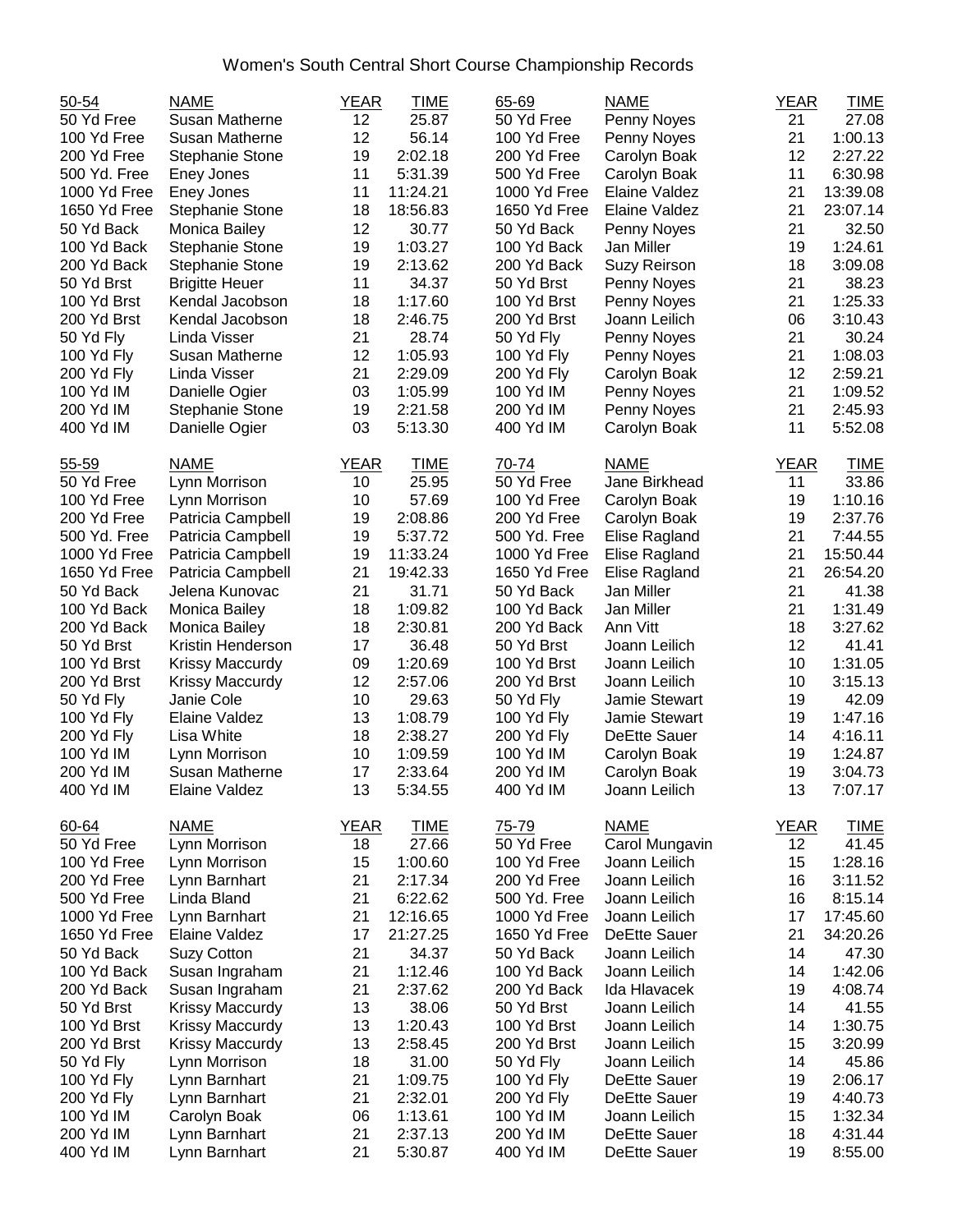## Women's South Central Short Course Championship Records

| 80-84<br>50 Yd Free<br>100 Yd Free<br>200 Yd Free<br>500 Yd Free<br>1000 Yd Free<br>1650 Yd Free<br>50 Yd Back<br>100 Yd Back<br>200 Yd Back<br>50 Yd Brst<br>100 Yd Brst<br>200 Yd Brst<br>50 Yd Fly<br>100 Yd Fly<br>200 Yd Fly<br>100 Yd IM                               | <b>NAME</b><br>Carol Mungavin<br>Georgia Goggin<br>Carol Mungavin<br>Joann Leilich<br>June Baima<br>Renee Protopapas<br>Georgia Goggin<br>Georgia Goggin<br>Georgia Goggin<br>Joann Leilich<br>Joann Leilich<br>Joann Leilich<br>Joann Leilich | YEAR<br>17<br>11<br>17<br>19<br>16<br>10<br>10<br>11<br>10<br>19<br>19<br>19<br>21 | <u>TIME</u><br>46.88<br>1:50.51<br>4:07.09<br>8:42.82<br>24:44.20<br>41:34.48<br>58.89<br>2:11.22<br>4:45.34<br>45.10<br>1:38.75<br>3:33.79<br>1:48.37 |
|------------------------------------------------------------------------------------------------------------------------------------------------------------------------------------------------------------------------------------------------------------------------------|------------------------------------------------------------------------------------------------------------------------------------------------------------------------------------------------------------------------------------------------|------------------------------------------------------------------------------------|--------------------------------------------------------------------------------------------------------------------------------------------------------|
| 200 Yd IM<br>400 Yd IM                                                                                                                                                                                                                                                       | Dorothy Burke<br>Dorothy Burke                                                                                                                                                                                                                 | 21<br>21                                                                           | 4:15.58<br>8:58.76                                                                                                                                     |
| $85 - 89$<br>50 Yd Free<br>100 Yd Free<br>200 Yd Free<br>500 Yd Free<br>1000 Yd Free<br>1650 Yd Free<br>50 Yd Back<br>100 Yd Back<br>200 Yd Back<br>50 Yd Brst<br>100 Yd Brst<br>200 Yd Brst<br>50 Yd Fly<br>100 Yd Fly<br>200 Yd Fly<br>100 Yd IM<br>200 Yd IM<br>400 Yd IM | NAME                                                                                                                                                                                                                                           | <b>YEAR</b>                                                                        | <b>TIME</b>                                                                                                                                            |
| 90-94<br>50 Yd Free<br>100 Yd Free<br>200 Yd Free<br>500 Yd Free<br>1000 Yd Free                                                                                                                                                                                             | <u>NAME</u><br>Sara Sievert<br>Sara Sievert                                                                                                                                                                                                    | <u>YEAR</u><br>18<br>18                                                            | <b>TIME</b><br>1:18.83<br>2:47.50                                                                                                                      |
| 50 Yd Back<br>100 Yd Back<br>200 Yd Back<br>50 Yd Brst<br>100 Yd Brst<br>200 Yd Brst<br>50 Yd Fly<br>100 Yd Fly<br>200 Yd Fly<br>100 Yd IM<br>200 Yd IM<br>400 Yd IM                                                                                                         | <b>Sara Sievert</b><br>Sara Sievert                                                                                                                                                                                                            | 18<br>18                                                                           | 1:19.63<br>2:50.60                                                                                                                                     |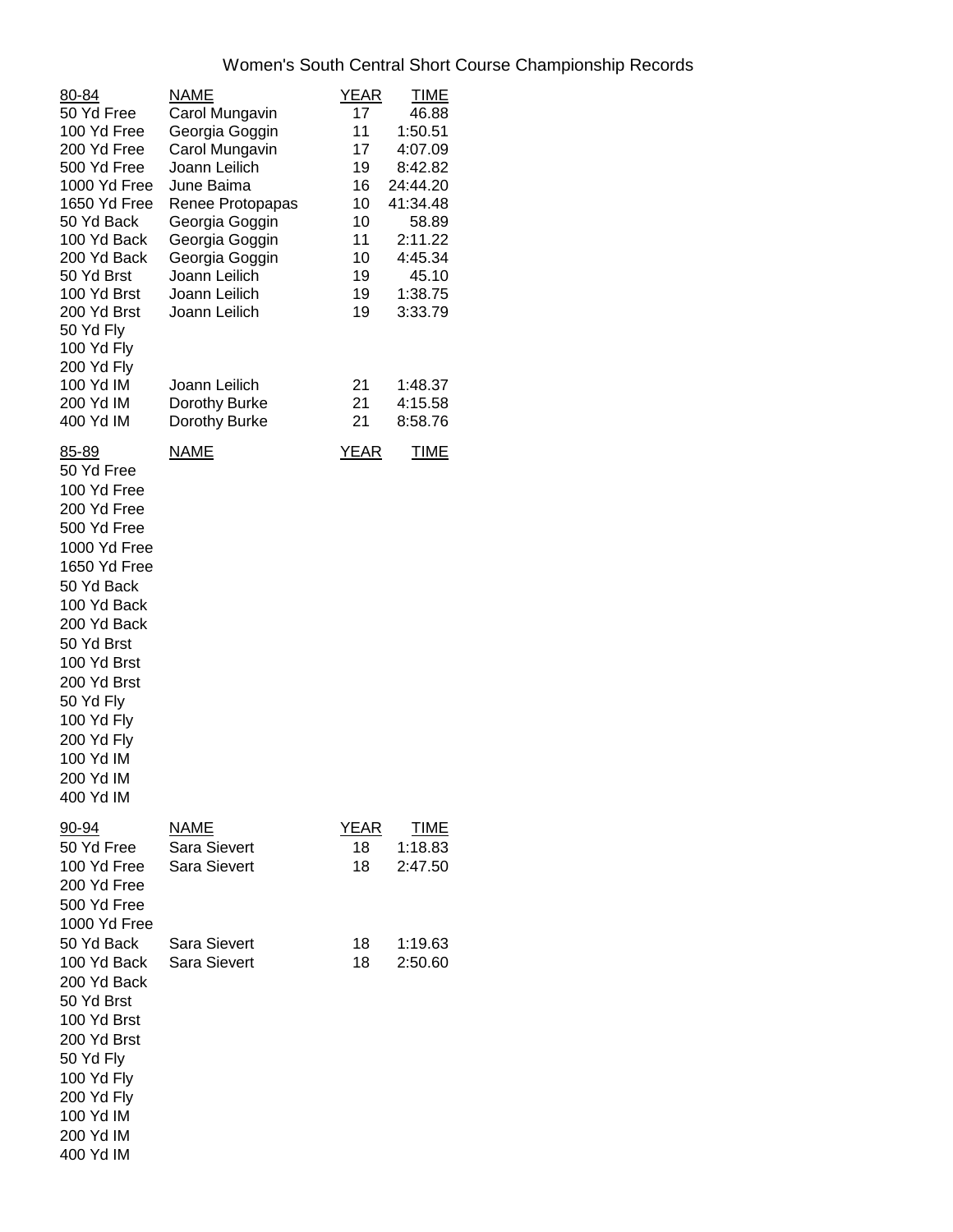## Men's South Central Zone Short Course Championship Records 5/21

| 18-24        | <b>NAME</b>                 | <b>YEAR</b> | <b>TIME</b> | 35-39        | <b>NAME</b>             | <b>YEAR</b> | <b>TIME</b> |
|--------------|-----------------------------|-------------|-------------|--------------|-------------------------|-------------|-------------|
| 50 Yd Free   | William Wagner              | 15          | 20.66       | 50 Yd Free   | <b>Tyler Blessing</b>   | 10          | 20.94       |
| 100 Yd Free  | William Wagner              | 15          | 45.47       | 100 Yd Free  | Tamas Kerekjarto        | 15          | 46.08       |
| 200 Yd Free  | Shane Milu                  | 10          | 1:44.86     | 200 Yd Free  | Jim Montgomery          | 90          | 1:44.21     |
| 500 Yd Free  | Jon Armstrong               | 97          | 4:55.62     | 500 Yd Free  | <b>Tyler Blessing</b>   | 09          | 4:45.44     |
| 1000 Yd Free | Jon Armstrong               | 97          | 10:12.06    | 1000 Yd Free | <b>Chris Derks</b>      | 09          | 9:50.36     |
| 1650 Yd Free | Jon Armstrong               | 98          | 16:51.53    | 1650 Yd Free | <b>Bobby Patten</b>     | 99          | 16:29.15    |
| 50 Yd Back   | Kyle Hendricks              | 18          | 24.40       | 50 Yd Back   | Ande Rasmussen          | 99          | 24.79       |
| 100 Yd Back  | Kyle Hendricks              | 18          | 53.15       | 100 Yd Back  | Ande Rasmussen          | 99          | 53.73       |
| 200 Yd Back  | Francisco Padua             | 02          | 2:01.88     | 200 Yd Back  | <b>Tyler Blessing</b>   | 11          | 1:56.20     |
| 50 Yd Brst   | Joshua Lamb                 | 19          | 26.10       | 50 Yd Brst   | <b>Jarrod Marrs</b>     | 14          | 25.75       |
| 100 Yd Brst  | Joshua Lamb                 | 19          | 56.25       | 100 Yd Brst  | <b>Jarrod Marrs</b>     | 14          | 56.49       |
| 200 Yd Brst  | Joshua Lamb                 | 19          | 2:02.79     | 200 Yd Brst  | David Guthrie           | 99          | 2:08.68     |
| 50 Yd Fly    | <b>Steven Nelms</b>         | 14          | 22.97       | 50 Yd Fly    | <b>Tyler Blessing</b>   | 10          | 22.96       |
| 100 Yd Fly   | Kyle Hendricks              | 17          | 51.70       | 100 Yd Fly   | <b>Tyler Blessing</b>   | 10          | 50.50       |
| 200 Yd Fly   | Kyle Hendricks              | 19          | 1:59.19     | 200 Yd Fly   | <b>Tyler Blessing</b>   | 10          | 1:53.72     |
| 100 Yd IM    | Adam Werth                  | 92          | 52.01       | 100 Yd IM    | <b>Tyler Blessing</b>   | 08          | 53.79       |
| 200 Yd IM    | Jon Armstrong               | 97          | 1:57.67     | 200 Yd IM    | <b>Tyler Blessing</b>   | 11          | 1:56.64     |
| 400 Yd IM    | Jon Armstrong               | 98          | 4:17.76     | 400 Yd IM    | <b>Tyler Blessing</b>   | 09          | 4:09.10     |
| 25-29        | <b>NAME</b>                 | <b>YEAR</b> | <b>TIME</b> | 40-44        | <b>NAME</b>             | <b>YEAR</b> | <b>TIME</b> |
| 50 Yd Free   | Chris Kemp                  | 10          | 20.43       | 50 Yd Free   | Kondo Kondziolka        | 13          | 21.27       |
| 100 Yd Free  | Ed Wagner                   | 97          | 46.05       | 100 Yd Free  | <b>Tomasz Gawronski</b> | 10          | 47.51       |
| 200 Yd Free  | John Smith                  | 88          | 1:42.25     | 200 Yd Free  | <b>Ross Davis</b>       | 07          | 1:45.96     |
| 500 Yd Free  | Jim Montgomery              | 84          | 4:46.24     | 500 Yd Free  | Tomasz Gawronski        | 10          | 4:50.97     |
| 1000 Yd Free | Nolan Slesnick              | 18          | 9:58.56     | 1000 Yd Free | <b>Greg Orphanides</b>  | 19          | 10:18.30    |
| 1650 Yd Free | <b>Bobby Patton</b>         | 91          | 16:25.28    | 1650 Yd Free | <b>Bobby Patten</b>     | 05          | 17:07.58    |
| 50 Yd Back   | Andy Gill                   | 92          | 23.38       | 50 Yd Back   | Ande Rasmussen          | 08          | 25.19       |
| 100 Yd Back  | Andy Gill                   | 92          | 49.83       | 100 Yd Back  | Ande Rasmussen          | 08          | 53.96       |
| 200 Yd Back  | Ramunas Paknys              | 21          | 1:50.25     | 200 Yd Back  | Ross Davis              | 10          | 1:57.82     |
| 50 Yd Brst   | <b>Chris Shaw</b>           | 90          | 26.71       | 50 Yd Brst   | <b>Jarrod Marrs</b>     | 19          | 26.12       |
| 100 Yd Brst  | Jeremny Wade                | 07          | 57.92       | 100 Yd Brst  | <b>Jarrod Marrs</b>     | 17          | 56.47       |
| 200 Yd Brst  | Jeremny Wade                | 07          | 2:10.97     | 200 Yd Brst  | <b>Jarrod Marrs</b>     | 19          | 2:06.06     |
| 50 Yd Fly    | Andy Gill                   | 92          | 22.62       | 50 Yd Fly    | Tomasz Gawronski        | 10          | 23.43       |
| 100 Yd Fly   | Andy Gill                   | 92          | 50.39       | 100 Yd Fly   | Dirk Marshall           | 04          | 52.16       |
| 200 Yd Fly   | <b>Steve Reed</b>           | 94          | 1:54.62     | 200 Yd Fly   | <b>Tomasz Gawronski</b> | 10          | 1:59.79     |
| 100 Yd IM    | Jake Vogel                  | 14          | 52.21       | 100 Yd IM    | Ande Rasmussen          | 04          | 54.76       |
| 200 Yd IM    | Jake Vogel                  | 14          | 1:54.61     | 200 Yd IM    | Ande Rasmussen          | 05          | 1:59.91     |
| 400 Yd IM    | A Querciagrossa             | 18          | 4:08.77     | 400 Yd IM    | Ross Davis              | 11          | 4:17.18     |
| $30 - 34$    | <b>NAME</b>                 | <b>YEAR</b> | <b>TIME</b> | 45-49        | <b>NAME</b>             | <b>YEAR</b> | <b>TIME</b> |
| 50 Yd Free   | John Smith                  | 92          | 20.90       | 50 Yd Free   | John de Groot           | 18          | 21.91       |
| 100 Yd Free  | Montgomery/Kerekjarto 85/14 |             | 45.97       | 100 Yd Free  | Steve Wood              | 06          | 48.34       |
| 200 Yd Free  | Jim Montgomery              | 88          | 1:41.13     | 200 Yd Free  | Ross Davis              | 12          | 1:45.98     |
| 500 Yd. Free | <b>Bobby Patten</b>         | 95          | 4:39.64     | 500 Yd Free  | Ross Davis              | 13          | 4:54.26     |
| 1000 Yd Free | James Allen                 | 01          | 10:11.72    | 1000 Yd Free | <b>Bobby Patten</b>     | 10          | 10:14.38    |
| 1650 Yd Free | <b>Bobby Patten</b>         | 95          | 15.58.99    | 1650 Yd Free | <b>Bobby Patten</b>     | 10          | 16:54.75    |
| 50 Yd Back   | Pablo Abal                  | 09          | 23.72       | 50 Yd Back   | Steve Wood              | 07          | 24.81       |
| 100 Yd Back  | Josh Davis                  | 05          | :50.95      | 100 Yd Back  | Anders Rasmussen        | 10          | 54.41       |
| 200 Yd Back  | Jay Yarid                   | 95          | 1:55.95     | 200 Yd Back  | Ross Davis              | 12          | 2:00.52     |
| 50 Yd Brst   | James Fike                  | 16          | 26.12       | 50 Yd Brst   | <b>Byron Shefchik</b>   | 21          | 27.64       |
| 100 Yd Brst  | David Guthrie               | 95          | 58.08       | 100 Yd Brst  | <b>Byron Shefchik</b>   | 21          | 58.97       |
| 200 Yd Brst  | David Guthrie               | 95          | 2:08.71     | 200 Yd Brst  | <b>Byron Shefchik</b>   | 21          | 2:11.56     |
| 50 Yd Fly    | <b>Bobby Patten</b>         | 94          | 23.11       | 50 Yd Fly    | Mike Varozza            | 13          | 23.84       |
| 100 Yd Fly   | Tamas Kerekjarto            | 14          | 49.72       | 100 Yd Fly   | John Kenney             | 07          | 53.52       |
| 200 Yd Fly   | <b>Bobby Patten</b>         | 95          | 1:51.77     | 200 Yd Fly   | David Vandam            | 02          | 2:02.59     |
| 100 Yd IM    | James Fike                  | 16          | 51.51       | 100 Yd IM    | Anders Rasmussen        | 10          | 54.41       |
| 200 Yd IM    | <b>Guy Yimsomruay</b>       | 12          | 1:56.15     | 200 Yd IM    | <b>Byron Shefchik</b>   | 21          | 1:59.21     |
| 400 Yd IM    | Jake Vogel                  | 19          | 4:11.81     | 400 Yd IM    | Anders Rasmussen        | 11          | 4:18.48     |
|              |                             |             |             |              |                         |             |             |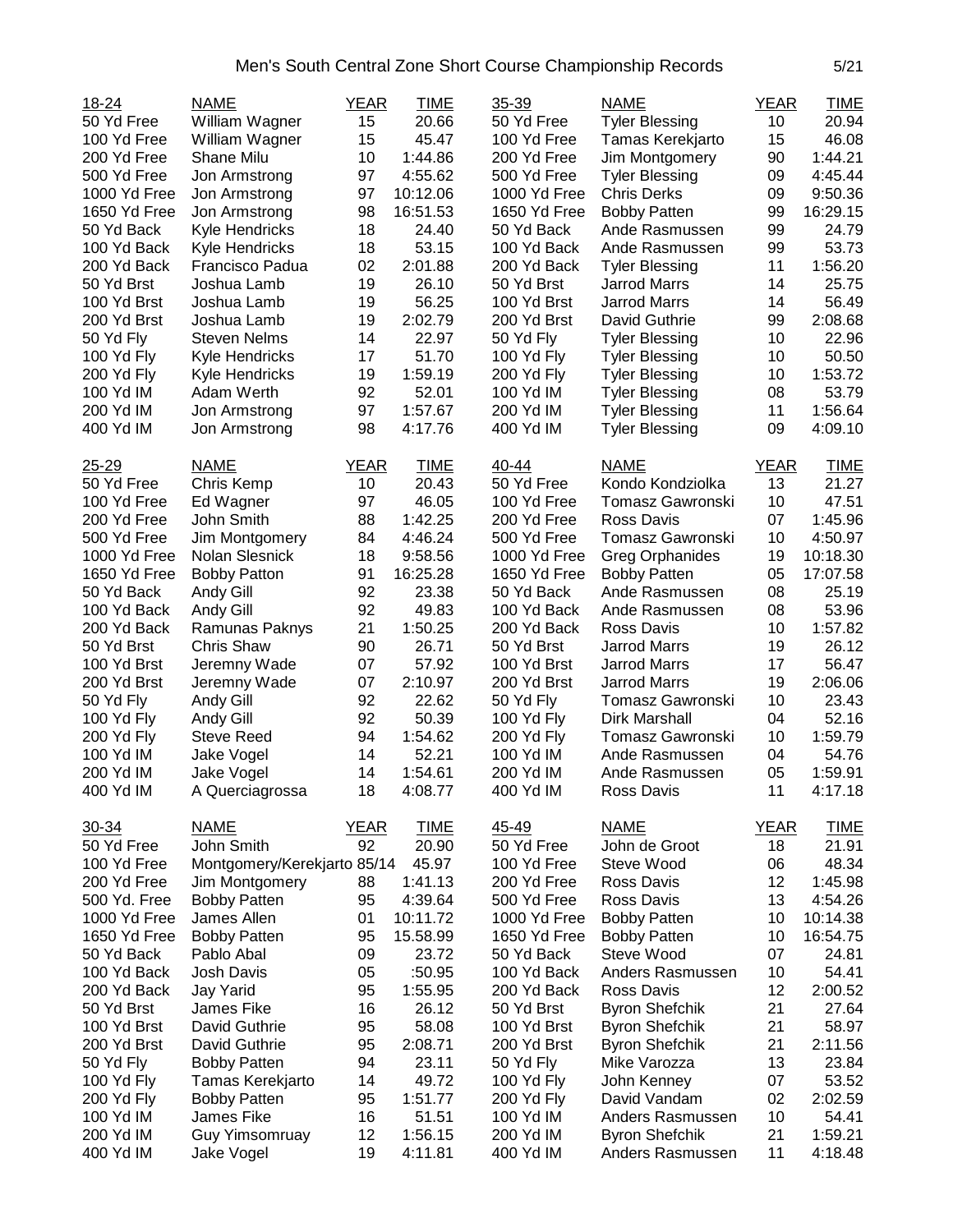## Men's South Central Zone Short Course Championship Records

| 50-54        | <b>NAME</b>          | <b>YEAR</b> | <b>TIME</b> | $65 - 69$    | <u>NAME</u>           | YEAR        | <b>TIME</b> |
|--------------|----------------------|-------------|-------------|--------------|-----------------------|-------------|-------------|
| 50 Yd Free   | Steve Wood           | 11          | 22.14       | 50 Yd Free   | Doug Martin           | 21          | 24.02       |
| 100 Yd Free  | Steve Wood           | 12          | 49.40       | 100 Yd Free  | David Hague           | 19          | 54.67       |
| 200 Yd Free  | <b>Rick Kammerer</b> | 10          | 1:50.61     | 200 Yd Free  | David Hague           | 19          | 2:04.65     |
| 500 Yd. Free | <b>Steve Unruh</b>   | 18          | 5:06.68     | 500 Yd Free  | Larry Wood            | 19          | 5:47.18     |
| 1000 Yd Free | Larry Wood           | 05          | 10:47.56    | 1000 Yd Free | Graham Johnston       | 97          | 11:49.31    |
| 1650 Yd Free | Larry Wood           | 05          | 18:03.46    | 1650 Yd Free | Larry Wood            | 21          | 20:48.89    |
| 50 Yd Back   | Steve Wood           | 11          | 24.75       | 50 Yd Back   | Steven Heck           | 19          | 31.10       |
| 100 Yd Back  | Steve Wood           | 11          | 54.32       | 100 Yd Back  | <b>Steven Heck</b>    | 19          | 1:08.16     |
| 200 Yd Back  | Steve Wood           | 11          | 2:04.87     | 200 Yd Back  | <b>Greg Tharp</b>     | 17          | 2:33.90     |
| 50 Yd Brst   | David Guthrie        | 14          | 26.45       | 50 Yd Brst   | <b>Berry Hamilton</b> | 18          | 33.85       |
| 100 Yd Brst  | David Guthrie        | 14          | 58.41       | 100 Yd Brst  | <b>Steven Heck</b>    | 19          | 1:14.48     |
|              |                      |             |             |              |                       |             |             |
| 200 Yd Brst  | David Guthrie        | 14          | 2:07.25     | 200 Yd Brst  | Steven Heck           | 15          | 2:43.72     |
| 50 Yd Fly    | Steve Wood           | 11          | 24.30       | 50 Yd Fly    | David Hague           | 19          | 26.90       |
| 100 Yd Fly   | Anders Rasmussen     | 15          | 55.48       | 100 Yd Fly   | Jack Gooding          | 21          | 1:02.80     |
| 200 Yd Fly   | David Vandam         | 08          | 2:09.52     | 200 Yd Fly   | Larry Wood            | 19          | 2:38.97     |
| 100 Yd IM    | Anders Rasmussen     | 14          | 55.81       | 100 Yd IM    | <b>Steven Heck</b>    | 15          | 1:04.60     |
| 200 Yd IM    | Anders Rasmussen     | 14          | 2:04.12     | 200 Yd IM    | <b>Steven Heck</b>    | 15          | 2:26.13     |
| 400 Yd IM    | Anders Rasmussen     | 14          | 4:31.55     | 400 Yd IM    | Larry Wood            | 19          | 5:24.23     |
|              |                      |             |             |              |                       |             |             |
| $55 - 59$    | <b>NAME</b>          | <b>YEAR</b> | <b>TIME</b> | 70-74        | <b>NAME</b>           | <b>YEAR</b> | <b>TIME</b> |
| 50 Yd Free   | Steve Wood           | 16          | 22.60       | 50 Yd Free   | <b>Bob Bailie</b>     | 07          | 26.83       |
| 100 Yd Free  | Steve Wood           | 16          | 49.93       | 100 Yd Free  | <b>Bob Bailie</b>     | 06          | 1:00.77     |
|              |                      |             |             |              |                       |             |             |
| 200 Yd Free  | Larry Wood           | 09          | 1:54.95     | 200 Yd Free  | Don Murff             | 13          | 2:23.24     |
| 500 Yd Free  | Larry Wood           | 10          | 5:11.07     | 500 Yd. Free | Graham Johnston       | 03          | 6:30.91     |
| 1000 Yd Free | Dick Worrel          | 13          | 10:50.19    | 1000 Yd Free | Graham Johnston       | 03          | 13:27.98    |
| 1650 Yd Free | Jim Sauer            | 14          | 18:04.78    | 1650 Yd Free | Graham Johnston       | 03          | 22:18.50    |
| 50 Yd Back   | Steve Wood           | 16          | 25.66       | 50 Yd Back   | <b>Greg Tharp</b>     | 21          | 32.77       |
| 100 Yd Back  | Steve Wood           | 16          | 55.50       | 100 Yd Back  | <b>Greg Tharp</b>     | 21          | 1:12.61     |
| 200 Yd Back  | Tom Barton           | 12          | 2:03.14     | 200 Yd Back  | Greg Tharp            | 21          | 2:39.23     |
| 50 Yd Brst   | David Guthrie        | 17          | 27.59       | 50 Yd Brst   | Peter Kingan          | 21          | 34.33       |
| 100 Yd Brst  | David Guthrie        | 17          | 1:00.17     | 100 Yd Brst  | <b>Chuck Baldwin</b>  | 01          | 1:19.24     |
| 200 Yd Brst  | David Guthrie        | 16          | 2:11.95     | 200 Yd Brst  | <b>Bennett Allen</b>  | 85          | 3:10.28     |
| 50 Yd Fly    | <b>Bruce Kone</b>    | 16          | 24.34       | 50 Yd Fly    | <b>Bob Bailie</b>     | 06          | 29.60       |
| 100 Yd Fly   | Jim Sauer            | 13          | 56.37       | 100 Yd Fly   | Greg Tharp            | 21          | 1:16.12     |
| 200 Yd Fly   | Jim Sauer            | 14          | 2:08.30     | 200 Yd Fly   | Graham Johnston       | 04          | 3:27.42     |
|              |                      |             | 55.85       |              |                       |             |             |
| 100 Yd IM    | Steve Wood           | 16          |             | 100 Yd IM    | <b>Chuck Baldwin</b>  | 01          | 1:09.33     |
| 200 Yd IM    | Jim Sauer            | 13          | 2:06.20     | 200 Yd IM    | Graham Johnston       | 05          | 2:50.29     |
| 400 Yd IM    | Jim Sauer            | 13          | 4:29.05     | 400 Yd IM    | Graham Johnston       | 04          | 6:10.37     |
|              |                      |             |             |              |                       |             |             |
| 60-64        | <b>NAME</b>          | <b>YEAR</b> | <b>TIME</b> | $75 - 79$    | <b>NAME</b>           | <b>YEAR</b> | <b>TIME</b> |
| 50 Yd Free   | Doug Martin          | 17          | 22.94       | 50 Yd Free   | <b>Bob Bailie</b>     | 11          | 28.99       |
| 100 Yd Free  | <b>Gary Schatz</b>   | 19          | 52.23       | 100 Yd Free  | <b>Bob Bailie</b>     | 11          | 1:06.43     |
| 200 Yd Free  | <b>Steven Heck</b>   | 10          | 1:59.60     | 200 Yd Free  | Graham Johnston       | 07          | 2:31.48     |
| 500 Yd Free  | Dick Worrel          | 15          | 5:25.87     | 500 Yd Free  | Graham Johnston       | 07          | 6:40.91     |
| 1000 Yd Free | Dick Worrel          | 15          | 11:22.28    | 1000 Yd Free | Graham Johnston       | 07          | 13:36.02    |
| 1650 Yd Free | Dick Worrel          | 15          | 19:11.14    | 1650 Yd Free | Graham Johnston       | 07          | 22:32.09    |
| 50 Yd Back   | <b>Bruce Kone</b>    | 21          | 27.71       | 50 Yd Back   | Don Murff             | 18          | 37.02       |
| 100 Yd Back  | <b>Gary Schatz</b>   | 19          | 1:01.87     | 100 Yd Back  | <b>Thomas Boak</b>    | 19          | 1:20.98     |
| 200 Yd Back  | Paul Walker          | 21          | 2:15.64     | 200 Yd Back  | Graham Johnston       | 07          | 3:04.02     |
| 50 Yd Brst   | David Gurthie        | 21          | 28.77       | 50 Yd Brst   | <b>Thomas Boak</b>    | 19          | 38.33       |
| 100 Yd Brst  | David Guthrie        | 21          | 1:03.15     | 100 Yd Brst  | <b>Thomas Boak</b>    | 19          | 1:27.23     |
|              |                      |             |             |              |                       |             |             |
| 200 Yd Brst  | David Guthrie        | 21          | 2:18.54     | 200 Yd Brst  | Graham Johnston       | 07          | 3:26.59     |
| 50 Yd Fly    | <b>Bruce Kone</b>    | 18          | 24.56       | 50 Yd Fly    | <b>Bob Bailie</b>     | 11          | 32.12       |
| 100 Yd Fly   | Paul Walker          | 21          | 1:00.93     | 100 Yd Fly   | <b>Bob Bailie</b>     | 12          | 1:31.02     |
| 200 Yd Fly   | David Vandam         | 18          | 2:22.22     | 200 Yd Fly   | Graham Johnston       | 08          | 3:30.82     |
| 100 Yd IM    | <b>Steven Heck</b>   | 10          | 1:01.18     | 100 Yd IM    | Graham Johnston       | 07          | 1:20.42     |
| 200 Yd IM    | Steven Heck          | 10          | 2:16.59     | 200 Yd IM    | Graham Johnston       | 07          | 2:58.97     |
| 400 Yd IM    | <b>Steve Waters</b>  | 19          | 5:00.32     | 400 Yd IM    | Graham Johnston       | 08          | 6:25.58     |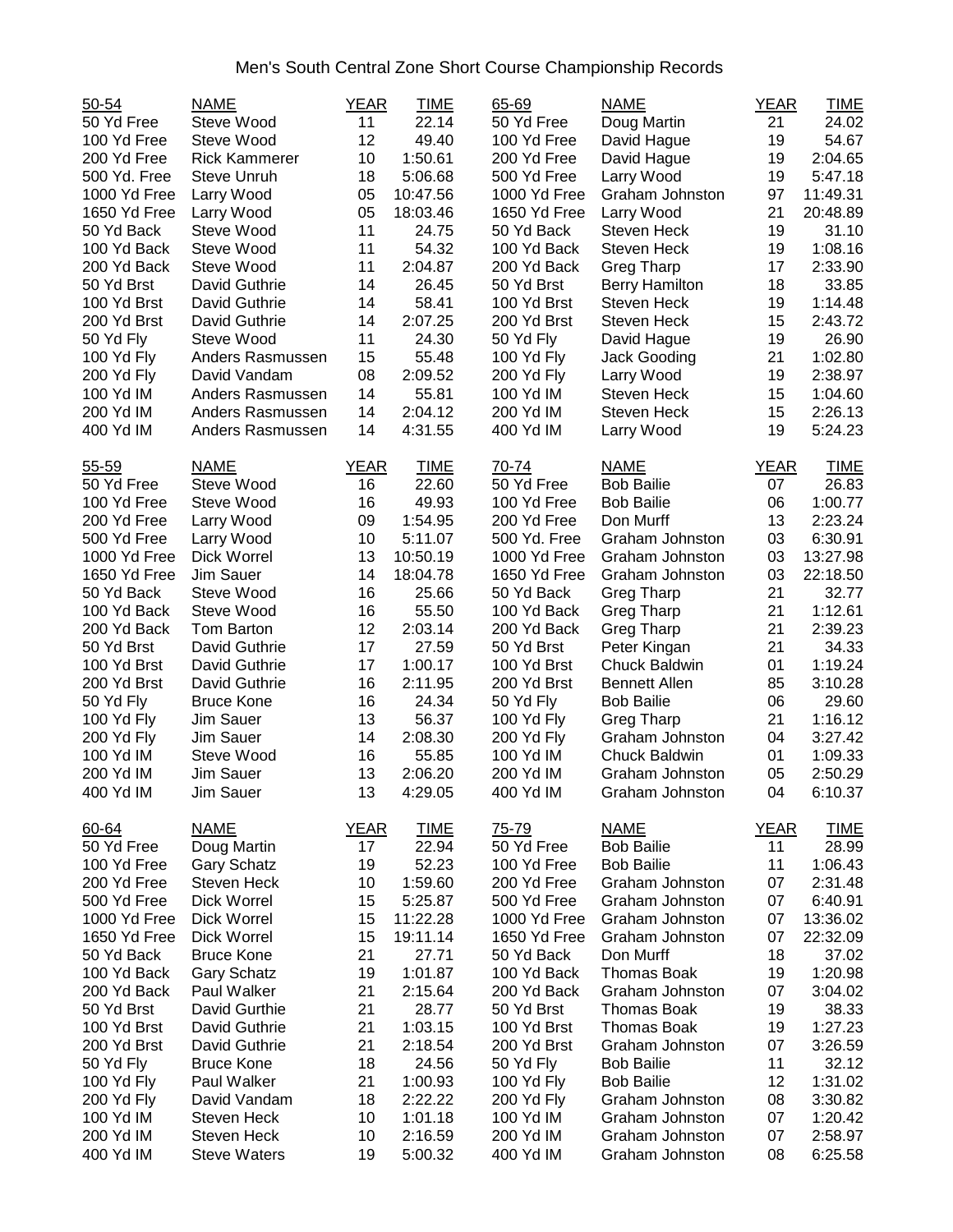| 80-84<br>50 Yd Free<br>100 Yd Free<br>200 Yd Free<br>500 Yd Free<br>1000 Yd Free<br>1650 Yd Free<br>50 Yd Back<br>100 Yd Back<br>200 Yd Back<br>50 Yd Brst<br>100 Yd Brst<br>200 Yd Brst<br>50 Yd Fly<br>100 Yd Fly<br>200 Yd Fly<br>100 Yd IM<br>200 Yd IM<br>400 Yd IM | <b>NAME</b><br><b>Bob Bailie</b><br>Graham Johnston<br>Graham Johnston<br>Graham Johnston<br>Graham Johnston<br>Graham Johnston<br>Louis Raiborn<br>Graham Johnston<br>Graham Johnston<br><b>Bennett Allen</b><br><b>Bud Jackson</b><br><b>Bud Jackson</b><br><b>Bob Bailie</b><br>Graham Johnston<br>Graham Johnston<br>Graham Johnston<br>Graham Johnston<br>Graham Johnston | YEAR<br><b>TIME</b><br>16<br>32.72<br>12<br>1:10.85<br>12<br>2:38.72<br>15<br>7:51.44<br>14<br>15:41.81<br>12<br>25:17.92<br>14<br>43.82<br>14<br>1:34.73<br>14<br>3:39.87<br>98<br>:48.01<br>00<br>1:53.20<br>01<br>4:12.23<br>16<br>39.41<br>12<br>1:49.29<br>14<br>4:06.84<br>12<br>1:29.06<br>12<br>3:24.96<br>7:34.91<br>14        |  |
|--------------------------------------------------------------------------------------------------------------------------------------------------------------------------------------------------------------------------------------------------------------------------|--------------------------------------------------------------------------------------------------------------------------------------------------------------------------------------------------------------------------------------------------------------------------------------------------------------------------------------------------------------------------------|-----------------------------------------------------------------------------------------------------------------------------------------------------------------------------------------------------------------------------------------------------------------------------------------------------------------------------------------|--|
| 85-89<br>50 Yd Free<br>100 Yd Free<br>200 Yd Free<br>500 Yd Free<br>1000 Yd Free<br>1650 Yd Free<br>50 Yd Back<br>100 Yd Back<br>200 Yd Back<br>50 Yd Brst<br>100 Yd Brst<br>200 Yd Brst<br>50 Yd Fly<br>100 Yd Fly<br>200 Yd Fly<br>100 Yd IM<br>200 Yd IM<br>400 Yd IM | <b>NAME</b><br>Graham Johnston<br>Graham Johnston<br>Graham Johnston<br>Graham Johnston<br>Graham Johnston<br>Graham Johnston<br>Louis Raiborn<br>Graham Johnston<br>Graham Johnston<br><b>Bennett Allen</b><br>Jesse Coon<br>Graham Johnston<br><b>Graham Johnston</b><br>Jesse Coon<br>Jesse Coon<br>Graham Johnston<br>Jesse Coon<br>Jesse Coon                             | <b>YEAR</b><br><b>TIME</b><br>18<br>36.86<br>1:21.32<br>17<br>17<br>2:52,74<br>17<br>7:59.16<br>17<br>16:41.99<br>17<br>28:57.89<br>18<br>48.09<br>19<br>1:48.20<br>17<br>3:44.35<br>02<br>58.85<br>98<br>2:27.89<br>18<br>4:42.14<br>18<br>59.06<br>98<br>2:32.10<br>98<br>6:09.97<br>18<br>1:47.89<br>4:56.90<br>99<br>11:13.79<br>98 |  |
| 90-94<br>50 Yd Free<br>100 Yd Free<br>200 Yd Free<br>500 Yd Free<br>1000 Yd Free<br>50 Yd Back<br>100 Yd Back<br>200 Yd Back<br>50 Yd Brst<br>100 Yd Brst<br>200 Yd Brst<br>50 Yd Fly<br>100 Yd Fly<br>200 Yd Fly<br>100 Yd IM<br>200 Yd IM                              | <b>NAME</b><br>Jesse Coon<br>Jesse Coon<br>Jesse Coon<br>Jesse Coon                                                                                                                                                                                                                                                                                                            | <b>YEAR</b><br>TIME<br>01<br>1:06.33<br>3:05.38<br>01<br>7:23.45<br>01<br>01<br>2:23.65                                                                                                                                                                                                                                                 |  |
| 400 Yd IM                                                                                                                                                                                                                                                                | Jesse Coon                                                                                                                                                                                                                                                                                                                                                                     | 11:49.10<br>01                                                                                                                                                                                                                                                                                                                          |  |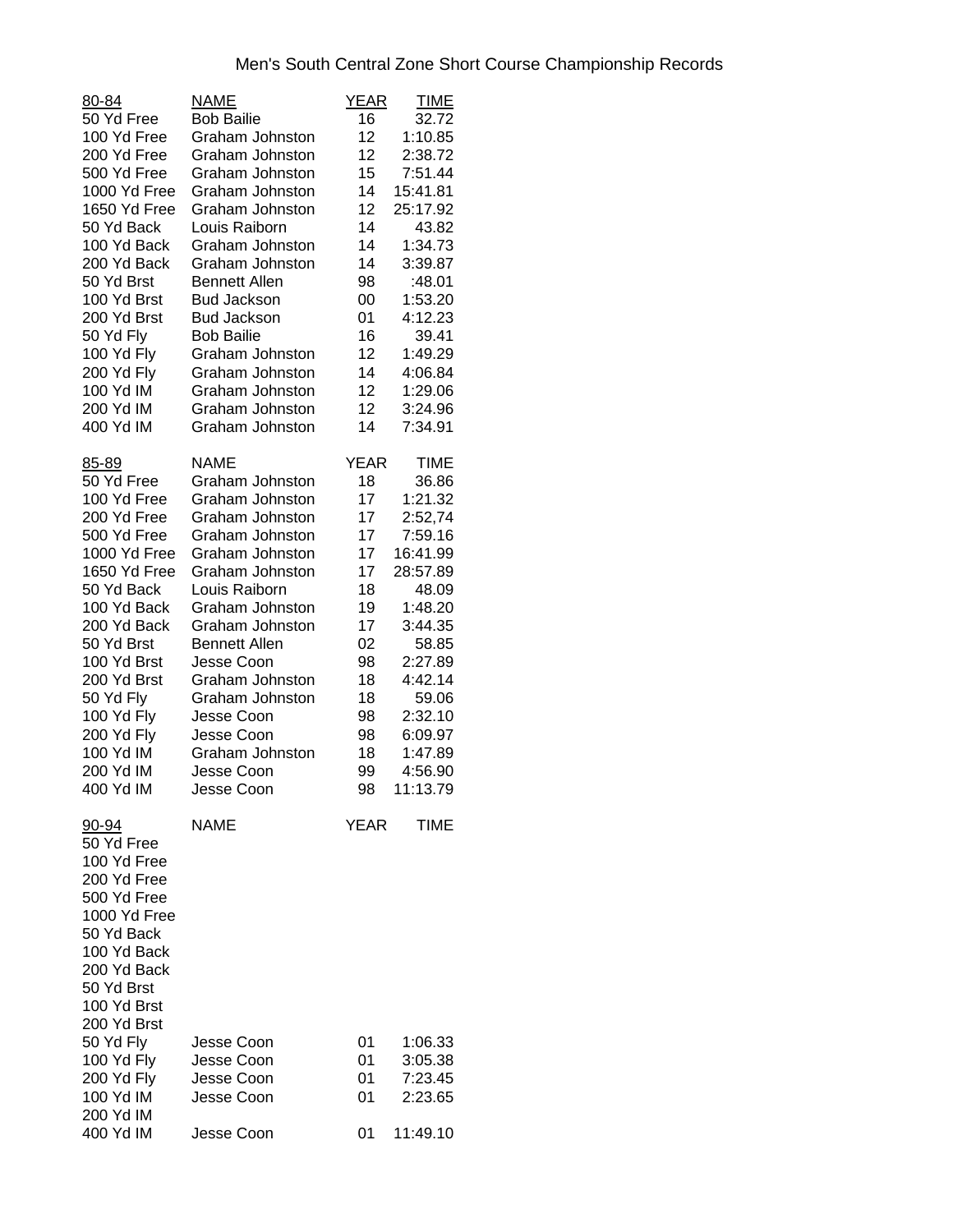**USMS Men's Short Course Yards Records 03/29/2022**

| Age Group     | Event             | Name                      | Date       | Time      |
|---------------|-------------------|---------------------------|------------|-----------|
| M18-24        | 50 Y Free         | Josh Schneider            | 4/28/2012  | 19.36Y    |
| M18-24        | <b>100 Y Free</b> | <b>Eugene Godsoe</b>      | 12/1/2012  | 42.59Y    |
| M18-24        | <b>200 Y Free</b> | Andy Grant                | 11/8/2009  | 1:35.02Y  |
| M18-24        | <b>500 Y Free</b> | Andy Grant                | 1/24/2010  | 4:24.81Y  |
| M18-24        | 1000 Y Free       | JP Arnold                 | 2/13/2010  | 9:01.26Y  |
| M18-24        | 1650 Y Free       | <b>Andrew R Mueller</b>   | 3/27/2010  | 15:48.70Y |
| M18-24        | 50 Y Back         | <b>Andrew Elliott</b>     | 5/10/2013  | 22.33Y    |
| M18-24        | 100 Y Back        | <b>Eugene Godsoe</b>      | 11/30/2012 | 45.36Y    |
| M18-24        | 200 Y Back        | <b>Andrew Elliott</b>     | 5/11/2013  | 1:44.18Y  |
| M18-24        | 50 Y Breast       | Rostyslav Fedyna          | 2/1/2015   | 24.53Y    |
| M18-24        | 100 Y Breast      | Josh C Prenot             | 2/3/2018   | 52.63Y    |
| M18-24        | 200 Y Breast      | <b>Elliot Keefer</b>      | 5/12/2013  | 1:57.33Y  |
| M18-24        | <b>50 Y Fly</b>   | Henrik C Lindau           | 4/26/2015  | 21.13Y    |
| M18-24        | 100 Y Fly         | <b>Eugene Godsoe</b>      | 11/30/2012 | 46.65Y    |
| M18-24        | <b>200 Y Fly</b>  | Samuel W Stewart          | 2/1/2020   | 1:46.22Y  |
| M18-24        | 100 Y IM          | Andrew J Appleby          | 4/26/2019  | 48.96Y    |
| M18-24        | 200 Y IM          | Samuel W Stewart          | 2/2/2020   | 1:48.91Y  |
| M18-24        | 400 Y IM          | <b>Russell Payne</b>      | 2/13/2010  | 3:50.12Y  |
| M25-29        | 50 Y Free         | Nathan Adrian             | 12/20/2014 | 18.67Y    |
|               |                   | <b>Frederick Bousquet</b> | 2/13/2010  | 18.67Y    |
| M25-29        | <b>100 Y Free</b> | Nathan Adrian             | 5/3/2014   | 41.13Y    |
| M25-29        | <b>200 Y Free</b> | Darian R Townsend         | 12/6/2013  | 1:31.93Y  |
| M25-29        | <b>500 Y Free</b> | Andy Grant                | 4/17/2010  | 4:20.82Y  |
| M25-29        | 1000 Y Free       | <b>Tobias T Work</b>      | 3/15/2014  | 9:19.61Y  |
| M25-29        | 1650 Y Free       | Alex Kostich              | 5/3/1998   | 15:44.70Y |
| M25-29        | 50 Y Back         | Adam M Mania              | 4/16/2010  | 21.46Y    |
| M25-29        | 100 Y Back        | Adam M Mania              | 4/15/2010  | 45.95Y    |
| M25-29        | 200 Y Back        | David Russell             | 3/20/2016  | 1:45.77Y  |
| M25-29        | 50 Y Breast       | Mark Gangloff             | 5/21/2010  | 23.87Y    |
| M25-29        | 100 Y Breast      | <b>Marcus Titus</b>       | 4/25/2015  | 51.57Y    |
| M25-29        | 200 Y Breast      | <b>BJ</b> Johnson         | 12/21/2013 | 1:53.04Y  |
| M25-29        | <b>50 Y Fly</b>   | <b>Marcin Cieslak</b>     | 4/28/2019  | 20.99Y    |
| M25-29        | 100 Y Fly         | Davis Tarwater            | 11/30/2012 | 45.32Y    |
| M25-29        | 200 Y Fly         | <b>Erik Scalise</b>       | 5/20/2007  | 1:47.62Y  |
| M25-29        | 100 Y IM          | Darian R Townsend         | 5/3/2014   | 47.77Y    |
| M25-29        | 200 Y IM          | Darian R Townsend         | 12/21/2013 | 1:41.79Y  |
| M25-29        | 400 Y IM          | Darian R Townsend         | 12/20/2013 | 3:41.85Y  |
| <b>M30-34</b> | 50 Y Free         | Anthony L Ervin           | 5/3/2014   | 19.33Y    |
|               |                   | Anthony L Ervin           | 5/2/2014   | 19.33Y    |
| M30-34        | <b>100 Y Free</b> | Darian R Townsend         | 12/21/2014 | 42.75Y    |
| M30-34        | 200 Y Free        | Darian R Townsend         | 12/19/2014 | 1:34.00Y  |
| M30-34        | <b>500 Y Free</b> | Drew A Modrov             | 2/19/2022  | 4:26.34Y  |
| M30-34        | 1000 Y Free       | Joshua Woodruff           | 3/23/2003  | 9:26.93Y  |
| M30-34        | 1650 Y Free       | Jeff T Erwin              | 5/12/1996  | 15:51.57Y |
| M30-34        | 50 Y Back         | <b>Matt Grevers</b>       | 4/26/2019  | 21.37Y    |
| M30-34        | 100 Y Back        | Adam M Mania              | 12/21/2013 | 46.34Y    |
| M30-34        | 200 Y Back        | Adam M Mania              | 12/21/2014 | 1:43.73Y  |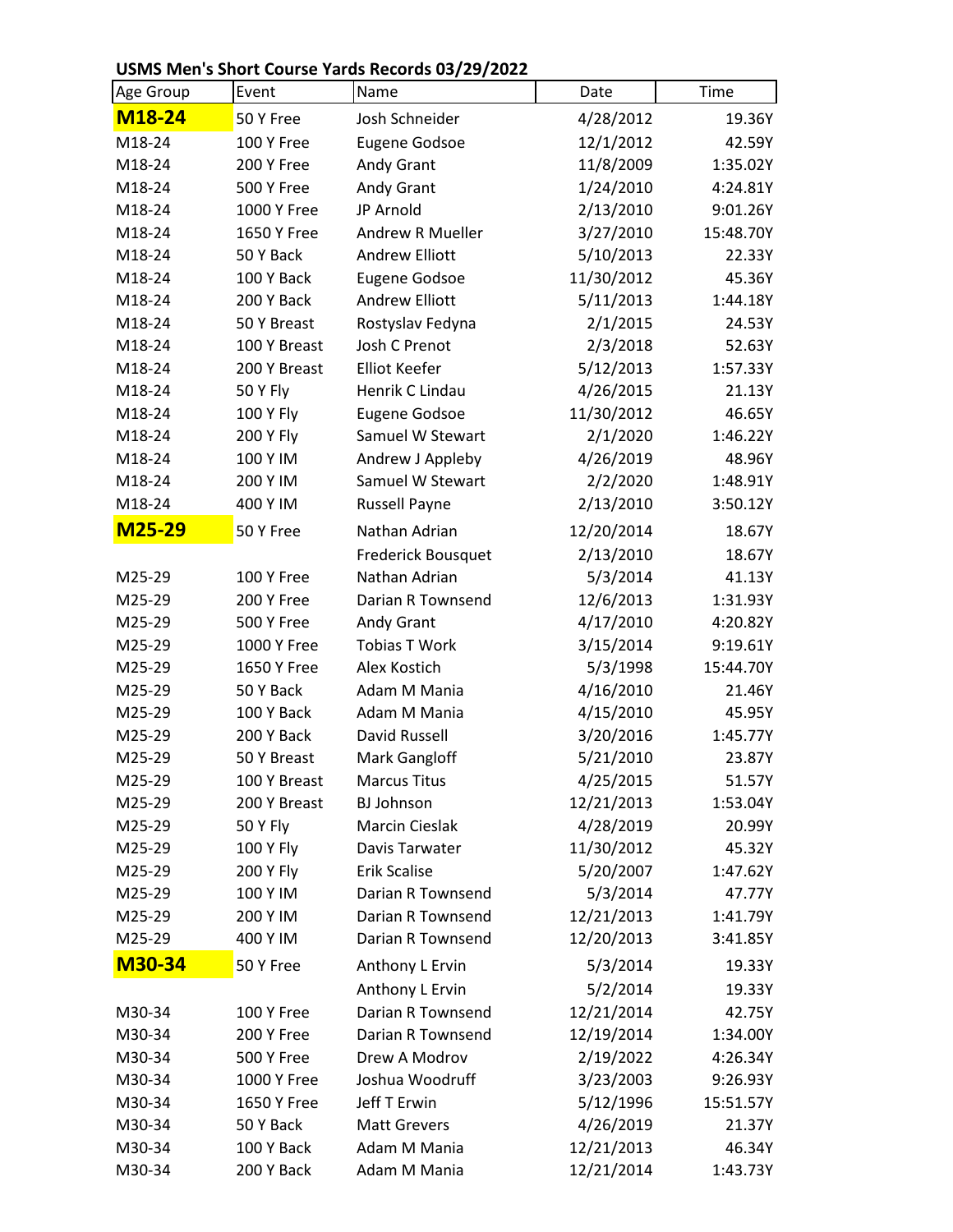**USMS Men's Short Course Yards Records 03/29/2022**

| Age Group     | Event             | Name                     | Date       | Time      |
|---------------|-------------------|--------------------------|------------|-----------|
| M30-34        | 50 Y Breast       | <b>Matt Grevers</b>      | 4/24/2015  | 24.35Y    |
| M30-34        | 100 Y Breast      | <b>Brandon J Fischer</b> | 12/18/2021 | 52.09Y    |
| M30-34        | 200 Y Breast      | <b>Brandon J Fischer</b> | 12/8/2019  | 1:54.10Y  |
| M30-34        | <b>50 Y Fly</b>   | <b>Matt Grevers</b>      | 4/26/2015  | 21.11Y    |
| M30-34        | 100 Y Fly         | Adam M Mania             | 12/20/2013 | 47.28Y    |
| M30-34        | 200 Y Fly         | Darian R Townsend        | 4/12/2015  | 1:45.01Y  |
| M30-34        | 100 Y IM          | Ryan Lochte              | 4/29/2017  | 47.71Y    |
| M30-34        | 200 Y IM          | Darian R Townsend        | 12/20/2014 | 1:42.03Y  |
| M30-34        | 400 Y IM          | Darian R Townsend        | 12/19/2014 | 3:40.98Y  |
| <b>M35-39</b> | 50 Y Free         | Roland M Schoeman        | 3/25/2018  | 20.01Y    |
| M35-39        | 100 Y Free        | Vlad Pyshnenko           | 4/20/2009  | 44.24Y    |
| M35-39        | 200 Y Free        | Josh C Davis             | 5/4/2008   | 1:36.56Y  |
| M35-39        | <b>500 Y Free</b> | Ronald Karnaugh          | 5/17/2002  | 4:33.97Y  |
| M35-39        | 1000 Y Free       | Eric B Christensen       | 5/20/2010  | 9:27.97Y  |
| M35-39        | 1650 Y Free       | Jeff Erwin               | 5/18/2003  | 15:53.88Y |
| M35-39        | 50 Y Back         | Jeff F Natalizio         | 4/29/2017  | 22.62Y    |
| M35-39        | 100 Y Back        | Jeff F Natalizio         | 4/30/2017  | 47.86Y    |
| M35-39        | 200 Y Back        | Josh C Davis             | 5/4/2008   | 1:47.72Y  |
| M35-39        | 50 Y Breast       | James Fike               | 3/4/2021   | 25.03Y    |
| M35-39        | 100 Y Breast      | James Fike               | 3/4/2021   | 54.14Y    |
| M35-39        | 200 Y Breast      | James Fike               | 3/6/2021   | 1:58.71Y  |
| M35-39        | <b>50 Y Fly</b>   | Roland M Schoeman        | 3/25/2018  | 21.24Y    |
| M35-39        | 100 Y Fly         | Roland M Schoeman        | 3/25/2018  | 47.62Y    |
| M35-39        | 200 Y Fly         | <b>Bobby Patten</b>      | 5/16/1999  | 1:50.74Y  |
| M35-39        | 100 Y IM          | Jeff F Natalizio         | 4/29/2017  | 49.01Y    |
| M35-39        | 200 Y IM          | Ronald D Karnaugh        | 12/22/2002 | 1:48.74Y  |
| M35-39        | 400 Y IM          | Ron Karnaugh             | 12/16/2001 | 3:56.76Y  |
| M40-44        | 50 Y Free         | <b>Josh Davis</b>        | 12/20/2014 | 20.67Y    |
| M40-44        | <b>100 Y Free</b> | <b>Josh Davis</b>        | 5/3/2014   | 45.15Y    |
| M40-44        | 200 Y Free        | Josh Davis               | 4/24/2015  | 1:38.23Y  |
| M40-44        | <b>500 Y Free</b> | <b>Josh Davis</b>        | 4/25/2015  | 4:33.36Y  |
| M40-44        | 1000 Y Free       | Alex G Kostich           | 5/7/2010   | 9:32.66Y  |
| M40-44        | 1650 Y Free       | Alex G Kostich           | 5/9/2010   | 15:51.52Y |
| M40-44        | 50 Y Back         | <b>Michael S Ross</b>    | 4/26/2009  | 22.77Y    |
| M40-44        | 100 Y Back        | <b>Michael S Ross</b>    | 4/26/2009  | 48.49Y    |
| M40-44        | 200 Y Back        | <b>Michael S Ross</b>    | 5/4/2008   | 1:50.09Y  |
| M40-44        | 50 Y Breast       | James Fike               | 12/19/2021 | 24.19Y    |
| M40-44        | 100 Y Breast      | James Fike               | 12/17/2021 | 53.81Y    |
| M40-44        | 200 Y Breast      | James Fike               | 3/5/2022   | 1:58.04Y  |
| M40-44        | <b>50 Y Fly</b>   | <b>Chuck Barnes</b>      | 5/22/2021  | 22.56Y    |
| M40-44        | 100 Y Fly         | <b>Michael S Ross</b>    | 5/4/2008   | 49.27Y    |
| M40-44        | 200 Y Fly         | Dennis G Baker           | 4/14/2002  | 1:50.61Y  |
| M40-44        | 100 Y IM          | Jeff P Commings          | 4/25/2015  | 51.07Y    |
| M40-44        | 200 Y IM          | <b>Michael S Ross</b>    | 4/26/2009  | 1:51.85Y  |
| M40-44        | 400 Y IM          | Roque J Santos           | 4/19/2009  | 4:01.87Y  |
| M45-49        | 50 Y Free         | Richard L Hughey         | 5/21/2010  | 21.06Y    |
| M45-49        | <b>100 Y Free</b> | Nicolas Granger          | 4/26/2015  | 46.21Y    |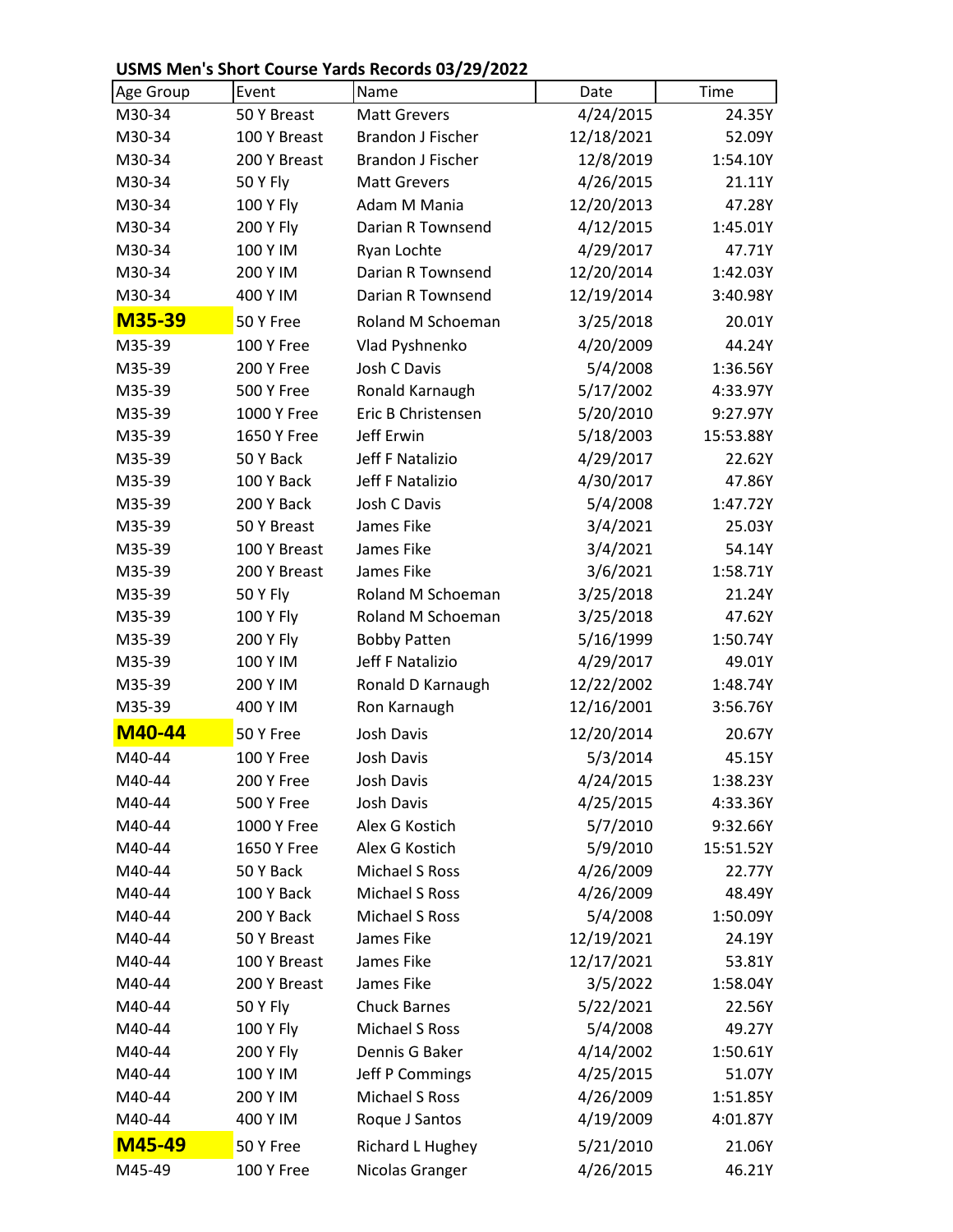**USMS Men's Short Course Yards Records 03/29/2022**

| Age Group     | Event             | Name                    | Date      | Time      |
|---------------|-------------------|-------------------------|-----------|-----------|
| M45-49        | <b>200 Y Free</b> | David E Sims            | 5/21/2010 | 1:41.69Y  |
| M45-49        | <b>500 Y Free</b> | Dennis Baker            | 5/20/2007 | 4:39.10Y  |
| M45-49        | 1000 Y Free       | Keith M Switzer         | 5/20/2010 | 9:43.93Y  |
| M45-49        | 1650 Y Free       | Jeff T Erwin            | 5/20/2010 | 16:08.05Y |
| M45-49        | 50 Y Back         | <b>Michael S Ross</b>   | 4/26/2015 | 23.58Y    |
| M45-49        | 100 Y Back        | Chris L Stevenson       | 4/30/2011 | 51.55Y    |
| M45-49        | 200 Y Back        | Jeff P Commings         | 4/27/2019 | 1:52.23Y  |
| M45-49        | 50 Y Breast       | Jeff P Commings         | 4/27/2019 | 25.66Y    |
| M45-49        | 100 Y Breast      | <b>Steve West</b>       | 5/13/2018 | 55.69Y    |
| M45-49        | 200 Y Breast      | <b>Steve West</b>       | 4/29/2017 | 2:02.42Y  |
| M45-49        | <b>50 Y Fly</b>   | Paul L Smith            | 5/4/2008  | 22.67Y    |
| M45-49        | 100 Y Fly         | David E Sims            | 5/21/2010 | 50.90Y    |
| M45-49        | <b>200 Y Fly</b>  | Dennis G Baker          | 12/6/2008 | 1:50.73Y  |
| M45-49        | 100 Y IM          | Richard L Hughey        | 5/23/2010 | 52.14Y    |
| M45-49        | 200 Y IM          | Nicolas Granger         | 4/26/2015 | 1:51.44Y  |
| M45-49        | 400 Y IM          | Nicolas Granger         | 4/24/2015 | 4:01.32Y  |
| <b>M50-54</b> | 50 Y Free         | <b>Rowdy Gaines</b>     | 4/29/2011 | 21.36Y    |
| M50-54        | 100 Y Free        | <b>Rowdy Gaines</b>     | 5/10/2009 | 46.59Y    |
| M50-54        | <b>200 Y Free</b> | <b>Rowdy Gaines</b>     | 5/10/2009 | 1:43.76Y  |
| M50-54        | <b>500 Y Free</b> | Jim Mcconica            | 5/20/2001 | 4:47.57Y  |
| M50-54        | 1000 Y Free       | Keith M Switzer         | 4/6/2013  | 9:55.84Y  |
| M50-54        | 1650 Y Free       | Jeff T Erwin            | 4/23/2015 | 16:28.77Y |
| M50-54        | 50 Y Back         | Fritz Bedford           | 5/4/2014  | 24.57Y    |
| M50-54        | 100 Y Back        | Fritz Bedford           | 3/21/2015 | 52.72Y    |
| M50-54        | 200 Y Back        | <b>Rick Gould</b>       | 4/13/2019 | 1:56.18Y  |
| M50-54        | 50 Y Breast       | David M Guthrie         | 3/30/2014 | 26.45Y    |
| M50-54        | 100 Y Breast      | David M Guthrie         | 3/29/2014 | 58.41Y    |
| M50-54        | 200 Y Breast      | David M Guthrie         | 3/30/2014 | 2:07.25Y  |
| M50-54        | <b>50 Y Fly</b>   | <b>Trip Hedrick</b>     | 4/25/2004 | 23.19Y    |
| M50-54        | 100 Y Fly         | David E Sims            | 5/12/2013 | 51.73Y    |
| M50-54        | 200 Y Fly         | David E Sims            | 4/29/2016 | 1:58.49Y  |
| M50-54        | 100 Y IM          | Mike Irvin              | 4/29/2017 | 53.60Y    |
| M50-54        | 200 Y IM          | Mike Irvin              | 3/11/2017 | 1:58.19Y  |
| M50-54        | 400 Y IM          | Darren D Phelan         | 5/2/2014  | 4:16.57Y  |
| <b>M55-59</b> | 50 Y Free         | <b>Richard Abrahams</b> | 4/30/2000 | 21.82Y    |
| M55-59        | 100 Y Free        | <b>Richard Abrahams</b> | 4/30/2000 | 48.37Y    |
| M55-59        | 200 Y Free        | Michael T Mann          | 4/10/2010 | 1:48.79Y  |
| M55-59        | <b>500 Y Free</b> | Michael T Mann          | 4/11/2010 | 4:56.82Y  |
| M55-59        | 1000 Y Free       | Jim Mc Conica           | 5/14/2006 | 10:07.36Y |
| M55-59        | 1650 Y Free       | Jim Mc Conica           | 5/20/2007 | 17:11.12Y |
| M55-59        | 50 Y Back         | Fritz Bedford           | 3/23/2019 | 25.30Y    |
| M55-59        | 100 Y Back        | Steve Wood              | 2/25/2017 | 53.81Y    |
| M55-59        | 200 Y Back        | <b>Tom Barton</b>       | 3/31/2012 | 2:03.14Y  |
| M55-59        | 50 Y Breast       | Carlo A TRAVAINI        | 4/27/2019 | 26.32Y    |
| M55-59        | 100 Y Breast      | Carlo A Travaini        | 5/13/2018 | 57.95Y    |
| M55-59        | 200 Y Breast      | Carlo A TRAVAINI        | 5/12/2018 | 2:07.80Y  |
| M55-59        | 50 Y Fly          | Steve Hiltabiddle       | 7/25/2021 | 23.57Y    |
| M55-59        | 100 Y Fly         | Steve Hiltabiddle       | 7/24/2021 | 53.32Y    |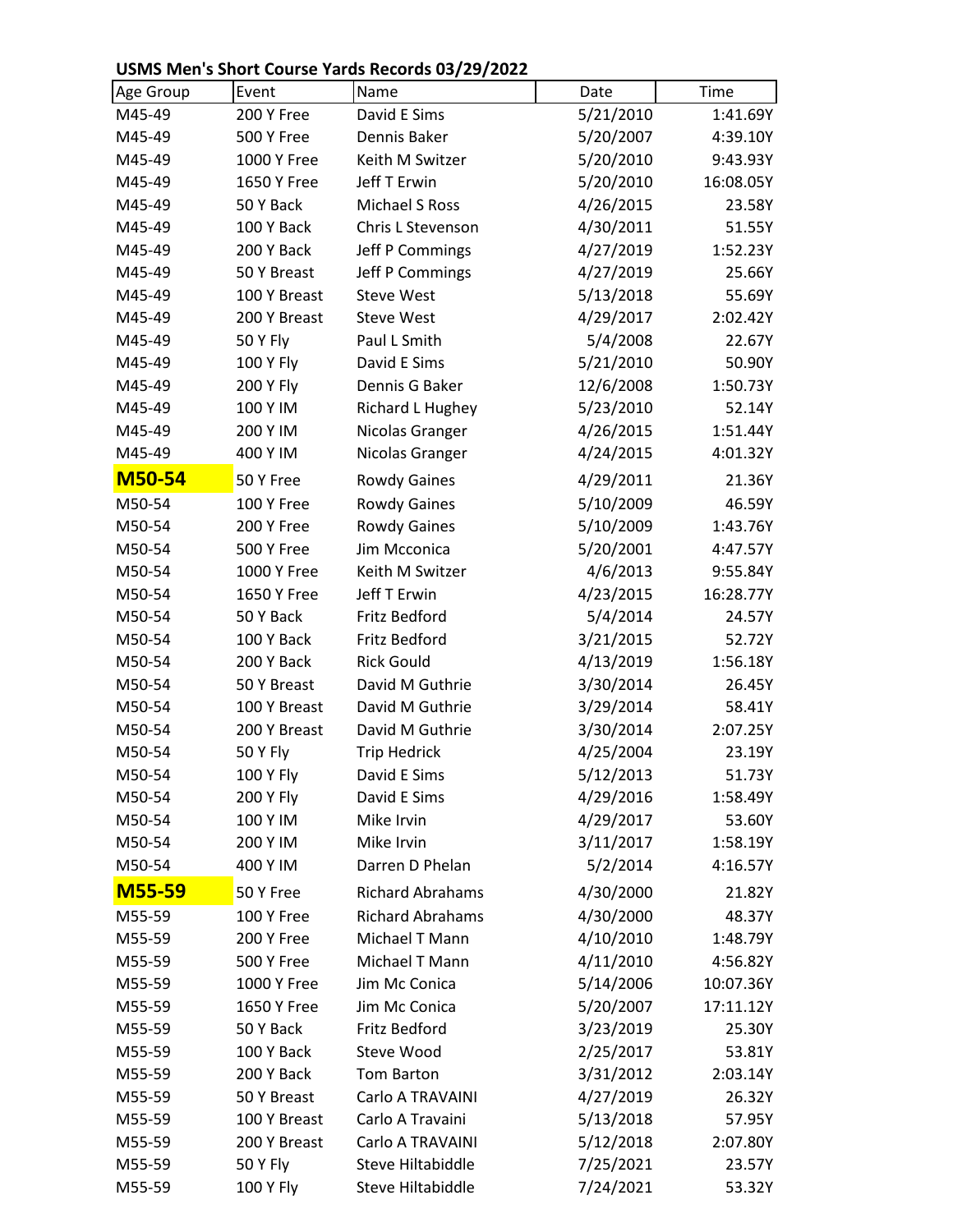## **USMS Men's Short Course Yards Records 03/29/2022**

| Age Group | Event             | Name                      | Date      | Time      |
|-----------|-------------------|---------------------------|-----------|-----------|
| M55-59    | 200 Y Fly         | David E Sims              | 5/12/2018 | 2:01.59Y  |
| M55-59    | 100 Y IM          | Carlo A Travaini          | 4/26/2019 | 55.09Y    |
| M55-59    | 200 Y IM          | David E Sims              | 5/13/2018 | 2:02.25Y  |
| M55-59    | 400 Y IM          | Jim Sauer                 | 5/2/2014  | 4:28.66Y  |
| M60-64    | 50 Y Free         | <b>Richard Abrahams</b>   | 5/22/2005 | 22.30Y    |
| M60-64    | <b>100 Y Free</b> | <b>Richard Abrahams</b>   | 5/22/2005 | 49.14Y    |
| M60-64    | 200 Y Free        | <b>Rick Colella</b>       | 4/24/2015 | 1:51.08Y  |
| M60-64    | <b>500 Y Free</b> | Jim Mc Conica             | 4/29/2012 | 5:11.17Y  |
| M60-64    | 1000 Y Free       | Michael T Mann            | 4/23/2015 | 10:42.16Y |
| M60-64    | 1650 Y Free       | Andrew K Bray             | 2/10/2019 | 17:48.66Y |
| M60-64    | 50 Y Back         | <b>Bruce C Kone</b>       | 4/7/2018  | 26.60Y    |
| M60-64    | 100 Y Back        | Tom Barton                | 4/30/2016 | 57.46Y    |
| M60-64    | 200 Y Back        | Tom Barton                | 5/1/2016  | 2:07.91Y  |
| M60-64    | 50 Y Breast       | David M Guthrie           | 7/24/2021 | 28.20Y    |
| M60-64    | 100 Y Breast      | David M Guthrie           | 7/25/2021 | 1:01.14Y  |
| M60-64    | 200 Y Breast      | <b>Rick Colella</b>       | 5/3/2014  | 2:16.71Y  |
| M60-64    | <b>50 Y Fly</b>   | <b>Bruce C Kone</b>       | 2/10/2018 | 24.36Y    |
| M60-64    | 100 Y Fly         | Paul V Carter             | 5/11/2018 | 54.70Y    |
| M60-64    | <b>200 Y Fly</b>  | Mike LaMonica             | 3/28/2021 | 2:07.21Y  |
| M60-64    | 100 Y IM          | <b>Rick Colella</b>       | 5/11/2013 | 57.23Y    |
| M60-64    | 200 Y IM          | <b>Rick Colella</b>       | 5/4/2014  | 2:03.26Y  |
| M60-64    | 400 Y IM          | <b>Rick Colella</b>       | 5/2/2014  | 4:24.24Y  |
| M65-69    | 50 Y Free         | <b>Richard T Abrahams</b> | 5/23/2010 | 22.10Y    |
| M65-69    | <b>100 Y Free</b> | <b>Richard T Abrahams</b> | 5/22/2010 | 49.42Y    |
| M65-69    | 200 Y Free        | <b>Rick Colella</b>       | 4/30/2017 | 1:52.57Y  |
| M65-69    | <b>500 Y Free</b> | <b>Rick Colella</b>       | 4/9/2017  | 5:05.44Y  |
| M65-69    | 1000 Y Free       | Jim Mc Conica             | 4/16/2016 | 11:23.13Y |
| M65-69    | 1650 Y Free       | Jim Clemmons              | 4/23/2015 | 19:07.81Y |
| M65-69    | 50 Y Back         | <b>Richard T Abrahams</b> | 5/23/2010 | 27.74Y    |
| M65-69    | 100 Y Back        | Hugh Wilder               | 5/12/2013 | 59.62Y    |
| M65-69    | 200 Y Back        | Lawrence J Day            | 1/14/2018 | 2:15.61Y  |
| M65-69    | 50 Y Breast       | <b>Rick Colella</b>       | 5/11/2018 | 28.88Y    |
| M65-69    | 100 Y Breast      | <b>Rick Colella</b>       | 4/28/2017 | 1:02.75Y  |
| M65-69    | 200 Y Breast      | <b>Rick Colella</b>       | 4/29/2017 | 2:16.70Y  |
| M65-69    | <b>50 Y Fly</b>   | <b>Richard T Abrahams</b> | 5/22/2010 | 24.94Y    |
| M65-69    | 100 Y Fly         | <b>Richard T Abrahams</b> | 5/21/2010 | 56.36Y    |
| M65-69    | <b>200 Y Fly</b>  | <b>Rick Colella</b>       | 4/9/2017  | 2:08.94Y  |
| M65-69    | 100 Y IM          | Rick Colella              | 4/26/2019 | 57.37Y    |
| M65-69    | 200 Y IM          | Rick Colella              | 4/28/2017 | 2:03.63Y  |
| M65-69    | 400 Y IM          | <b>Rick Colella</b>       | 5/11/2018 | 4:30.64Y  |
| M70-74    | 50 Y Free         | <b>Jeff Farrell</b>       | 5/4/2008  | 24.13Y    |
| M70-74    | 100 Y Free        | <b>Richard T Abrahams</b> | 4/26/2015 | 54.58Y    |
| M70-74    | 200 Y Free        | Fred J Schlicher          | 3/24/2019 | 2:05.33Y  |
| M70-74    | <b>500 Y Free</b> | Dan L Kirkland            | 11/4/2018 | 5:41.21Y  |
| M70-74    | 1000 Y Free       | Dan L Kirkland            | 4/13/2019 | 11:46.94Y |
| M70-74    | 1650 Y Free       | Dan L Kirkland            | 5/17/2019 | 19:46.98Y |
| M70-74    | 50 Y Back         | <b>Richard Burns</b>      | 4/26/2015 | 29.72Y    |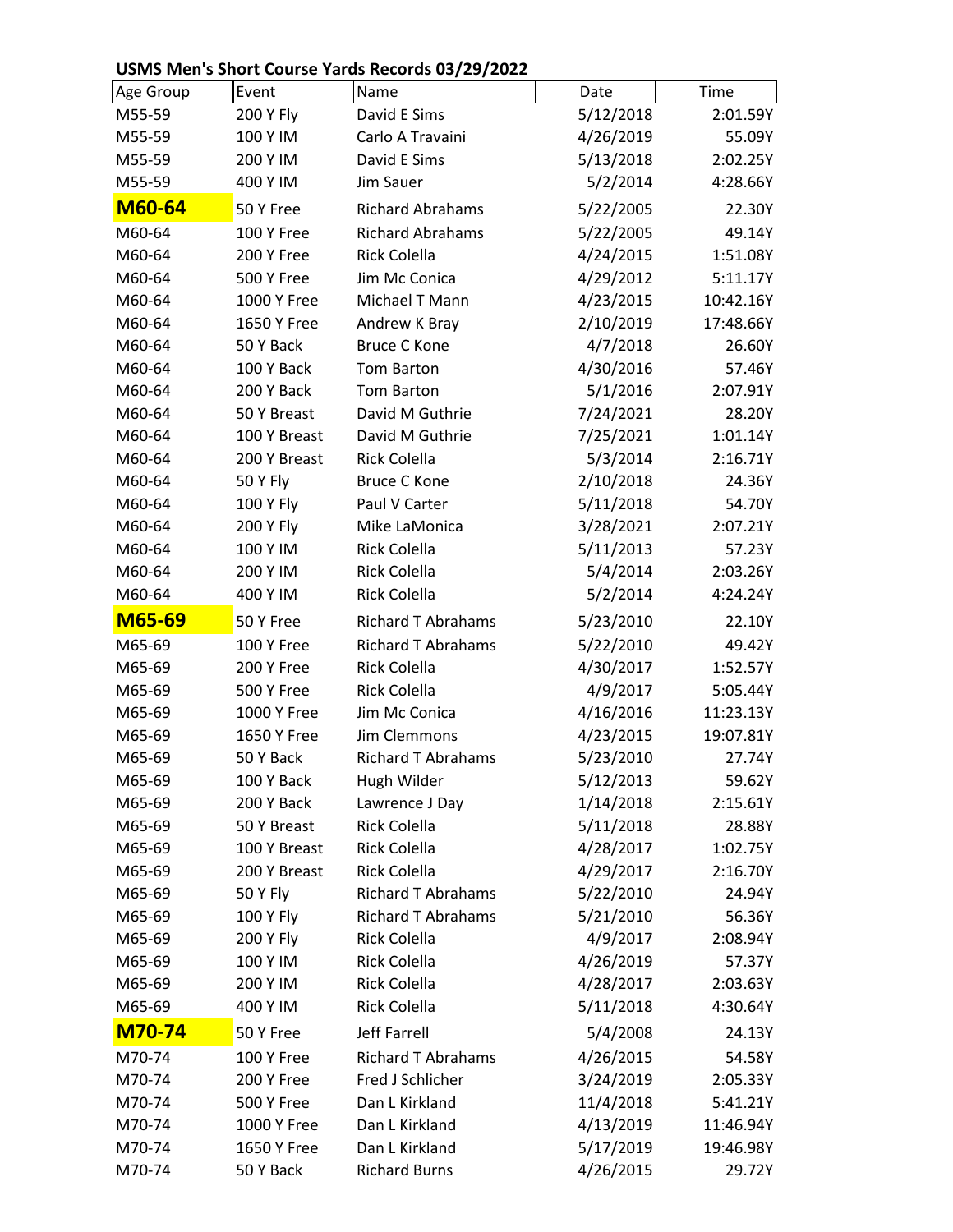**USMS Men's Short Course Yards Records 03/29/2022**

| 100 Y Back<br>5/8/2021<br>M70-74<br>Lawrence J Day<br>1:04.22Y<br>2/12/2022<br>M70-74<br>200 Y Back<br>2:19.00Y<br>Lawrence J Day<br>M70-74<br>50 Y Breast<br>4/30/2016<br>31.70Y<br><b>Robert Strand</b><br>7/25/2021<br>M70-74<br>100 Y Breast<br>Robert W Wright<br>1:09.14Y<br>4/29/2016<br>200 Y Breast<br><b>Robert Strand</b><br>2:35.66Y<br>M70-74<br>M70-74<br><b>50 Y Fly</b><br><b>Richard T Abrahams</b><br>4/26/2015<br>26.92Y<br>M70-74<br><b>100 Y Fly</b><br>11/6/2021<br>59.20Y<br>Lawrence J Day<br>M70-74<br>200 Y Fly<br>2/12/2022<br>Lawrence J Day<br>2:19.59Y<br>100 Y IM<br>Andrew M McPherson<br>4/29/2017<br>M70-74<br>1:04.77Y<br>8/9/2021<br>M70-74<br>200 Y IM<br>2:21.79Y<br>Lawrence J Day<br>8/9/2021<br>M70-74<br>400 Y IM<br>5:08.59Y<br>Lawrence J Day<br>M75-79<br>50 Y Free<br><b>Jeff Farrell</b><br>3/4/2012<br>25.58Y<br>5/10/2009<br>David A Radcliff<br>58.68Y<br>M75-79<br><b>100 Y Free</b><br>5/10/2009<br>M75-79<br>200 Y Free<br>David A Radcliff<br>2:08.77Y<br>M75-79<br><b>500 Y Free</b><br>David A Radcliff<br>5/8/2010<br>6:03.87Y<br>M75-79<br>1000 Y Free<br>David A Radcliff<br>5/10/2009<br>12:20.59Y<br>David A Radcliff<br>5/10/2009<br>M75-79<br>1650 Y Free<br>20:25.49Y<br>50 Y Back<br><b>Richard Burns</b><br>4/26/2019<br>30.90Y<br>M75-79<br><b>Richard Burns</b><br>4/28/2019<br>M75-79<br>100 Y Back<br>1:07.31Y<br>200 Y Back<br><b>Richard Burns</b><br>4/27/2019<br>2:27.48Y<br>M75-79<br>50 Y Breast<br>3/5/2017<br>M75-79<br>Mike R Freshley<br>34.58Y<br>Mike R Freshley<br>9/18/2016<br>M75-79<br>100 Y Breast<br>1:16.74Y<br>M75-79<br>200 Y Breast<br>Mike R Freshley<br>4/29/2016<br>2:45.33Y<br><b>50 Y Fly</b><br><b>Richard T Abrahams</b><br>7/25/2021<br>M75-79<br>28.70Y<br><b>100 Y Fly</b><br><b>Richard Burns</b><br>4/27/2019<br>M75-79<br>1:07.46Y<br>200 Y Fly<br>4/2/2016<br>M75-79<br>Mike R Freshley<br>2:58.65Y<br>9/18/2016<br>100 Y IM<br>Mike R Freshley<br>M75-79<br>1:08.68Y<br><b>Richard Burns</b><br>5/17/2019<br>M75-79<br>200 Y IM<br>2:35.33Y |
|--------------------------------------------------------------------------------------------------------------------------------------------------------------------------------------------------------------------------------------------------------------------------------------------------------------------------------------------------------------------------------------------------------------------------------------------------------------------------------------------------------------------------------------------------------------------------------------------------------------------------------------------------------------------------------------------------------------------------------------------------------------------------------------------------------------------------------------------------------------------------------------------------------------------------------------------------------------------------------------------------------------------------------------------------------------------------------------------------------------------------------------------------------------------------------------------------------------------------------------------------------------------------------------------------------------------------------------------------------------------------------------------------------------------------------------------------------------------------------------------------------------------------------------------------------------------------------------------------------------------------------------------------------------------------------------------------------------------------------------------------------------------------------------------------------------------------------------------------------------------------------------------------------------------------------------------------------------------------------------------------------------------------------------------------------|
|                                                                                                                                                                                                                                                                                                                                                                                                                                                                                                                                                                                                                                                                                                                                                                                                                                                                                                                                                                                                                                                                                                                                                                                                                                                                                                                                                                                                                                                                                                                                                                                                                                                                                                                                                                                                                                                                                                                                                                                                                                                        |
|                                                                                                                                                                                                                                                                                                                                                                                                                                                                                                                                                                                                                                                                                                                                                                                                                                                                                                                                                                                                                                                                                                                                                                                                                                                                                                                                                                                                                                                                                                                                                                                                                                                                                                                                                                                                                                                                                                                                                                                                                                                        |
|                                                                                                                                                                                                                                                                                                                                                                                                                                                                                                                                                                                                                                                                                                                                                                                                                                                                                                                                                                                                                                                                                                                                                                                                                                                                                                                                                                                                                                                                                                                                                                                                                                                                                                                                                                                                                                                                                                                                                                                                                                                        |
|                                                                                                                                                                                                                                                                                                                                                                                                                                                                                                                                                                                                                                                                                                                                                                                                                                                                                                                                                                                                                                                                                                                                                                                                                                                                                                                                                                                                                                                                                                                                                                                                                                                                                                                                                                                                                                                                                                                                                                                                                                                        |
|                                                                                                                                                                                                                                                                                                                                                                                                                                                                                                                                                                                                                                                                                                                                                                                                                                                                                                                                                                                                                                                                                                                                                                                                                                                                                                                                                                                                                                                                                                                                                                                                                                                                                                                                                                                                                                                                                                                                                                                                                                                        |
|                                                                                                                                                                                                                                                                                                                                                                                                                                                                                                                                                                                                                                                                                                                                                                                                                                                                                                                                                                                                                                                                                                                                                                                                                                                                                                                                                                                                                                                                                                                                                                                                                                                                                                                                                                                                                                                                                                                                                                                                                                                        |
|                                                                                                                                                                                                                                                                                                                                                                                                                                                                                                                                                                                                                                                                                                                                                                                                                                                                                                                                                                                                                                                                                                                                                                                                                                                                                                                                                                                                                                                                                                                                                                                                                                                                                                                                                                                                                                                                                                                                                                                                                                                        |
|                                                                                                                                                                                                                                                                                                                                                                                                                                                                                                                                                                                                                                                                                                                                                                                                                                                                                                                                                                                                                                                                                                                                                                                                                                                                                                                                                                                                                                                                                                                                                                                                                                                                                                                                                                                                                                                                                                                                                                                                                                                        |
|                                                                                                                                                                                                                                                                                                                                                                                                                                                                                                                                                                                                                                                                                                                                                                                                                                                                                                                                                                                                                                                                                                                                                                                                                                                                                                                                                                                                                                                                                                                                                                                                                                                                                                                                                                                                                                                                                                                                                                                                                                                        |
|                                                                                                                                                                                                                                                                                                                                                                                                                                                                                                                                                                                                                                                                                                                                                                                                                                                                                                                                                                                                                                                                                                                                                                                                                                                                                                                                                                                                                                                                                                                                                                                                                                                                                                                                                                                                                                                                                                                                                                                                                                                        |
|                                                                                                                                                                                                                                                                                                                                                                                                                                                                                                                                                                                                                                                                                                                                                                                                                                                                                                                                                                                                                                                                                                                                                                                                                                                                                                                                                                                                                                                                                                                                                                                                                                                                                                                                                                                                                                                                                                                                                                                                                                                        |
|                                                                                                                                                                                                                                                                                                                                                                                                                                                                                                                                                                                                                                                                                                                                                                                                                                                                                                                                                                                                                                                                                                                                                                                                                                                                                                                                                                                                                                                                                                                                                                                                                                                                                                                                                                                                                                                                                                                                                                                                                                                        |
|                                                                                                                                                                                                                                                                                                                                                                                                                                                                                                                                                                                                                                                                                                                                                                                                                                                                                                                                                                                                                                                                                                                                                                                                                                                                                                                                                                                                                                                                                                                                                                                                                                                                                                                                                                                                                                                                                                                                                                                                                                                        |
|                                                                                                                                                                                                                                                                                                                                                                                                                                                                                                                                                                                                                                                                                                                                                                                                                                                                                                                                                                                                                                                                                                                                                                                                                                                                                                                                                                                                                                                                                                                                                                                                                                                                                                                                                                                                                                                                                                                                                                                                                                                        |
|                                                                                                                                                                                                                                                                                                                                                                                                                                                                                                                                                                                                                                                                                                                                                                                                                                                                                                                                                                                                                                                                                                                                                                                                                                                                                                                                                                                                                                                                                                                                                                                                                                                                                                                                                                                                                                                                                                                                                                                                                                                        |
|                                                                                                                                                                                                                                                                                                                                                                                                                                                                                                                                                                                                                                                                                                                                                                                                                                                                                                                                                                                                                                                                                                                                                                                                                                                                                                                                                                                                                                                                                                                                                                                                                                                                                                                                                                                                                                                                                                                                                                                                                                                        |
|                                                                                                                                                                                                                                                                                                                                                                                                                                                                                                                                                                                                                                                                                                                                                                                                                                                                                                                                                                                                                                                                                                                                                                                                                                                                                                                                                                                                                                                                                                                                                                                                                                                                                                                                                                                                                                                                                                                                                                                                                                                        |
|                                                                                                                                                                                                                                                                                                                                                                                                                                                                                                                                                                                                                                                                                                                                                                                                                                                                                                                                                                                                                                                                                                                                                                                                                                                                                                                                                                                                                                                                                                                                                                                                                                                                                                                                                                                                                                                                                                                                                                                                                                                        |
|                                                                                                                                                                                                                                                                                                                                                                                                                                                                                                                                                                                                                                                                                                                                                                                                                                                                                                                                                                                                                                                                                                                                                                                                                                                                                                                                                                                                                                                                                                                                                                                                                                                                                                                                                                                                                                                                                                                                                                                                                                                        |
|                                                                                                                                                                                                                                                                                                                                                                                                                                                                                                                                                                                                                                                                                                                                                                                                                                                                                                                                                                                                                                                                                                                                                                                                                                                                                                                                                                                                                                                                                                                                                                                                                                                                                                                                                                                                                                                                                                                                                                                                                                                        |
|                                                                                                                                                                                                                                                                                                                                                                                                                                                                                                                                                                                                                                                                                                                                                                                                                                                                                                                                                                                                                                                                                                                                                                                                                                                                                                                                                                                                                                                                                                                                                                                                                                                                                                                                                                                                                                                                                                                                                                                                                                                        |
|                                                                                                                                                                                                                                                                                                                                                                                                                                                                                                                                                                                                                                                                                                                                                                                                                                                                                                                                                                                                                                                                                                                                                                                                                                                                                                                                                                                                                                                                                                                                                                                                                                                                                                                                                                                                                                                                                                                                                                                                                                                        |
|                                                                                                                                                                                                                                                                                                                                                                                                                                                                                                                                                                                                                                                                                                                                                                                                                                                                                                                                                                                                                                                                                                                                                                                                                                                                                                                                                                                                                                                                                                                                                                                                                                                                                                                                                                                                                                                                                                                                                                                                                                                        |
|                                                                                                                                                                                                                                                                                                                                                                                                                                                                                                                                                                                                                                                                                                                                                                                                                                                                                                                                                                                                                                                                                                                                                                                                                                                                                                                                                                                                                                                                                                                                                                                                                                                                                                                                                                                                                                                                                                                                                                                                                                                        |
|                                                                                                                                                                                                                                                                                                                                                                                                                                                                                                                                                                                                                                                                                                                                                                                                                                                                                                                                                                                                                                                                                                                                                                                                                                                                                                                                                                                                                                                                                                                                                                                                                                                                                                                                                                                                                                                                                                                                                                                                                                                        |
|                                                                                                                                                                                                                                                                                                                                                                                                                                                                                                                                                                                                                                                                                                                                                                                                                                                                                                                                                                                                                                                                                                                                                                                                                                                                                                                                                                                                                                                                                                                                                                                                                                                                                                                                                                                                                                                                                                                                                                                                                                                        |
|                                                                                                                                                                                                                                                                                                                                                                                                                                                                                                                                                                                                                                                                                                                                                                                                                                                                                                                                                                                                                                                                                                                                                                                                                                                                                                                                                                                                                                                                                                                                                                                                                                                                                                                                                                                                                                                                                                                                                                                                                                                        |
|                                                                                                                                                                                                                                                                                                                                                                                                                                                                                                                                                                                                                                                                                                                                                                                                                                                                                                                                                                                                                                                                                                                                                                                                                                                                                                                                                                                                                                                                                                                                                                                                                                                                                                                                                                                                                                                                                                                                                                                                                                                        |
| M75-79<br>400 Y IM<br>Mike R Freshley<br>4/15/2016<br>5:43.80Y                                                                                                                                                                                                                                                                                                                                                                                                                                                                                                                                                                                                                                                                                                                                                                                                                                                                                                                                                                                                                                                                                                                                                                                                                                                                                                                                                                                                                                                                                                                                                                                                                                                                                                                                                                                                                                                                                                                                                                                         |
| <b>M80-84</b><br>Jeff Farrell<br>4/30/2017<br>28.68Y<br>50 Y Free                                                                                                                                                                                                                                                                                                                                                                                                                                                                                                                                                                                                                                                                                                                                                                                                                                                                                                                                                                                                                                                                                                                                                                                                                                                                                                                                                                                                                                                                                                                                                                                                                                                                                                                                                                                                                                                                                                                                                                                      |
| <b>Jeff Farrell</b><br>4/28/2017<br>28.68Y                                                                                                                                                                                                                                                                                                                                                                                                                                                                                                                                                                                                                                                                                                                                                                                                                                                                                                                                                                                                                                                                                                                                                                                                                                                                                                                                                                                                                                                                                                                                                                                                                                                                                                                                                                                                                                                                                                                                                                                                             |
| David A Radcliff<br>5/3/2014<br>M80-84<br><b>100 Y Free</b><br>1:04.60Y                                                                                                                                                                                                                                                                                                                                                                                                                                                                                                                                                                                                                                                                                                                                                                                                                                                                                                                                                                                                                                                                                                                                                                                                                                                                                                                                                                                                                                                                                                                                                                                                                                                                                                                                                                                                                                                                                                                                                                                |
| 4/12/2015<br>David A Radcliff<br>M80-84<br><b>200 Y Free</b><br>2:23.60Y                                                                                                                                                                                                                                                                                                                                                                                                                                                                                                                                                                                                                                                                                                                                                                                                                                                                                                                                                                                                                                                                                                                                                                                                                                                                                                                                                                                                                                                                                                                                                                                                                                                                                                                                                                                                                                                                                                                                                                               |
| David A Radcliff<br>5/1/2014<br>M80-84<br><b>500 Y Free</b><br>6:27.81Y                                                                                                                                                                                                                                                                                                                                                                                                                                                                                                                                                                                                                                                                                                                                                                                                                                                                                                                                                                                                                                                                                                                                                                                                                                                                                                                                                                                                                                                                                                                                                                                                                                                                                                                                                                                                                                                                                                                                                                                |
| David A Radcliff<br>5/1/2014<br>M80-84<br>1000 Y Free<br>13:10.14Y                                                                                                                                                                                                                                                                                                                                                                                                                                                                                                                                                                                                                                                                                                                                                                                                                                                                                                                                                                                                                                                                                                                                                                                                                                                                                                                                                                                                                                                                                                                                                                                                                                                                                                                                                                                                                                                                                                                                                                                     |
| David A Radcliff<br>5/1/2014<br>M80-84<br>1650 Y Free<br>21:54.87Y                                                                                                                                                                                                                                                                                                                                                                                                                                                                                                                                                                                                                                                                                                                                                                                                                                                                                                                                                                                                                                                                                                                                                                                                                                                                                                                                                                                                                                                                                                                                                                                                                                                                                                                                                                                                                                                                                                                                                                                     |
| 4/29/2016<br>50 Y Back<br>Yoshi Oyakawa<br>M80-84<br>34.49Y                                                                                                                                                                                                                                                                                                                                                                                                                                                                                                                                                                                                                                                                                                                                                                                                                                                                                                                                                                                                                                                                                                                                                                                                                                                                                                                                                                                                                                                                                                                                                                                                                                                                                                                                                                                                                                                                                                                                                                                            |
| <b>David Costill</b><br>3/11/2017<br>M80-84<br>100 Y Back<br>1:15.69Y                                                                                                                                                                                                                                                                                                                                                                                                                                                                                                                                                                                                                                                                                                                                                                                                                                                                                                                                                                                                                                                                                                                                                                                                                                                                                                                                                                                                                                                                                                                                                                                                                                                                                                                                                                                                                                                                                                                                                                                  |
| <b>Burwell Jones</b><br>200 Y Back<br>3/23/2013<br>M80-84<br>2:48.59Y                                                                                                                                                                                                                                                                                                                                                                                                                                                                                                                                                                                                                                                                                                                                                                                                                                                                                                                                                                                                                                                                                                                                                                                                                                                                                                                                                                                                                                                                                                                                                                                                                                                                                                                                                                                                                                                                                                                                                                                  |
| 50 Y Breast<br>Mike R Freshley<br>5/1/2021<br>M80-84<br>37.48Y                                                                                                                                                                                                                                                                                                                                                                                                                                                                                                                                                                                                                                                                                                                                                                                                                                                                                                                                                                                                                                                                                                                                                                                                                                                                                                                                                                                                                                                                                                                                                                                                                                                                                                                                                                                                                                                                                                                                                                                         |
| 5/1/2021<br>M80-84<br>100 Y Breast<br>Mike R Freshley<br>1:23.28Y                                                                                                                                                                                                                                                                                                                                                                                                                                                                                                                                                                                                                                                                                                                                                                                                                                                                                                                                                                                                                                                                                                                                                                                                                                                                                                                                                                                                                                                                                                                                                                                                                                                                                                                                                                                                                                                                                                                                                                                      |
| 4/17/2021<br>200 Y Breast<br>Mike R Freshley<br>M80-84<br>3:01.78Y                                                                                                                                                                                                                                                                                                                                                                                                                                                                                                                                                                                                                                                                                                                                                                                                                                                                                                                                                                                                                                                                                                                                                                                                                                                                                                                                                                                                                                                                                                                                                                                                                                                                                                                                                                                                                                                                                                                                                                                     |
| 5/1/2021<br>M80-84<br><b>50 Y Fly</b><br>Mike R Freshley<br>33.11Y                                                                                                                                                                                                                                                                                                                                                                                                                                                                                                                                                                                                                                                                                                                                                                                                                                                                                                                                                                                                                                                                                                                                                                                                                                                                                                                                                                                                                                                                                                                                                                                                                                                                                                                                                                                                                                                                                                                                                                                     |
| 100 Y Fly<br>4/8/2017<br>M80-84<br>David Costill<br>1:22.34Y                                                                                                                                                                                                                                                                                                                                                                                                                                                                                                                                                                                                                                                                                                                                                                                                                                                                                                                                                                                                                                                                                                                                                                                                                                                                                                                                                                                                                                                                                                                                                                                                                                                                                                                                                                                                                                                                                                                                                                                           |
| 200 Y Fly<br>Thomas O Maine<br>4/23/2006<br>M80-84<br>3:25.55Y                                                                                                                                                                                                                                                                                                                                                                                                                                                                                                                                                                                                                                                                                                                                                                                                                                                                                                                                                                                                                                                                                                                                                                                                                                                                                                                                                                                                                                                                                                                                                                                                                                                                                                                                                                                                                                                                                                                                                                                         |
| David Costill<br>100 Y IM<br>4/16/2016<br>M80-84<br>1:14.86Y                                                                                                                                                                                                                                                                                                                                                                                                                                                                                                                                                                                                                                                                                                                                                                                                                                                                                                                                                                                                                                                                                                                                                                                                                                                                                                                                                                                                                                                                                                                                                                                                                                                                                                                                                                                                                                                                                                                                                                                           |
| David Costill<br>2/21/2016<br>M80-84<br>200 Y IM<br>2:53.98Y                                                                                                                                                                                                                                                                                                                                                                                                                                                                                                                                                                                                                                                                                                                                                                                                                                                                                                                                                                                                                                                                                                                                                                                                                                                                                                                                                                                                                                                                                                                                                                                                                                                                                                                                                                                                                                                                                                                                                                                           |
| David Costill<br>2/20/2016<br>M80-84<br>400 Y IM<br>6:26.09Y                                                                                                                                                                                                                                                                                                                                                                                                                                                                                                                                                                                                                                                                                                                                                                                                                                                                                                                                                                                                                                                                                                                                                                                                                                                                                                                                                                                                                                                                                                                                                                                                                                                                                                                                                                                                                                                                                                                                                                                           |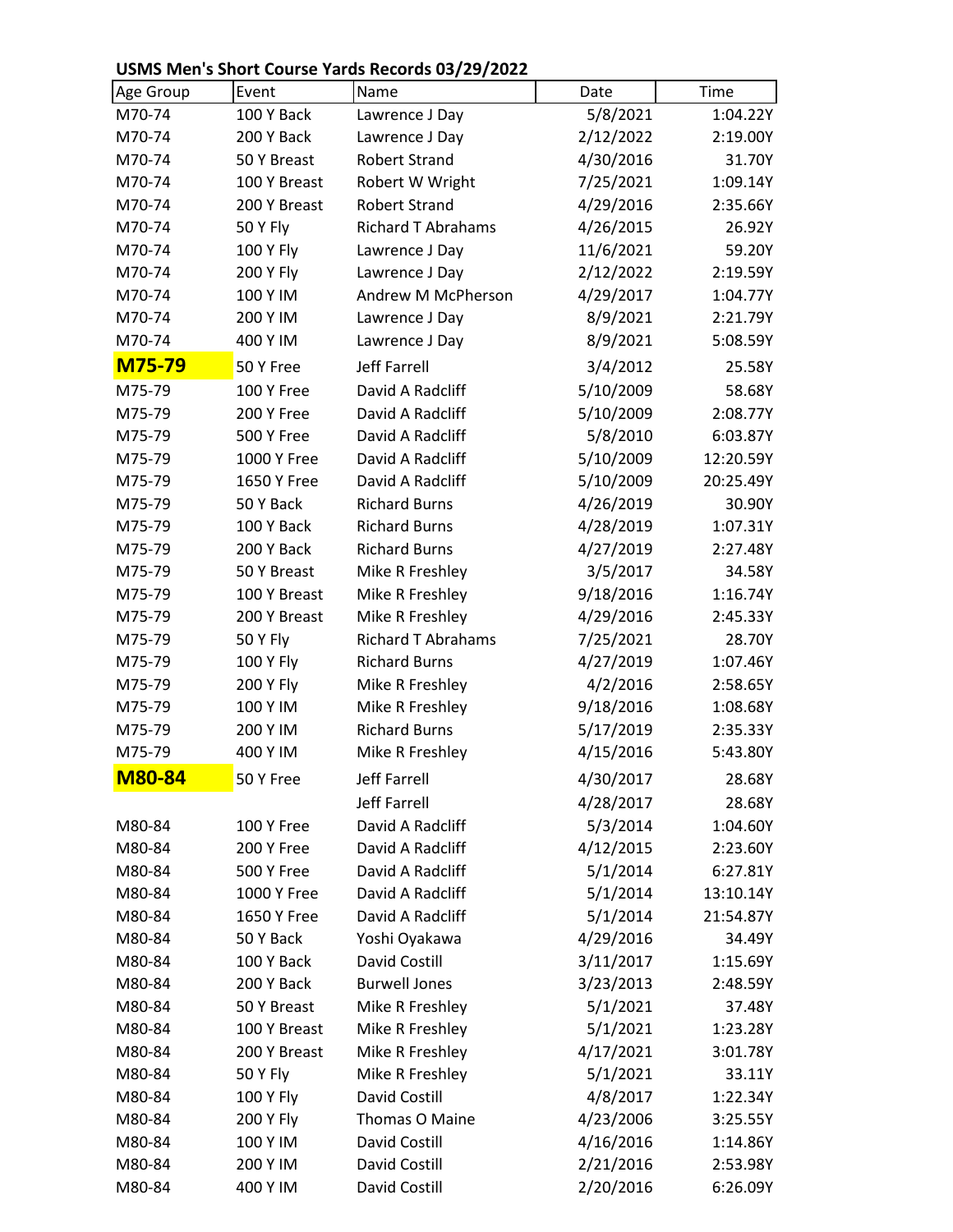**USMS Men's Short Course Yards Records 03/29/2022**

| Age Group     | Event             | Name                     | Date      | Time      |
|---------------|-------------------|--------------------------|-----------|-----------|
| <b>M85-89</b> | 50 Y Free         | Frank M Piemme           | 3/7/2010  | 31.92Y    |
| M85-89        | 100 Y Free        | Frank M Piemme           | 4/18/2010 | 1:10.92Y  |
| M85-89        | 200 Y Free        | David A Radcliff         | 5/19/2019 | 2:42.78Y  |
| M85-89        | <b>500 Y Free</b> | David A Radcliff         | 5/17/2019 | 7:37.32Y  |
| M85-89        | 1000 Y Free       | David A Radcliff         | 5/17/2019 | 15:25.19Y |
| M85-89        | 1650 Y Free       | David A Radcliff         | 5/17/2019 | 25:31.87Y |
| M85-89        | 50 Y Back         | Clarke E Mitchell        | 4/21/2018 | 36.72Y    |
| M85-89        | 100 Y Back        | Clarke E Mitchell        | 4/22/2018 | 1:24.98Y  |
| M85-89        | 200 Y Back        | Clarke E Mitchell        | 5/13/2018 | 3:18.52Y  |
| M85-89        | 50 Y Breast       | Frank M Piemme           | 3/7/2010  | 42.72Y    |
| M85-89        | 100 Y Breast      | Frank M Piemme           | 4/18/2010 | 1:34.67Y  |
| M85-89        | 200 Y Breast      | Frank M Piemme           | 3/20/2010 | 3:46.18Y  |
| M85-89        | <b>50 Y Fly</b>   | Clarke E Mitchell        | 5/13/2018 | 38.14Y    |
| M85-89        | <b>100 Y Fly</b>  | Frank M Piemme           | 4/18/2010 | 1:41.31Y  |
| M85-89        | <b>200 Y Fly</b>  | Thomas O Maine           | 1/8/2011  | 3:43.03Y  |
| M85-89        | 100 Y IM          | Frank M Piemme           | 3/7/2010  | 1:28.37Y  |
| M85-89        | 200 Y IM          | Frank M Piemme           | 4/18/2010 | 3:18.10Y  |
| M85-89        | 400 Y IM          | Thomas O Maine           | 2/12/2011 | 7:30.51Y  |
| M90-94        | 50 Y Free         | <b>Woody Bowersock</b>   | 9/21/2003 | 35.96Y    |
| M90-94        | 100 Y Free        | <b>Woodrow Bowersock</b> | 3/21/2004 | 1:27.26Y  |
| M90-94        | 200 Y Free        | Willard J Lamb           | 1/31/2015 | 3:18.81Y  |
| M90-94        | <b>500 Y Free</b> | Willard J Lamb           | 3/24/2013 | 8:54.93Y  |
| M90-94        | 1000 Y Free       | Willard J Lamb           | 11/9/2013 | 18:13.07Y |
| M90-94        | 1650 Y Free       | Willard J Lamb           | 11/9/2013 | 30:23.70Y |
| M90-94        | 50 Y Back         | Frank T Manheim          | 7/23/2021 | 48.69Y    |
| M90-94        | 100 Y Back        | <b>John Merrill</b>      | 3/25/2007 | 1:46.67Y  |
| M90-94        | 200 Y Back        | <b>John Merrill</b>      | 3/25/2007 | 3:54.03Y  |
| M90-94        | 50 Y Breast       | Richard I McClow         | 7/24/2021 | 52.10Y    |
| M90-94        | 100 Y Breast      | Raymond I Hakomaki       | 1/30/2011 | 1:58.35Y  |
| M90-94        | 200 Y Breast      | Thomas O Maine           | 3/13/2016 | 4:36.60Y  |
| M90-94        | <b>50 Y Fly</b>   | <b>Walter Pfeiffer</b>   | 3/21/2004 | 50.44Y    |
| M90-94        | <b>100 Y Fly</b>  | Thomas O Maine           | 4/30/2016 | 2:06.88Y  |
| M90-94        | <b>200 Y Fly</b>  | Thomas O Maine           | 4/29/2016 | 4:44.76Y  |
| M90-94        | 100 Y IM          | Richard I McClow         | 7/23/2021 | 1:52.03Y  |
| M90-94        | 200 Y IM          | Thomas O Maine           | 4/30/2016 | 4:02.84Y  |
| M90-94        | 400 Y IM          | Thomas O Maine           | 5/1/2016  | 8:37.61Y  |
| <b>M95-99</b> | 50 Y Free         | Willard J Lamb           | 5/13/2018 | 42.23Y    |
| M95-99        | 100 Y Free        | Willard J Lamb           | 5/12/2018 | 1:37.61Y  |
| M95-99        | 200 Y Free        | Willard J Lamb           | 4/14/2018 | 3:38.02Y  |
| M95-99        | <b>500 Y Free</b> | Willard J Lamb           | 4/15/2018 | 9:40.15Y  |
| M95-99        | 1000 Y Free       | Willard J Lamb           | 1/27/2019 | 20:07.46Y |
| M95-99        | 1650 Y Free       | Willard J Lamb           | 5/10/2018 | 33:35.05Y |
| M95-99        | 50 Y Back         | Willard J Lamb           | 5/12/2018 | 53.43Y    |
| M95-99        | 100 Y Back        | Willard J Lamb           | 5/11/2018 | 1:54.81Y  |
| M95-99        | 200 Y Back        | Willard J Lamb           | 4/14/2018 | 4:10.89Y  |
| M95-99        | 50 Y Breast       | <b>Russ Witte</b>        | 2/11/2012 | 1:03.32Y  |
| M95-99        | 100 Y Breast      | <b>Russ Witte</b>        | 2/12/2012 | 2:34.82Y  |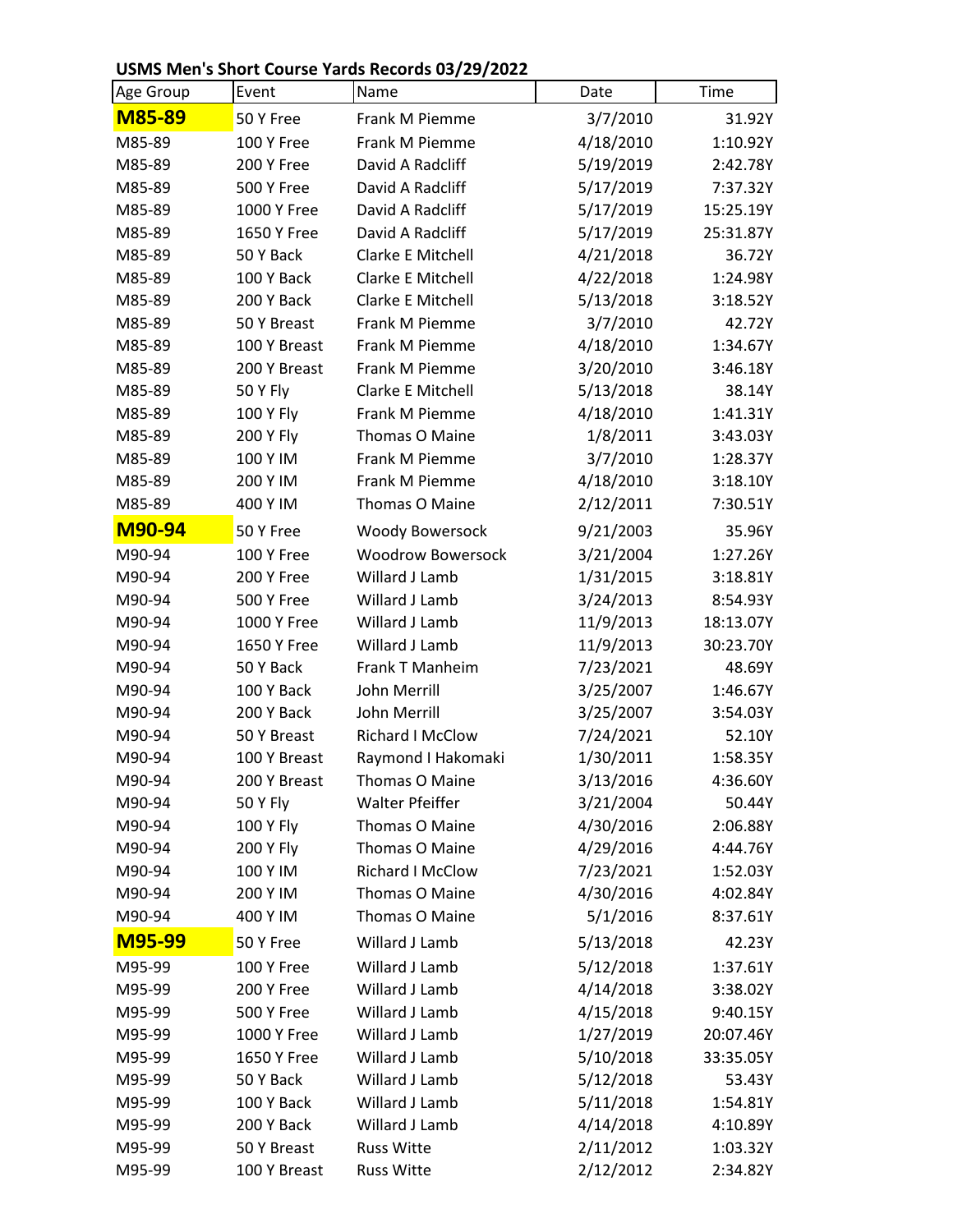**USMS Men's Short Course Yards Records 03/29/2022**

| Age Group | Event             | Name                   | Date      | Time      |
|-----------|-------------------|------------------------|-----------|-----------|
| M95-99    | 200 Y Breast      | <b>Russ Witte</b>      | 2/12/2012 | 5:49.18Y  |
| M95-99    | <b>50 Y Fly</b>   | <b>Frank R Grannis</b> | 2/29/2020 | 1:26.46Y  |
| M95-99    | 100 Y Fly         | Robert R Doud          | 8/13/2018 | 4:10.29Y  |
| M95-99    | <b>200 Y Fly</b>  | Robert R Doud          | 8/13/2018 | 10:32.40Y |
| M95-99    | 100 Y IM          | Robert R Doud          | 8/13/2018 | 4:15.45Y  |
| M95-99    | 200 Y IM          | Robert R Doud          | 8/13/2018 | 9:44.41Y  |
| M100-104  | 50 Y Free         | Tom Lane               | 6/25/1994 | 1:31.03Y  |
| M100-104  | <b>100 Y Free</b> | Tom Lane               | 6/25/1994 | 3:21.86Y  |
| M100-104  | 200 Y Free        | Tom Lane               | 6/25/1994 | 6:56.32Y  |
| M100-104  | 50 Y Back         | Fred W Klein           | 4/26/2016 | 2:55.93Y  |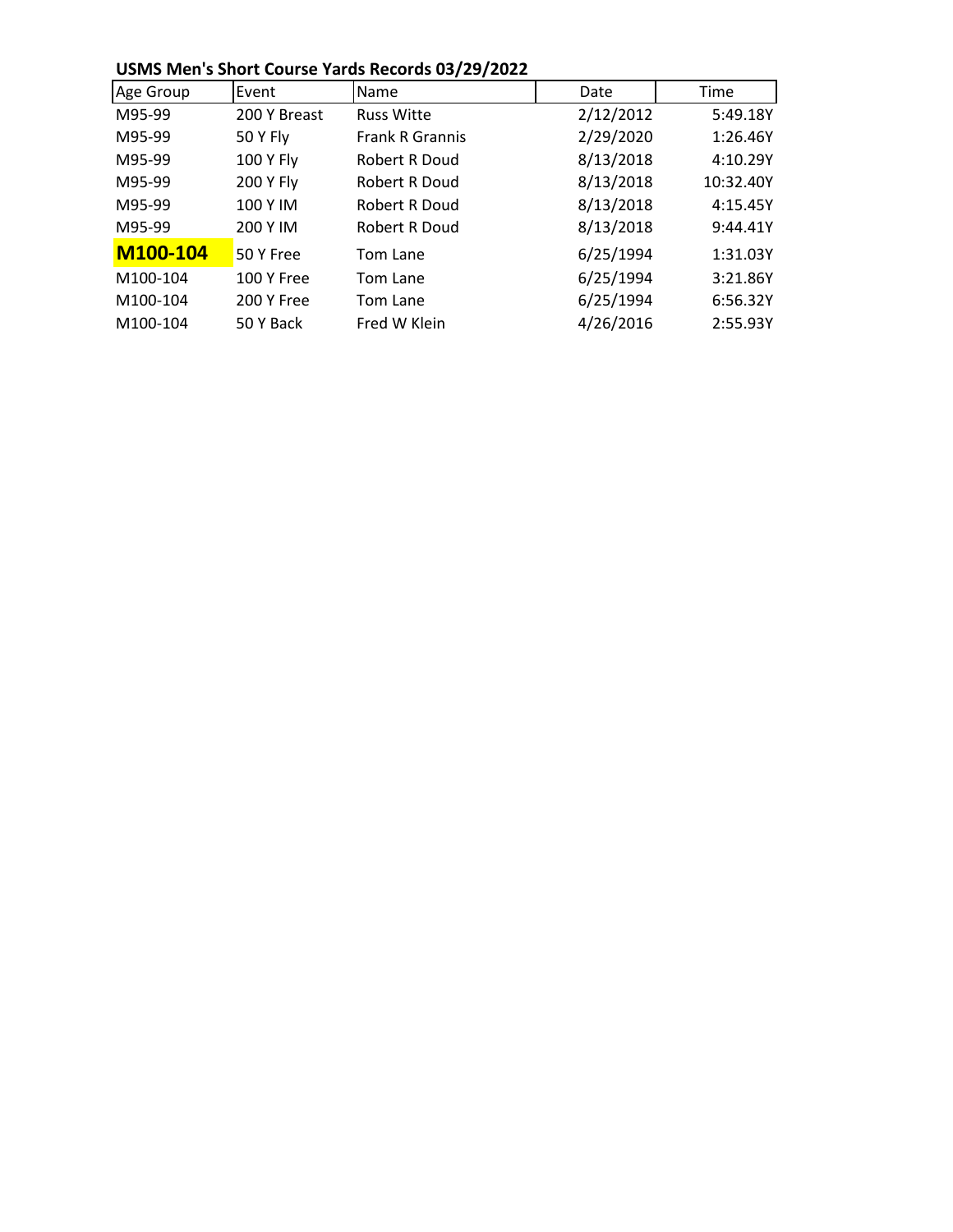## **USMS Women's Short Course Yards Records 03/29/2022**

| Age Group     | Event             | Name                     | Date       | Time      |
|---------------|-------------------|--------------------------|------------|-----------|
| <b>W18-24</b> | 50 Y Free         | Arianna Vanderpool-Walla | 1/31/2015  | 22.21Y    |
| W18-24        | 100 Y Free        | Katie Meili              | 12/6/2014  | 48.18Y    |
| W18-24        | 200 Y Free        | Dana Vollmer             | 11/8/2009  | 1:43.28Y  |
| W18-24        | <b>500 Y Free</b> | Jessica Foschi           | 10/25/2003 | 4:49.97Y  |
| W18-24        | 1000 Y Free       | Luane Rowe               | 3/31/2012  | 10:12.42Y |
| W18-24        | 1650 Y Free       | Genevieve Miller         | 5/4/2017   | 16:53.46Y |
| W18-24        | 50 Y Back         | Courtney Bartholomew     | 3/23/2019  | 25.47Y    |
| W18-24        | 100 Y Back        | Courtney Bartholomew     | 3/24/2019  | 53.83Y    |
| W18-24        | 200 Y Back        | Sara Schweitzer          | 4/30/2000  | 1:59.22Y  |
| W18-24        | 50 Y Breast       | Katie Meili              | 12/5/2014  | 27.76Y    |
| W18-24        | 100 Y Breast      | Katie Meili              | 12/5/2014  | 58.71Y    |
| W18-24        | 200 Y Breast      | Micah Lawrence           | 12/6/2014  | 2:06.59Y  |
| W18-24        | <b>50 Y Fly</b>   | Dana Vollmer             | 11/8/2009  | 24.54Y    |
| W18-24        | 100 Y Fly         | Dana Vollmer             | 11/8/2009  | 52.30Y    |
| W18-24        | <b>200 Y Fly</b>  | <b>Katherine Mills</b>   | 4/28/2012  | 1:54.62Y  |
| W18-24        | 100 Y IM          | Katie Meili              | 12/21/2014 | 53.02Y    |
| W18-24        | 200 Y IM          | Katie Meili              | 12/4/2014  | 1:54.20Y  |
| W18-24        | 400 Y IM          | Destiny M Nelson         | 3/27/2021  | 4:17.48Y  |
| <b>W25-29</b> | 50 Y Free         | Katarzyna Wilk           | 4/27/2019  | 22.00Y    |
| W25-29        | <b>100 Y Free</b> | Katarzyna Wilk           | 5/12/2018  | 48.58Y    |
| W25-29        | 200 Y Free        | Limin Liu                | 5/20/2001  | 1:48.80Y  |
| W25-29        | <b>500 Y Free</b> | Sheila Taormina          | 1/3/1996   | 4:49.88Y  |
| W25-29        | 1000 Y Free       | Hannah K Saiz            | 2/3/2017   | 10:10.67Y |
| W25-29        | 1650 Y Free       | Karen B Burton           | 5/19/1991  | 16:50.17Y |
| W25-29        | 50 Y Back         | Tanica Jamison           | 5/22/2010  | 25.26Y    |
| W25-29        | 100 Y Back        | Tanica Jamison           | 5/23/2010  | 54.06Y    |
| W25-29        | 200 Y Back        | Federica Pellegrini      | 2/28/2015  | 1:56.87Y  |
| W25-29        | 50 Y Breast       | Katie Meili              | 4/30/2016  | 27.10Y    |
| W25-29        | 100 Y Breast      | Megan M Jendrick         | 2/6/2010   | 59.58Y    |
| W25-29        | 200 Y Breast      | Megan M Jendrick         | 2/6/2010   | 2:09.05Y  |
| W25-29        | <b>50 Y Fly</b>   | Danielle M Herrmann      | 4/28/2017  | 24.19Y    |
| W25-29        | <b>100 Y Fly</b>  | Amanda M Sims            | 4/24/2015  | 53.20Y    |
| W25-29        | <b>200 Y Fly</b>  | Hannah K Saiz            | 12/2/2017  | 1:57.48Y  |
| W25-29        | 100 Y IM          | Danielle M Herrmann      | 4/29/2017  | 54.40Y    |
| W25-29        | 200 Y IM          | Justine L Mueller        | 12/5/2013  | 1:57.56Y  |
| W25-29        | 400 Y IM          | Justine L Mueller        | 2/22/2013  | 4:19.02Y  |
| <b>W30-34</b> | 50 Y Free         | Madison Kennedy          | 4/7/2019   | 22.37Y    |
| W30-34        | 100 Y Free        | Erika A Erndl            | 2/23/2013  | 48.03Y    |
| W30-34        | 200 Y Free        | Erika A Erndl            | 11/30/2012 | 1:43.46Y  |
| W30-34        | <b>500 Y Free</b> | Dawn M Heckman           | 4/14/2012  | 4:46.92Y  |
| W30-34        | 1000 Y Free       | Dawn M Heckman           | 4/15/2012  | 9:51.93Y  |
| W30-34        | 1650 Y Free       | Karen B Burton           | 5/23/1993  | 17:07.52Y |
| W30-34        | 50 Y Back         | Noriko Inada             | 5/1/2011   | 24.96Y    |
| W30-34        | 100 Y Back        | Noriko Inada             | 4/30/2011  | 54.60Y    |
| W30-34        | 200 Y Back        | Karlyn Pipes-Neilsen     | 2/19/1996  | 1:59.93Y  |
| W30-34        | 50 Y Breast       | Katie McClelland         | 5/4/2008   | 28.48Y    |
| W30-34        | 100 Y Breast      | Danielle M Herrmann      | 3/6/2022   | 58.81Y    |
| W30-34        | 200 Y Breast      | Danielle M Herrmann      | 12/19/2021 | 2:11.78Y  |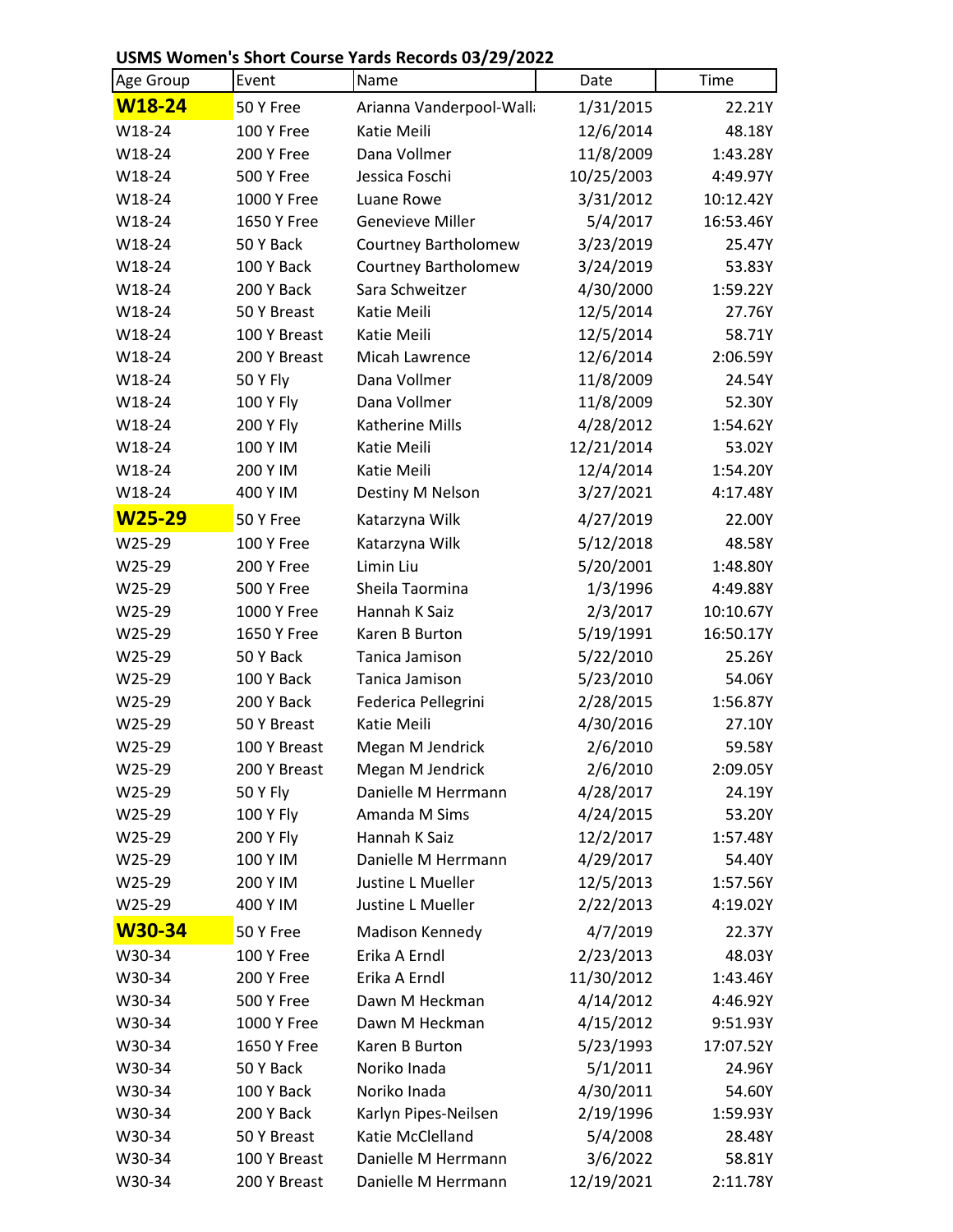**USMS Women's Short Course Yards Records 03/29/2022**

| Age Group     | Event             | Name                  | Date       | Time      |  |
|---------------|-------------------|-----------------------|------------|-----------|--|
| W30-34        | <b>50 Y Fly</b>   | Angel Martino         | 4/15/2000  | 24.18Y    |  |
| W30-34        | <b>100 Y Fly</b>  | Danielle M Herrmann   | 3/5/2022   | 52.93Y    |  |
| W30-34        | 200 Y Fly         | Karlyn Pipes-Neilsen  | 5/12/1996  | 2:03.46Y  |  |
| W30-34        | 100 Y IM          | Angel Martino         | 4/15/2000  | 57.01Y    |  |
| W30-34        | 200 Y IM          | Erika A Erndl         | 3/11/2009  | 1:58.80Y  |  |
| W30-34        | 400 Y IM          | Erika A Erndl         | 1/20/2013  | 4:14.84Y  |  |
| <b>W35-39</b> | 50 Y Free         | Dara Torres           | 2/25/2007  | 22.34Y    |  |
| W35-39        | 100 Y Free        | Dara Torres           | 2/25/2007  | 49.72Y    |  |
| W35-39        | 200 Y Free        | Karlyn Pipes-Neilsen  | 5/3/1997   | 1:51.55Y  |  |
| W35-39        | <b>500 Y Free</b> | Karlyn Pipes-Neilsen  | 5/3/1997   | 4:56.09Y  |  |
| W35-39        | 1000 Y Free       | Heidi S George        | 11/15/2014 | 10:11.23Y |  |
| W35-39        | 1650 Y Free       | Heidi S George        | 11/15/2014 | 16:46.85Y |  |
| W35-39        | 50 Y Back         | Noriko Inada          | 4/29/2017  | 24.71Y    |  |
| W35-39        | 100 Y Back        | Noriko Inada          | 4/30/2017  | 53.58Y    |  |
| W35-39        | 200 Y Back        | Karlyn Pipes-Neilsen  | 3/14/1998  | 2:00.54Y  |  |
| W35-39        | 50 Y Breast       | Katie Glenn           | 5/2/2014   | 28.51Y    |  |
| W35-39        | 100 Y Breast      | Katie Glenn           | 4/25/2015  | 1:01.88Y  |  |
| W35-39        | 200 Y Breast      | Katie Glenn           | 4/26/2015  | 2:17.51Y  |  |
| W35-39        | <b>50 Y Fly</b>   | Noriko Inada          | 4/28/2017  | 25.04Y    |  |
| W35-39        | 100 Y Fly         | Susan Von Der Lippe   | 5/18/2003  | 55.78Y    |  |
| W35-39        | 200 Y Fly         | Susan Von Der Lippe   | 5/22/2005  | 2:03.48Y  |  |
| W35-39        | 100 Y IM          | Gabrielle E Chang     | 4/29/2017  | 57.25Y    |  |
| W35-39        | 200 Y IM          | Karlyn Pipes-Neilsen  | 3/14/1998  | 2:05.24Y  |  |
| W35-39        | 400 Y IM          | Karlyn Pipes-Neilsen  | 3/14/1998  | 4:24.18Y  |  |
| <b>W40-44</b> | 50 Y Free         | Dara Torres           | 4/15/2007  | 21.91Y    |  |
| W40-44        | 100 Y Free        | Dara Torres           | 4/15/2007  | 48.34Y    |  |
| W40-44        | 200 Y Free        | Karlyn Pipes-Neilsen  | 12/22/2002 | 1:51.06Y  |  |
| W40-44        | <b>500 Y Free</b> | Karlyn Pipes-Neilsen  | 10/5/2002  | 4:58.98Y  |  |
| W40-44        | 1000 Y Free       | Karlyn Pipes-Neilsen  | 12/21/2003 | 10:20.45Y |  |
| W40-44        | 1650 Y Free       | Heidi S George        | 11/4/2018  | 17:06.37Y |  |
| W40-44        | 50 Y Back         | Sheri L Hart          | 5/1/2011   | 26.12Y    |  |
| W40-44        | 100 Y Back        | Sheri L Hart          | 4/30/2011  | 56.03Y    |  |
| W40-44        | 200 Y Back        | Jennifer Mihalik      | 7/25/2021  | 2:03.61Y  |  |
| W40-44        | 50 Y Breast       | Katie Glenn           | 5/11/2018  | 28.71Y    |  |
| W40-44        | 100 Y Breast      | Katie Glenn           | 5/13/2018  | 1:02.70Y  |  |
| W40-44        | 200 Y Breast      | Susan von der Lippe   | 5/14/2006  | 2:17.06Y  |  |
| W40-44        | 50 Y Fly          | Susan G Von Der Lippe | 5/10/2009  | 25.14Y    |  |
| W40-44        | 100 Y Fly         | Susan G Von Der Lippe | 5/10/2009  | 54.83Y    |  |
| W40-44        | 200 Y Fly         | Susan G Von Der Lippe | 5/4/2008   | 2:03.13Y  |  |
| W40-44        | 100 Y IM          | Erika L Braun         | 4/28/2012  | 57.95Y    |  |
| W40-44        | 200 Y IM          | Susan G Von Der Lippe | 5/4/2008   | 2:04.85Y  |  |
| W40-44        | 400 Y IM          | Susan G Von Der Lippe | 5/4/2008   | 4:28.43Y  |  |
| <b>W45-49</b> | 50 Y Free         | Erika L Braun         | 4/8/2017   | 23.80Y    |  |
| W45-49        | <b>100 Y Free</b> | Erika L Braun         | 4/9/2017   | 51.99Y    |  |
| W45-49        | 200 Y Free        | Karlyn Pipes-Neilsen  | 12/16/2007 | 1:53.28Y  |  |
| W45-49        | <b>500 Y Free</b> | Heidi S George        | 7/22/2021  | 5:03.45Y  |  |
| W45-49        | 1000 Y Free       | Heidi S George        | 12/16/2021 | 10:18.26Y |  |
| W45-49        | 1650 Y Free       | Heidi S George        | 7/21/2021  | 17:05.13Y |  |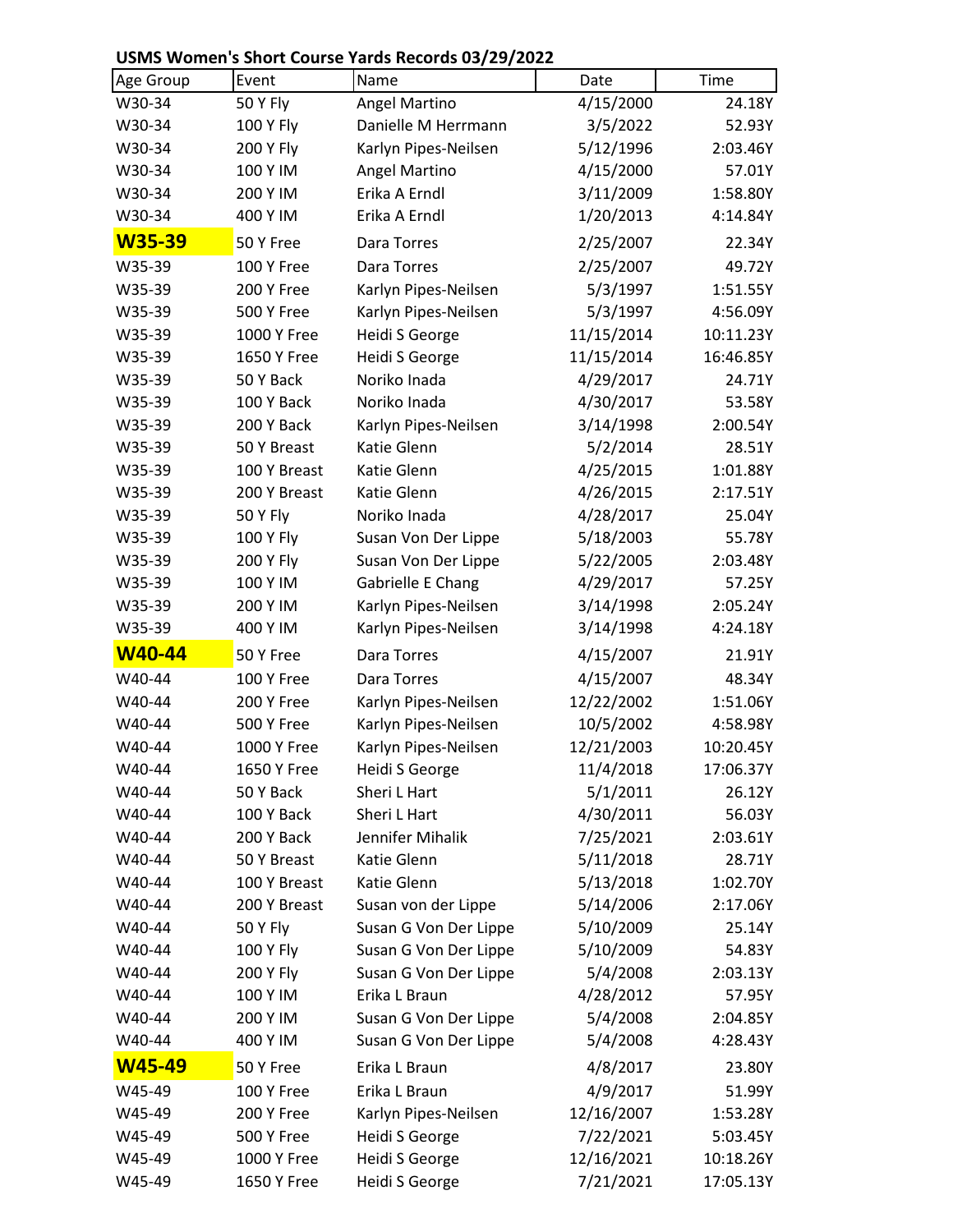**USMS Women's Short Course Yards Records 03/29/2022**

| Age Group     | Event             | Name                  | Date       | Time      |
|---------------|-------------------|-----------------------|------------|-----------|
| W45-49        | 50 Y Back         | Karlyn Pipes-Neilsen  | 12/21/2008 | 27.35Y    |
| W45-49        | 100 Y Back        | Ellen M Reynolds      | 5/23/2010  | 57.83Y    |
| W45-49        | 200 Y Back        | Karlyn Pipes-Neilsen  | 4/19/2009  | 2:04.65Y  |
| W45-49        | 50 Y Breast       | Caroline Krattli      | 5/20/2007  | 30.17Y    |
| W45-49        | 100 Y Breast      | Susan G Von Der Lippe | 3/27/2011  | 1:05.85Y  |
| W45-49        | 200 Y Breast      | Susan G Von Der Lippe | 5/1/2011   | 2:22.76Y  |
| W45-49        | <b>50 Y Fly</b>   | Erika L Braun         | 4/9/2017   | 25.64Y    |
| W45-49        | 100 Y Fly         | Susan G Von Der Lippe | 5/1/2011   | 56.97Y    |
| W45-49        | 200 Y Fly         | Karlyn Pipes-Neilsen  | 12/26/2008 | 2:07.39Y  |
| W45-49        | 100 Y IM          | Fall Willeboordse     | 4/28/2012  | 59.39Y    |
| W45-49        | 200 Y IM          | Karlyn Pipes-Neilsen  | 12/16/2007 | 2:07.26Y  |
| W45-49        | 400 Y IM          | Karlyn Pipes-Neilsen  | 12/26/2009 | 4:32.87Y  |
| <b>W50-54</b> | 50 Y Free         | Fall Willeboordse     | 3/18/2016  | 24.53Y    |
| W50-54        | 100 Y Free        | Fall Willeboordse     | 4/29/2016  | 53.60Y    |
| W50-54        | 200 Y Free        | Ellen M Reynolds      | 4/10/2016  | 1:58.34Y  |
| W50-54        | <b>500 Y Free</b> | Jill S Hernandez      | 5/12/2013  | 5:14.56Y  |
| W50-54        | 1000 Y Free       | Jill S Hernandez      | 4/23/2015  | 10:58.56Y |
| W50-54        | 1650 Y Free       | Ellen M Reynolds      | 4/15/2018  | 18:16.11Y |
| W50-54        | 50 Y Back         | Leslie C Livingston   | 5/10/2013  | 27.04Y    |
| W50-54        | 100 Y Back        | Fall Willeboordse     | 3/18/2016  | 59.19Y    |
| W50-54        | 200 Y Back        | Ellen M Reynolds      | 11/22/2014 | 2:07.51Y  |
| W50-54        | 50 Y Breast       | Susan G Von Der Lippe | 4/14/2018  | 31.61Y    |
| W50-54        | 100 Y Breast      | Caroline Krattli      | 2/18/2012  | 1:09.21Y  |
| W50-54        | 200 Y Breast      | Caroline Krattli      | 2/20/2012  | 2:29.92Y  |
| W50-54        | <b>50 Y Fly</b>   | Leslie C Livingston   | 5/11/2013  | 25.70Y    |
| W50-54        | 100 Y Fly         | Jill S Hernandez      | 5/12/2013  | 1:00.17Y  |
| W50-54        | <b>200 Y Fly</b>  | Laura B Val           | 5/17/2002  | 2:15.18Y  |
| W50-54        | 100 Y IM          | Fall Willeboordse     | 4/29/2016  | 1:01.28Y  |
| W50-54        | 200 Y IM          | Ellen M Reynolds      | 4/15/2018  | 2:12.57Y  |
| W50-54        | 400 Y IM          | Ellen M Reynolds      | 4/9/2016   | 4:43.11Y  |
| <b>W55-59</b> | 50 Y Free         | Sue Walsh             | 4/8/2017   | 25.16Y    |
| W55-59        | 100 Y Free        | Laura B Val           | 5/4/2008   | 54.72Y    |
| W55-59        | 200 Y Free        | Karlyn A Pipes        | 4/30/2017  | 1:57.90Y  |
| W55-59        | <b>500 Y Free</b> | Jill S Hernandez      | 4/29/2017  | 5:20.68Y  |
| W55-59        | 1000 Y Free       | Kelly Parker Palace   | 2/5/2017   | 11:19.85Y |
| W55-59        | 1650 Y Free       | Laura B Val           | 4/16/2010  | 18:56.04Y |
| W55-59        | 50 Y Back         | Leslie C Livingston   | 10/30/2016 | 28.14Y    |
| W55-59        | 100 Y Back        | Karlyn A Pipes        | 4/30/2017  | 1:00.80Y  |
| W55-59        | 200 Y Back        | Ellen M Reynolds      | 11/23/2019 | 2:10.65Y  |
| W55-59        | 50 Y Breast       | Caroline Krattli      | 4/30/2017  | 32.13Y    |
| W55-59        | 100 Y Breast      | Caroline Krattli      | 4/28/2017  | 1:10.55Y  |
| W55-59        | 200 Y Breast      | Ellen M Reynolds      | 12/15/2019 | 2:36.82Y  |
| W55-59        | <b>50 Y Fly</b>   | Leslie C Livingston   | 10/30/2016 | 27.04Y    |
| W55-59        | 100 Y Fly         | Karlyn A Pipes        | 4/29/2017  | 1:00.41Y  |
| W55-59        | 200 Y Fly         | Laura B Val           | 5/10/2009  | 2:16.28Y  |
| W55-59        | 100 Y IM          | Karlyn A Pipes        | 4/29/2017  | 1:02.34Y  |
| W55-59        | 200 Y IM          | Ellen M Reynolds      | 12/14/2019 | 2:13.92Y  |
| W55-59        | 400 Y IM          | Ellen M Reynolds      | 11/22/2019 | 4:45.55Y  |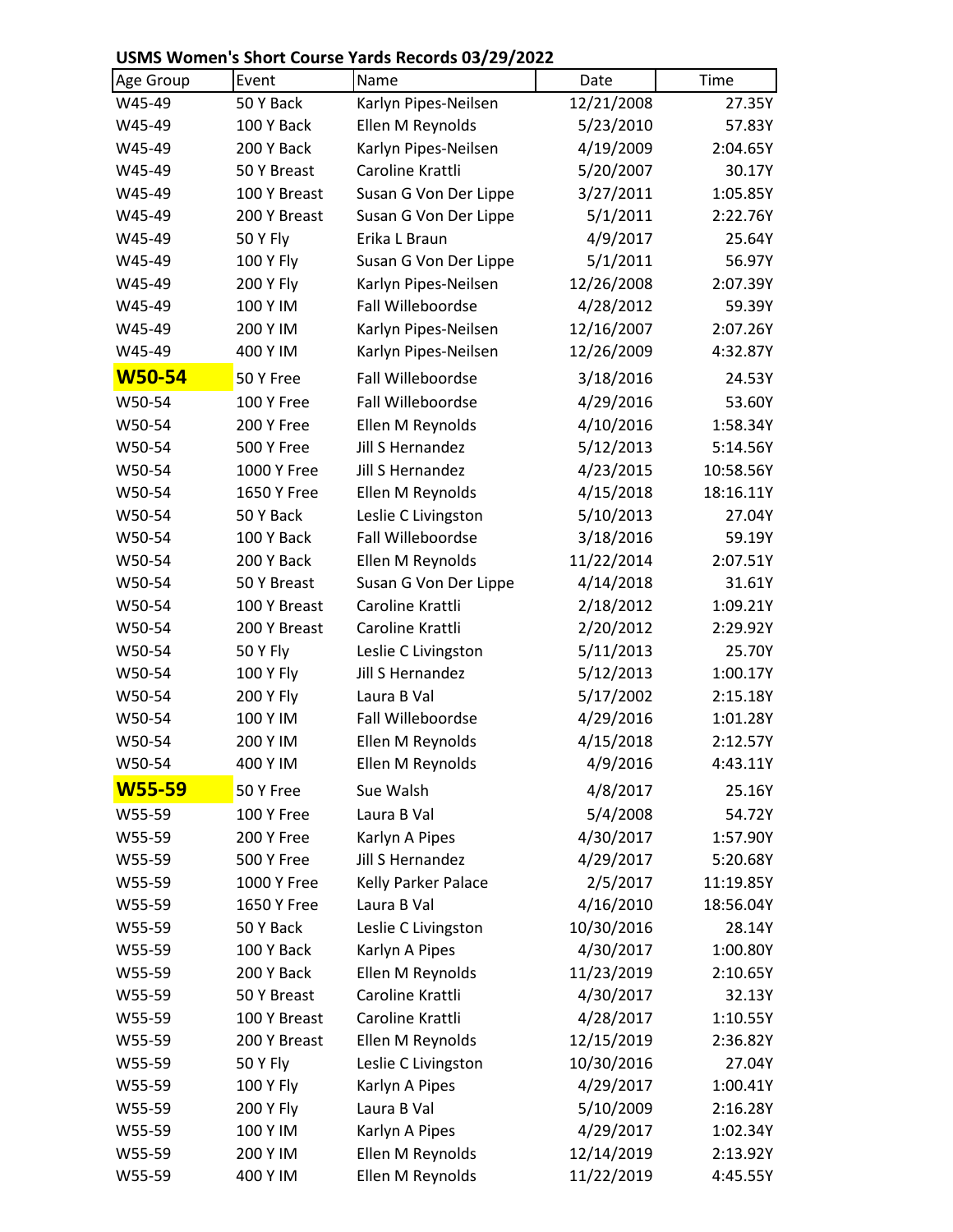## **USMS Women's Short Course Yards Records 03/29/2022**

| Age Group     | Event             | Name                     | Date      | Time      |
|---------------|-------------------|--------------------------|-----------|-----------|
| <b>W60-64</b> | 50 Y Free         | Penny P Noyes            | 5/11/2018 | 26.20Y    |
| W60-64        | <b>100 Y Free</b> | Laura B Val              | 4/29/2012 | 56.45Y    |
| W60-64        | 200 Y Free        | Laura B Val              | 5/22/2016 | 2:05.75Y  |
| W60-64        | <b>500 Y Free</b> | Laura B Val              | 1/26/2014 | 5:39.00Y  |
| W60-64        | 1000 Y Free       | <b>Bonnie L Spivey</b>   | 5/19/2019 | 11:40.89Y |
| W60-64        | 1650 Y Free       | <b>Bonnie L Spivey</b>   | 5/17/2019 | 19:37.27Y |
| W60-64        | 50 Y Back         | Laura B Val              | 4/26/2015 | 29.58Y    |
| W60-64        | 100 Y Back        | Laura B Val              | 5/12/2013 | 1:03.72Y  |
| W60-64        | 200 Y Back        | Bonnie M Bilich          | 4/7/2018  | 2:19.36Y  |
| W60-64        | 50 Y Breast       | Melinda J Mann           | 5/7/2017  | 33.79Y    |
| W60-64        | 100 Y Breast      | Melinda J Mann           | 5/6/2017  | 1:16.55Y  |
| W60-64        | 200 Y Breast      | Lo D Knapp               | 4/26/2015 | 2:44.73Y  |
| W60-64        | <b>50 Y Fly</b>   | <b>Traci S Granger</b>   | 5/13/2018 | 27.93Y    |
| W60-64        | <b>100 Y Fly</b>  | <b>Traci S Granger</b>   | 4/27/2019 | 1:03.59Y  |
| W60-64        | 200 Y Fly         | Laura B Val              | 5/10/2013 | 2:24.30Y  |
| W60-64        | 100 Y IM          | Penny P Noyes            | 9/15/2018 | 1:06.74Y  |
| W60-64        | 200 Y IM          | Laura B Val              | 3/4/2012  | 2:25.40Y  |
| W60-64        | 400 Y IM          | Laura B Val              | 3/15/2014 | 5:16.18Y  |
| <b>W65-69</b> | 50 Y Free         | Penny P Noyes            | 3/7/2020  | 26.31Y    |
| W65-69        | <b>100 Y Free</b> | Laura B Val              | 5/12/2018 | 57.88Y    |
| W65-69        | 200 Y Free        | Laura B Val              | 5/11/2018 | 2:07.23Y  |
| W65-69        | <b>500 Y Free</b> | Laura B Val              | 5/21/2017 | 5:52.39Y  |
| W65-69        | 1000 Y Free       | Laura B Val              | 4/9/2017  | 11:59.50Y |
| W65-69        | 1650 Y Free       | Nancy Steadman Martin    | 7/21/2021 | 20:33.09Y |
| W65-69        | 50 Y Back         | Laura B Val              | 5/12/2018 | 29.65Y    |
| W65-69        | 100 Y Back        | Laura B Val              | 5/11/2018 | 1:03.96Y  |
| W65-69        | 200 Y Back        | Laura B Val              | 5/13/2018 | 2:23.88Y  |
| W65-69        | 50 Y Breast       | Melinda S Wolff          | 5/11/2018 | 36.58Y    |
| W65-69        | 100 Y Breast      | <b>Charlotte M Davis</b> | 4/28/2017 | 1:20.27Y  |
| W65-69        | 200 Y Breast      | <b>Charlotte M Davis</b> | 4/14/2019 | 2:58.20Y  |
| W65-69        | <b>50 Y Fly</b>   | Penny P Noyes            | 9/14/2019 | 28.94Y    |
| W65-69        | 100 Y Fly         | Penny P Noyes            | 2/2/2020  | 1:05.47Y  |
| W65-69        | 200 Y Fly         | Laura B Val              | 4/9/2017  | 2:29.12Y  |
| W65-69        | 100 Y IM          | Penny P Noyes            | 2/1/2020  | 1:07.03Y  |
| W65-69        | 200 Y IM          | Penny P Noyes            | 12/7/2019 | 2:29.52Y  |
| W65-69        | 400 Y IM          | Laura B Val              | 5/21/2017 | 5:21.70Y  |
| <b>W70-74</b> | 50 Y Free         | Laura B Val              | 2/5/2022  | 27.95Y    |
| W70-74        | <b>100 Y Free</b> | <b>Charlotte M Davis</b> | 6/6/2021  | 1:03.48Y  |
| W70-74        | 200 Y Free        | Charlotte M Davis        | 6/6/2021  | 2:21.31Y  |
| W70-74        | <b>500 Y Free</b> | Charlotte M Davis        | 11/7/2021 | 6:16.06Y  |
| W70-74        | 1000 Y Free       | Cecilia D McCloskey      | 3/6/2020  | 13:35.83Y |
| W70-74        | 1650 Y Free       | Cecilia D McCloskey      | 3/6/2020  | 22:25.77Y |
| W70-74        | 50 Y Back         | Laura B Val              | 2/5/2022  | 32.29Y    |
| W70-74        | 100 Y Back        | Laura B Val              | 2/5/2022  | 1:08.98Y  |
| W70-74        | 200 Y Back        | Cecilia D McCloskey      | 2/8/2020  | 2:34.54Y  |
| W70-74        | 50 Y Breast       | Charlotte M Davis        | 11/7/2021 | 39.05Y    |
| W70-74        | 100 Y Breast      | Charlotte M Davis        | 8/22/2021 | 1:24.44Y  |
| W70-74        | 200 Y Breast      | Joann Leilich            | 2/2/2009  | 3:07.28Y  |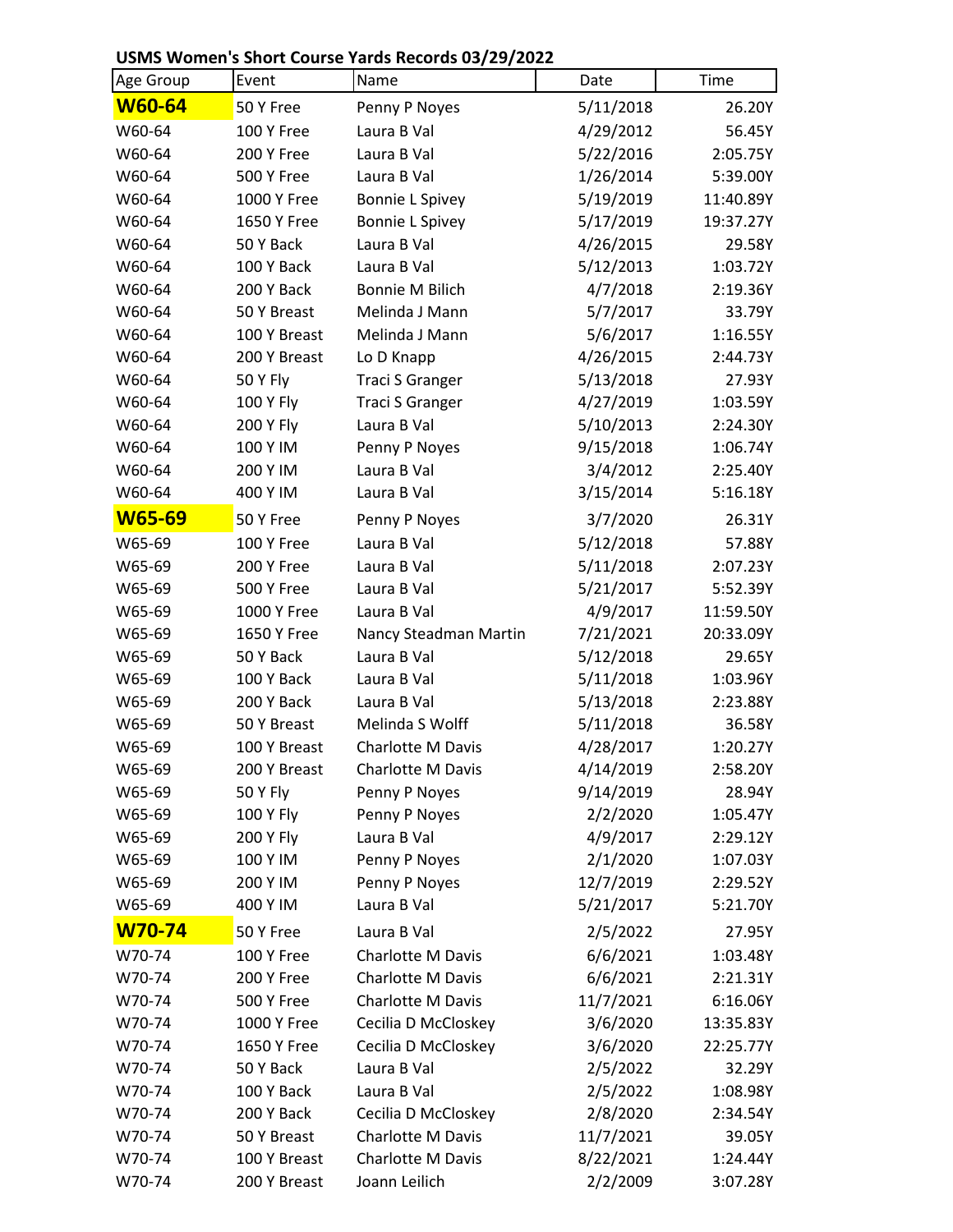**USMS Women's Short Course Yards Records 03/29/2022**

| Age Group     | Event             | Name                     | Date       | Time      |
|---------------|-------------------|--------------------------|------------|-----------|
| W70-74        | <b>50 Y Fly</b>   | Cecilia D McCloskey      | 2/9/2020   | 31.61Y    |
| W70-74        | <b>100 Y Fly</b>  | Laura B Val              | 2/5/2022   | 1:11.23Y  |
| W70-74        | <b>200 Y Fly</b>  | Laura B Val              | 2/5/2022   | 2:42.80Y  |
| W70-74        | 100 Y IM          | <b>Charlotte M Davis</b> | 11/7/2021  | 1:12.10Y  |
| W70-74        | 200 Y IM          | Cecilia D McCloskey      | 2/9/2020   | 2:42.60Y  |
| W70-74        | 400 Y IM          | Cecilia D McCloskey      | 2/8/2020   | 5:53.25Y  |
| W75-79        | 50 Y Free         | Diann Uustal             | 3/19/2022  | 32.25Y    |
| W75-79        | <b>100 Y Free</b> | Diann Uustal             | 3/20/2022  | 1:09.99Y  |
| W75-79        | <b>200 Y Free</b> | Ronnie Kamphausen        | 3/8/2009   | 2:53.05Y  |
| W75-79        | <b>500 Y Free</b> | Ronnie Kamphausen        | 5/16/2009  | 7:32.58Y  |
| W75-79        | 1000 Y Free       | Ronnie Kamphausen        | 3/18/2009  | 15:47.72Y |
| W75-79        | 1650 Y Free       | Sarah L Kopsky           | 4/1/2017   | 26:47.55Y |
| W75-79        | 50 Y Back         | Diann Uustal             | 3/19/2022  | 37.34Y    |
| W75-79        | 100 Y Back        | Diann Uustal             | 3/20/2022  | 1:20.69Y  |
| W75-79        | 200 Y Back        | Nancy Brown              | 4/15/2011  | 3:15.04Y  |
| W75-79        | 50 Y Breast       | Joann Leilich            | 4/13/2014  | 41.53Y    |
| W75-79        | 100 Y Breast      | Joann Leilich            | 4/11/2014  | 1:29.24Y  |
| W75-79        | 200 Y Breast      | Joann Leilich            | 4/5/2014   | 3:16.31Y  |
| W75-79        | <b>50 Y Fly</b>   | Mary Ann Case            | 4/26/2015  | 38.05Y    |
| W75-79        | <b>100 Y Fly</b>  | Mary Ann Case            | 4/24/2015  | 1:35.55Y  |
| W75-79        | <b>200 Y Fly</b>  | Daniela Barnea           | 4/26/2019  | 3:36.66Y  |
| W75-79        | 100 Y IM          | Gail Roper               | 4/24/2005  | 1:27.31Y  |
| W75-79        | 200 Y IM          | Daniela Barnea           | 4/27/2019  | 3:14.61Y  |
| W75-79        | 400 Y IM          | Daniela Barnea           | 4/28/2019  | 7:02.17Y  |
| <b>W80-84</b> | 50 Y Free         | Johnnie Detrick          | 12/13/2015 | 34.20Y    |
| W80-84        | 100 Y Free        | Johnnie Detrick          | 12/13/2015 | 1:22.34Y  |
| W80-84        | <b>200 Y Free</b> | Anne H Williams          | 9/23/2018  | 3:08.41Y  |
| W80-84        | <b>500 Y Free</b> | Anne H Williams          | 9/23/2018  | 8:19.98Y  |
| W80-84        | 1000 Y Free       | Anne H Williams          | 1/12/2020  | 17:13.42Y |
| W80-84        | 1650 Y Free       | <b>Betty S Lorenzi</b>   | 4/19/2009  | 28:35.79Y |
| W80-84        | 50 Y Back         | <b>Betty S Lorenzi</b>   | 4/19/2009  | 43.57Y    |
| W80-84        | 100 Y Back        | <b>Betty S Lorenzi</b>   | 4/19/2009  | 1:32.37Y  |
| W80-84        | 200 Y Back        | <b>Betty S Lorenzi</b>   | 4/19/2009  | 3:26.72Y  |
| W80-84        | 50 Y Breast       | Joann Leilich            | 3/31/2019  | 45.10Y    |
| W80-84        | 100 Y Breast      | Joann Leilich            | 4/14/2019  | 1:37.42Y  |
| W80-84        | 200 Y Breast      | Joann Leilich            | 4/13/2019  | 3:33.68Y  |
| W80-84        | <b>50 Y Fly</b>   | Mary Ann Case            | 10/3/2021  | 42.29Y    |
| W80-84        | 100 Y Fly         | Mary Ann Case            | 10/2/2021  | 1:52.47Y  |
| W80-84        | <b>200 Y Fly</b>  | Susan L Meyers           | 2/12/2022  | 4:04.18Y  |
| W80-84        | 100 Y IM          | Johnnie Detrick          | 4/29/2016  | 1:42.51Y  |
| W80-84        | 200 Y IM          | Johnnie Detrick          | 2/6/2016   | 3:48.28Y  |
| W80-84        | 400 Y IM          | Susan L Meyers           | 2/12/2022  | 7:59.82Y  |
| <b>W85-89</b> | 50 Y Free         | Betty J Russ             | 3/9/2013   | 41.21Y    |
| W85-89        | 100 Y Free        | Nan Bohl                 | 4/12/2014  | 1:31.20Y  |
| W85-89        | 200 Y Free        | Jean D Troy              | 3/23/2013  | 3:26.89Y  |
| W85-89        | <b>500 Y Free</b> | <b>Betty S Lorenzi</b>   | 4/13/2013  | 9:07.55Y  |
| W85-89        | 1000 Y Free       | <b>Betty S Lorenzi</b>   | 4/11/2013  | 18:40.21Y |
| W85-89        | 1650 Y Free       | <b>Betty S Lorenzi</b>   | 4/11/2013  | 30:52.20Y |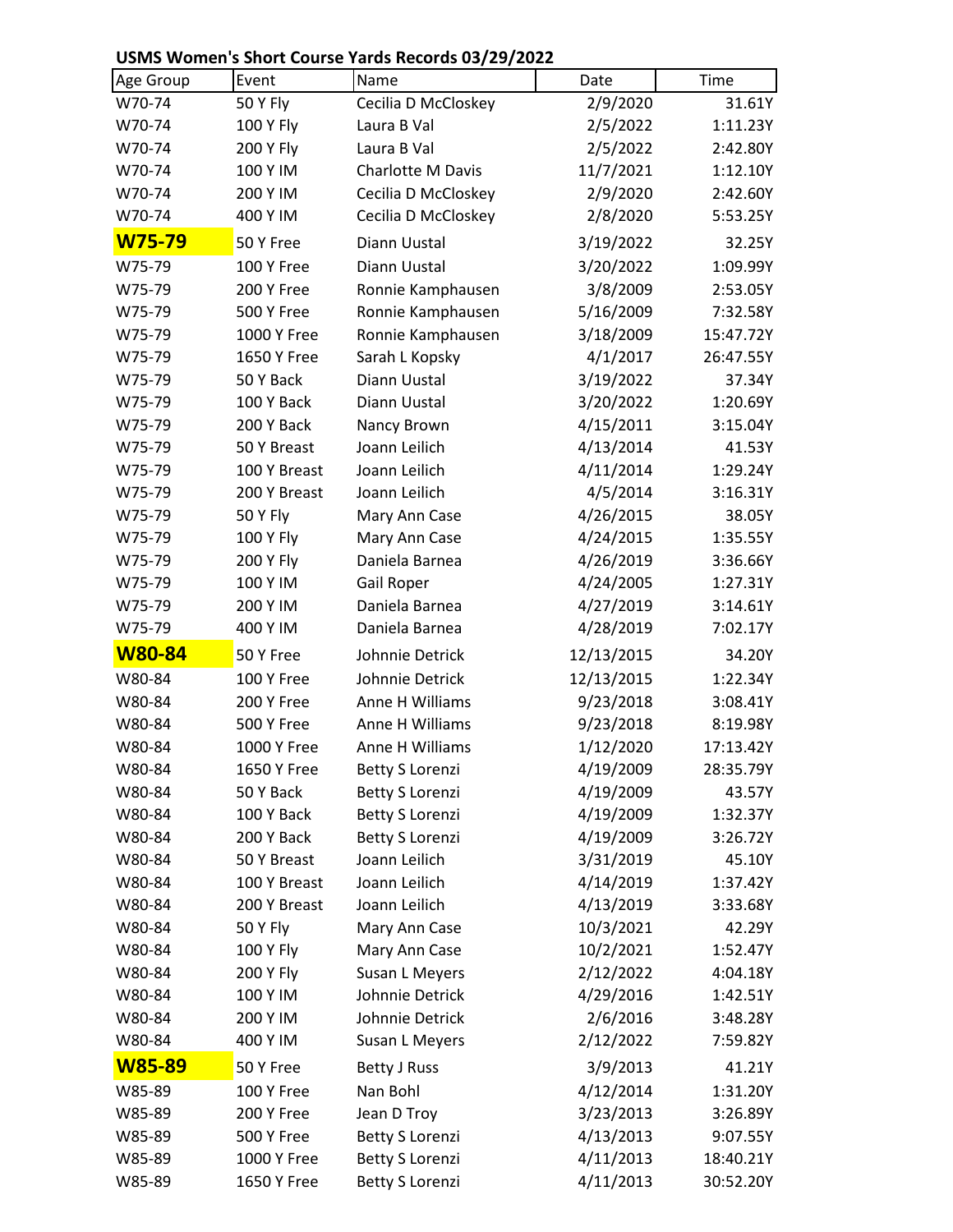**USMS Women's Short Course Yards Records 03/29/2022**

| Age Group | Event             | Name                       | Date       | Time        |  |
|-----------|-------------------|----------------------------|------------|-------------|--|
| W85-89    | 50 Y Back         | <b>Betty S Lorenzi</b>     | 2/9/2013   | 46.77Y      |  |
| W85-89    | 100 Y Back        | <b>Betty S Lorenzi</b>     | 2/10/2013  | 1:40.00Y    |  |
| W85-89    | 200 Y Back        | <b>Betty S Lorenzi</b>     | 2/9/2013   | 3:34.09Y    |  |
| W85-89    | 50 Y Breast       | Ann M Hirsch               | 4/10/2016  | 55.14Y      |  |
| W85-89    | 100 Y Breast      | Ann M Hirsch               | 2/20/2016  | 2:01.37Y    |  |
| W85-89    | 200 Y Breast      | Ann M Hirsch               | 3/12/2016  | 4:20.23Y    |  |
| W85-89    | <b>50 Y Fly</b>   | Lois Kivi Nochman          | 3/27/2010  | 57.02Y      |  |
| W85-89    | 100 Y Fly         | Betty J Russ               | 7/27/2012  | 2:12.10Y    |  |
| W85-89    | <b>200 Y Fly</b>  | Lois Kivi Nochman          | 3/7/2010   | 4:42.19Y    |  |
| W85-89    | 100 Y IM          | Jean D Troy                | 4/12/2014  | 1:52.95Y    |  |
| W85-89    | 200 Y IM          | Jean D Troy                | 2/10/2013  | 4:17.15Y    |  |
| W85-89    | 400 Y IM          | Jean D Troy                | 2/10/2013  | 9:04.46Y    |  |
| W90-94    | 50 Y Free         | Aileen Soule               | 5/12/1996  | 49.68Y      |  |
| W90-94    | 100 Y Free        | Jean D Troy                | 3/25/2018  | 1:48.77Y    |  |
| W90-94    | 200 Y Free        | Rita Simonton              | 5/10/2009  | 3:59.22Y    |  |
| W90-94    | <b>500 Y Free</b> | Rita Simonton              | 5/10/2009  | 10:22.61Y   |  |
| W90-94    | 1000 Y Free       | Rita Simonton              | 4/26/2009  | 21:20.93Y   |  |
| W90-94    | 1650 Y Free       | Rita Simonton              | 2/22/2009  | 35:22.28Y   |  |
| W90-94    | 50 Y Back         | <b>Betty S Lorenzi</b>     | 12/3/2017  | 52.84Y      |  |
| W90-94    | 100 Y Back        | <b>Betty S Lorenzi</b>     | 12/2/2017  | 1:54.60Y    |  |
| W90-94    | 200 Y Back        | <b>Betty S Lorenzi</b>     | 12/2/2017  | 4:15.38Y    |  |
| W90-94    | 50 Y Breast       | Marjorie Stone             | 11/30/2014 | 1:05.50Y    |  |
| W90-94    | 100 Y Breast      | Joan Wayne                 | 7/7/2015   | 2:23.11Y    |  |
| W90-94    | 200 Y Breast      | Marjorie Stone             | 2/8/2015   | 5:45.96Y    |  |
| W90-94    | <b>50 Y Fly</b>   | Rita Simonton              | 4/26/2009  | 1:18.23Y    |  |
| W90-94    | 100 Y Fly         | Jewel C Cooke              | 4/11/1999  | 3:26.50Y    |  |
| W90-94    | <b>200 Y Fly</b>  | Jewel Cooke                | 11/8/1998  | 7:12.95Y    |  |
| W90-94    | 100 Y IM          | Jean D Troy                | 12/2/2017  | 2:19.49Y    |  |
| W90-94    | 200 Y IM          | Jean D Troy                | 3/25/2018  | 5:02.19Y    |  |
| W90-94    | 400 Y IM          | Jewel Cooke                | 11/7/1998  | 13:06.38Y   |  |
| W95-99    | 50 Y Free         | Maurine E Kornfeld         | 4/28/2017  | 1:00.09Y    |  |
| W95-99    | 100 Y Free        | Maurine E Kornfeld         | 4/28/2017  | 2:04.52Y    |  |
| W95-99    | 200 Y Free        | Maurine E Kornfeld         | 4/28/2018  | 4:28.70Y    |  |
| W95-99    | <b>500 Y Free</b> | Maurine E Kornfeld         | 4/29/2017  | 11:45.41Y   |  |
| W95-99    | 1000 Y Free       | Maurine E Kornfeld         | 4/27/2017  | 23:57.82Y   |  |
| W95-99    | 1650 Y Free       | <b>Charlotte E Sanddal</b> | 2/29/2020  | 1:08:50.99Y |  |
| W95-99    | 50 Y Back         | Rita Simonton              | 2/8/2014   | 1:08.87Y    |  |
| W95-99    | 100 Y Back        | Maurine E Kornfeld         | 4/28/2018  | 2:35.07Y    |  |
| W95-99    | 200 Y Back        | Maurine E Kornfeld         | 2/11/2017  | 5:12.63Y    |  |
| W95-99    | 50 Y Breast       | Marjorie Stone             | 2/17/2019  | 1:12.56Y    |  |
| W95-99    | 100 Y Breast      | Marjorie Stone             | 2/16/2019  | 2:51.51Y    |  |
| W95-99    | 200 Y Breast      | Marjorie Stone             | 2/2/2020   | 6:31.11Y    |  |
| W95-99    | <b>50 Y Fly</b>   | Maurine E Kornfeld         | 3/5/2017   | 1:49.45Y    |  |
| W95-99    | 100 Y IM          | Maurine E Kornfeld         | 3/5/2017   | 3:10.86Y    |  |
| W100-104  | 50 Y Free         | Marie K Kelleher           | 2/10/2013  | 1:58.08Y    |  |
| W100-104  | 200 Y Back        | Mary Anne Cooper           | 4/26/2016  | 12:13.77Y   |  |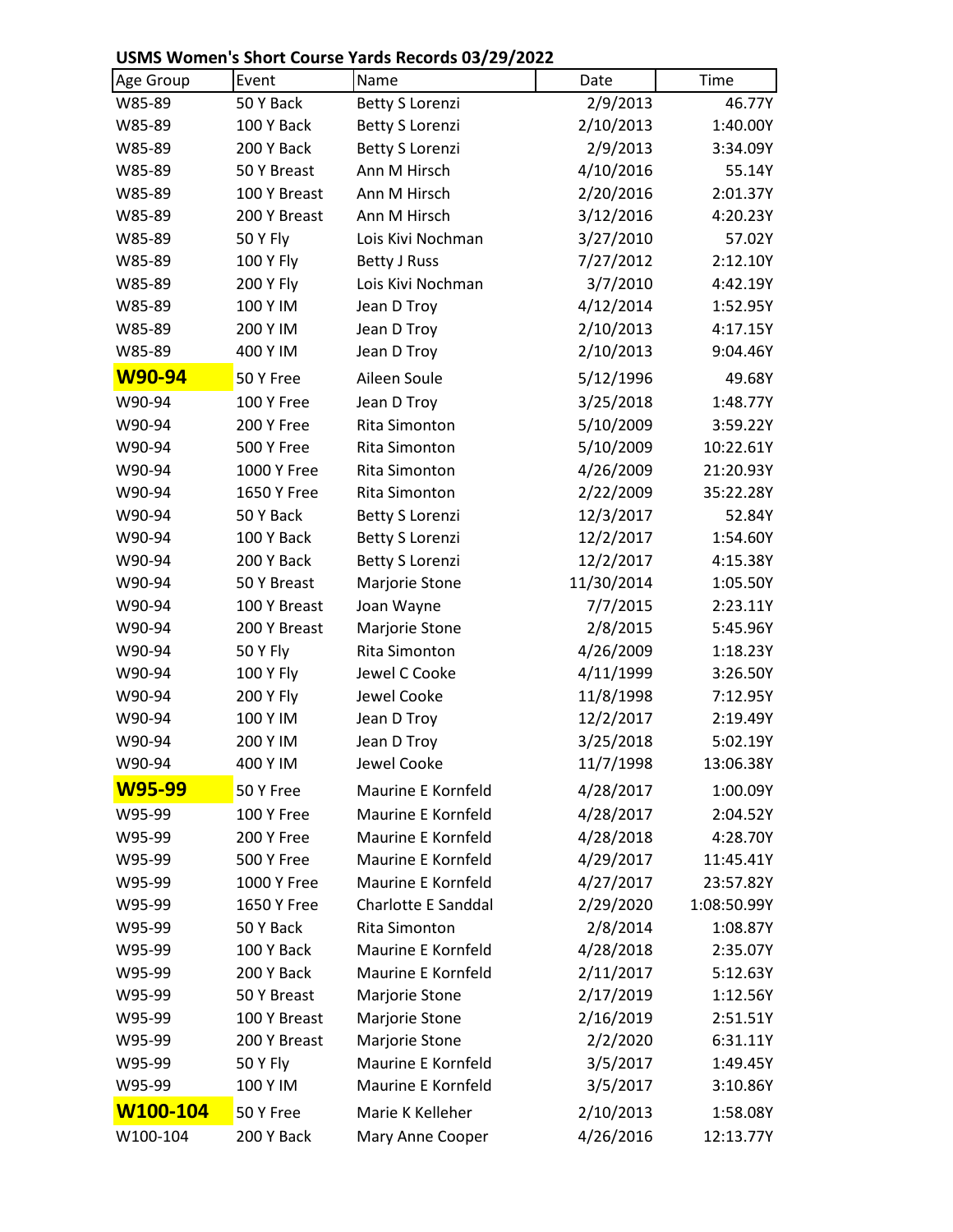#### **USMS Short Course Yards Relay Records 03/29/2022**

| Age Group | Event                              | Time     | Team                             | Date                  |                                | Swimmers                 |                           |                         |
|-----------|------------------------------------|----------|----------------------------------|-----------------------|--------------------------------|--------------------------|---------------------------|-------------------------|
| $M18+$    | <b>200 Y Free Relay</b>            | 1:18.32Y | NORTH CAROLINA MASTERS           |                       | 5/22/2010 Nicholas J Brunelli  | Cullen A Jones           | Nelson O Westby           | Joe Skuba               |
| $M25+$    | 200 Y Free Relay                   | 1:19.71Y | <b>RICE AQUATICS</b>             |                       | 4/7/2018 William J Wagner      | Austin J Surhoff         | Dax R Hill                | <b>Bryan R Collins</b>  |
| $M35+$    | 200 Y Free Relay                   | 1:23.32Y | LONGHORN AQUATICS                |                       | 5/29/2010 Tyler J Blessing     | Mike J Varozza           | <b>Bradley H Bailey</b>   | Chris M Eckerman        |
| $M45+$    | 200 Y Free Relay                   | 1:27.70Y | <b>ARIZONA MASTERS</b>           |                       | 5/4/2008 John C Smith          | Al Jaegers               | Paul A Hafner             | Paul L Smith            |
| $M55+$    | 200 Y Free Relay                   | 1:32.18Y | <b>OREGON MASTERS</b>            |                       | 4/11/2009 Mike J Tennant       | Doug Brockbank           | Wes Edwards               | Larry K Philbrick       |
| $M65+$    | 200 Y Free Relay                   | 1:40.07Y | SAN DIEGO SWIM MASTERS           |                       | 5/10/2009 Mike R Freshley      | Peter Andersen           | Vinus Van Baalen          | Keefe L Lodwig          |
| $M75+$    | 200 Y Free Relay                   | 1:56.99Y | SAN DIEGO SWIM MASTERS           |                       | 3/31/2019 Mike R Freshley      | Laurence Walker          | <b>Tony Ralphs</b>        | Peter Andersen          |
| $M85+$    | 200 Y Free Relay                   | 2:44.23Y | <b>ILLINOIS MASTERS</b>          |                       | 4/28/2018 Wayne Leengran       | Stephen M Mullins        | Tom Banfield              | <b>Richard I McClow</b> |
| $M18+$    | <b>400 Y Free Relay</b>            | 3:01.60Y | <b>GOLDEN ROAD AQUATICS</b>      |                       | 2/13/2016 Mario L Marshall     | Nicholas Korth           | Max Jaben                 | <b>Tony Cox</b>         |
| $M25+$    | 400 Y Free Relay                   | 2:56.95Y | <b>RICE AQUATICS</b>             |                       | 4/8/2018 William J Wagner      | Austin J Surhoff         | <b>Bryan R Collins</b>    | Dax R Hill              |
| $M35+$    | 400 Y Free Relay                   | 3:06.12Y | LONGHORN AQUATICS                |                       | 5/30/2010 Tyler J Blessing     | Mike J Varozza           | <b>Bradley H Bailey</b>   | Chris M Eckerman        |
| $M45+$    | 400 Y Free Relay                   | 3:18.25Y | WILDCAT ALUMNI MASTERS           | 5/7/2010 Al Jaegers   |                                | Tom Harvill              | Mace P Volzing            | David S Cunniff         |
| $M55+$    | 400 Y Free Relay                   | 3:28.26Y | <b>CMS</b>                       |                       | 3/28/2015 Kirk H Anderson      | Michael T Mann           | Craig Petersen            | Greg C Scott            |
| $M65+$    | 400 Y Free Relay                   | 3:48.65Y | <b>VENTURA COUNTY MASTERS</b>    |                       | 4/16/2016 Glenn A Gruber       | Jim Mc Conica            | Hubie Kerns               | <b>Bruce W Rollins</b>  |
| $M75+$    | 400 Y Free Relay                   | 4:29.90Y | SAN DIEGO SWIM MASTERS           |                       | 3/30/2019 Laurence Walker      | Mike R Freshley          | Peter Andersen            | <b>Tony Ralphs</b>      |
| $M85+$    | 400 Y Free Relay                   | 6:29.51Y | <b>ILLINOIS MASTERS</b>          |                       | 4/28/2018 Wayne Leengran       | Tom Banfield             | <b>Richard I McClow</b>   | Stephen M Mullins       |
| $M18+$    | 800 Y Free Relay                   | 6:53.52Y | <b>CLUB TRIBE</b>                |                       | 4/14/2018 Lucas Bureau         | James A Henderson        | <b>Austin R Glass</b>     | Andrew Greenhalgh       |
| $M25+$    | 800 Y Free Relay                   | 6:33.89Y | <b>RICE AQUATICS</b>             |                       | 4/7/2018 Bryan R Collins       | William J Wagner         | Dax R Hill                | Austin J Surhoff        |
| $M35+$    | 800 Y Free Relay                   | 6:56.69Y | <b>TEAM TYR</b>                  |                       | 5/4/2007 Dan Wegner            | Scott Hubbard            | Chris Beach               | Erik Hochstein          |
| $M45+$    | 800 Y Free Relay                   | 7:22.85Y | WILDCAT ALUMNI MASTERS           | 5/8/2010 Al Jaegers   |                                | Sandy Trimble            | Mace P Volzing            | David S Cunniff         |
| $M55+$    | 800 Y Free Relay                   | 7:42.24Y | CMS                              |                       | 3/29/2015 Michael T Mann       | Craig Petersen           | Greg C Scott              | Kirk H Anderson         |
| M65+      | 800 Y Free Relay                   | 8:26.49Y | <b>SARASOTA SHARKS</b>           |                       | 4/17/2021 Jack R Groselle      | <b>Rick B Walker</b>     | Kevin M McCormack         | Jeffrey Boatright       |
| $M75+$    | 800 Y Free Relay                   |          | 10:17.84Y SAN DIEGO SWIM MASTERS |                       | 3/30/2019 Peter Andersen       | Laurence Walker          | Mike R Freshley           | <b>Tony Ralphs</b>      |
| M85+      | 800 Y Free Relay                   |          | 14:58.86Y ILLINOIS MASTERS       |                       | 4/28/2018 Wayne Leengran       | Richard I McClow         | <b>Stephen M Mullins</b>  | Tom Banfield            |
| $M18+$    | <b>200 Y Medley Relay</b> 1:26.71Y |          | THE OLYMPIC CLUB                 |                       | $5/2/2014$ Andrew Saeta        | Nolan Koon               | Nathan Adrian             | Anthony L Ervin         |
| $M25+$    | 200 Y Medley Relay                 | 1:27.81Y | <b>GOLDEN ROAD AQUATICS</b>      | 4/29/2017 Ryan Lochte |                                | Mike Alexandrov          | <b>Tony Cox</b>           | Luke A Pechmann         |
| $M35+$    | 200 Y Medley Relay                 | 1:33.66Y | THE OLYMPIC CLUB                 |                       | $5/12/2018$ Timothy J Wang     | Trent T Holsman          | <b>Matthew T Marshall</b> | Scott C Greenwood       |
| $M45+$    | 200 Y Medley Relay                 | 1:36.56Y | <b>GEORGIA MASTERS</b>           |                       | 5/23/2010 Eric J Ericson       | Chris J Weissman         | <b>Bob Bugg</b>           | Michael P Ellison       |
| $M55+$    | 200 Y Medley Relay                 | 1:45.05Y | PUGET SOUND MASTERS              | 4/28/2019 Carl Haynie |                                | Daniel L Phillips        | <b>Brad V Hering</b>      | Bruno Souviraa-Labastie |
| $M65+$    | 200 Y Medley Relay                 | 1:51.58Y | SAN DIEGO SWIM MASTERS           |                       | 5/10/2009 Vinus Van Baalen     | Peter Andersen           | Keefe L Lodwig            | Mike R Freshley         |
| $M75+$    | 200 Y Medley Relay                 | 2:15.38Y | SAN DIEGO SWIM MASTERS           |                       | 3/31/2019 Laurence Walker      | Peter Andersen           | Mike R Freshley           | <b>Tony Ralphs</b>      |
| $M85+$    | 200 Y Medley Relay                 | 3:25.12Y | <b>ILLINOIS MASTERS</b>          |                       | 4/28/2018 Tom Banfield         | <b>Stephen M Mullins</b> | Richard I McClow          | Wayne Leengran          |
| $M18+$    | <b>400 Y Medley Relay</b>          | 3:24.55Y | ARIZONA MASTERS SWIM CLUB        |                       | 4/2/2016 David H Adalsteinsson | Derek Knittle            | <b>Brent Creager</b>      | Zac T Dalby             |
| $M25+$    | 400 Y Medley Relay                 | 3:17.17Y | <b>RICE AQUATICS</b>             |                       | 4/7/2018 Austin J Surhoff      | <b>Eric T Friedland</b>  | <b>Bryan R Collins</b>    | William J Wagner        |
| $M35+$    | 400 Y Medley Relay                 | 3:28.46Y | LONGHORN AQUATICS                |                       | 3/5/2009 Anders M Rasmussen    | <b>Todd A Bartee</b>     | <b>Tyler J Blessing</b>   | Mike J Varozza          |
| $M45+$    | 400 Y Medley Relay                 | 3:38.41Y | <b>TEXAS LONGHORN AQUATICS</b>   |                       | 4/10/2010 Nathan M Breazeale   | David M Guthrie          | Anders M Rasmussen        | Maxwell B Stinchcombe   |
| $M55+$    | 400 Y Medley Relay                 | 3:57.13Y | CMS                              |                       | 3/28/2015 Craig Petersen       | Greg C Scott             | Michael T Mann            | Kirk H Anderson         |
| $M65+$    | 400 Y Medley Relay                 | 4:14.62Y | <b>SARASOTA SHARKS</b>           |                       | 4/17/2021 Jeffrey Boatright    | Jack R Groselle          | Kevin M McCormack         | <b>Bert Bowers</b>      |
| $M75+$    | 400 Y Medley Relay                 | 5:21.11Y | SAN DIEGO SWIM MASTERS           |                       | 3/30/2019 Laurence Walker      | Peter Andersen           | Mike R Freshley           | <b>Tony Ralphs</b>      |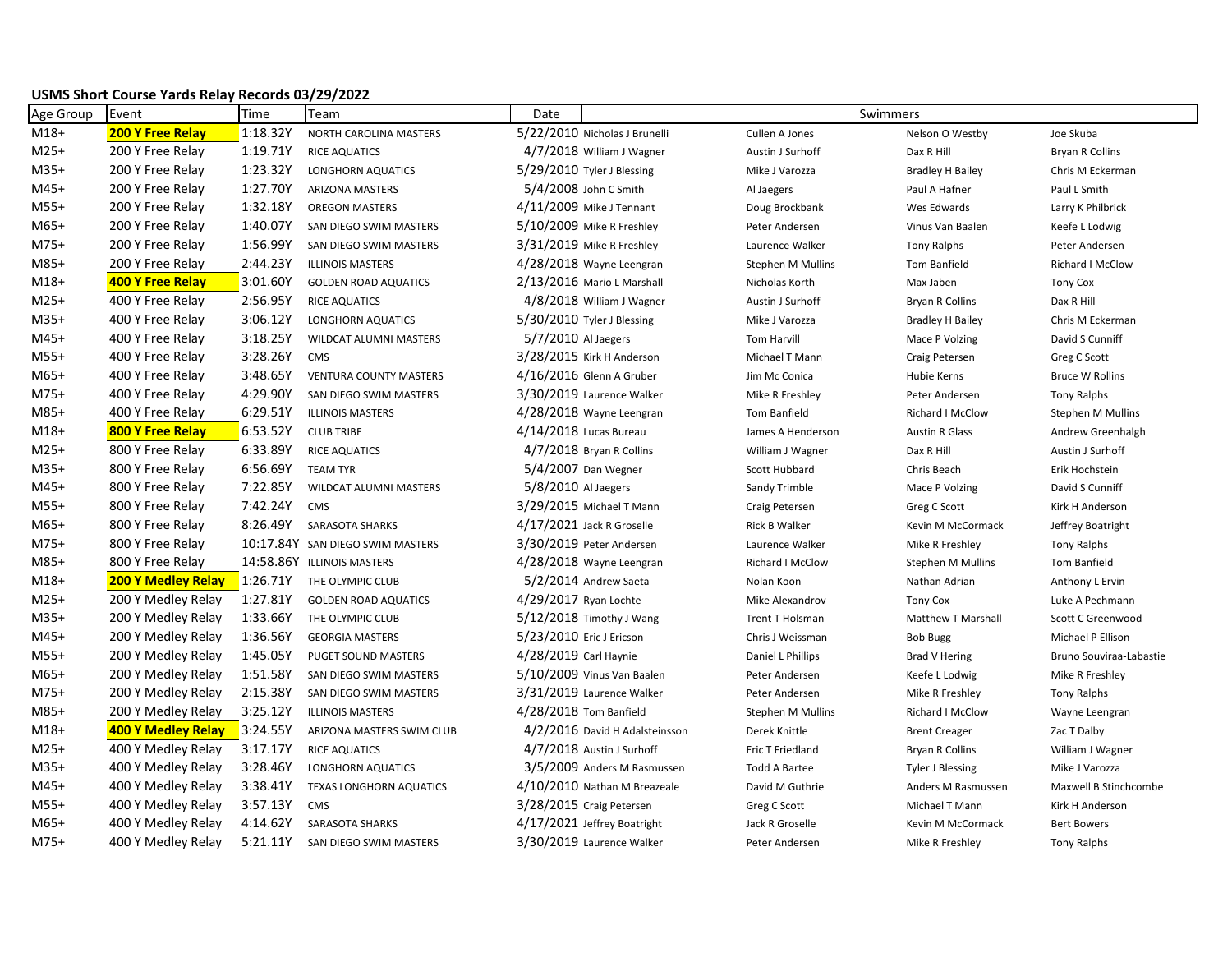#### **USMS Short Course Yards Relay Records 03/29/2022**

| Age Group | Event                     | Time     | Team                                 | Date                   |                                       | Swimmers                 |                            |                          |
|-----------|---------------------------|----------|--------------------------------------|------------------------|---------------------------------------|--------------------------|----------------------------|--------------------------|
| $W18+$    | <b>200 Y Free Relay</b>   | 1:35.66Y | <b>CLUB TRIBE ALUMNI</b>             |                        | 4/30/2016 Gabrielle M Mizerak         | Sara Shaner              | Courtney N Hurtubise       | Katie Grier              |
| $W25+$    | 200 Y Free Relay          | 1:34.62Y | NORTH CAROLINA MASTERS               |                        | 4/7/2019 Madison Kennedy              | LaJoya B Smith           | Kerry Lindauer             | Erika L Braun            |
| $W35+$    | 200 Y Free Relay          | 1:36.42Y | <b>NCMS</b>                          |                        | 2/1/2015 Kerry Lindauer               | Alicia K Uhl             | Jennifer Stringer          | Erika L Braun            |
| $W45+$    | 200 Y Free Relay          | 1:40.44Y | COLORADO MASTERS SWIMMING            |                        | 4/30/2011 Kathy L Garnier             | Collette H Sappey        | Anna T Scott-Kube          | Susan G Von Der Lippe    |
| $W55+$    | 200 Y Free Relay          | 1:45.60Y | PALM BEACH MASTERS                   |                        | $4/29/2017$ Karlyn A Pipes            | <b>Eney Jones</b>        | Kathy Treible Slaton       | Chris Wenzel             |
| W65+      | 200 Y Free Relay          | 1:57.98Y | NORTH TEXAS LONESTARS                | 3/30/2019 Janie Cole   |                                       | Jeannie L Woolslayer     | <b>Krissy Maccurdy</b>     | Christina J McKelvey     |
| $W75+$    | 200 Y Free Relay          | 2:41.53Y | <b>TAMALPAIS AQUATIC MASTERS</b>     |                        | 4/29/2017 Barbara A Hansen            | Kristin N Jaffe          | Eileen M Mooney            | Nancy J Ridout           |
| $W18+$    | <b>400 Y Free Relay</b>   | 3:35.45Y | <b>CLUB TRIBE ALUMNI</b>             |                        | 4/10/2016 Courtney N Hurtubise        | Katie Grier              | Gabrielle M Mizerak        | Sara Shaner              |
| $W25+$    | 400 Y Free Relay          | 3:36.62Y | <b>CLUB TRIBE</b>                    |                        | 4/15/2018 Gabrielle M Mizerak         | Victoria Magueda         | Katie Grier                | Sara Shaner              |
| $W35+$    | 400 Y Free Relay          | 3:34.28Y | NORTH CAROLINA MASTERS SWIM          |                        | 3/29/2014 Kerry Lindauer              | Jennifer Stringer        | Alicia K Uhl               | Erika L Braun            |
| $W45+$    | 400 Y Free Relay          | 3:47.01Y | NORTH CAROLINA MASTERS               |                        | 1/19/2019 Amy S Holland               | Sara Dunn                | Jennifer A Buckley         | Erika L Braun            |
| $W55+$    | 400 Y Free Relay          | 4:04.74Y | <b>UCLA BRUIN MASTERS</b>            | 2/13/2016 Jacki Hirsty |                                       | Christie Ciraulo         | Jenny L Cook               | Veronica Hibben          |
| W65+      | 400 Y Free Relay          | 4:27.54Y | NORTH TEXAS LONESTARS                | 3/31/2019 Janie Cole   |                                       | Jeannie L Woolslayer     | <b>Krissy Maccurdy</b>     | Christina J McKelvey     |
| W75+      | 400 Y Free Relay          | 6:45.43Y | <b>WALNUT CREEK MASTERS</b>          |                        | 4/19/2009 Ann M Hirsch                | Jean M Duncan            | Donna Monroe               | Joan E Alexander         |
| $W18+$    | <b>800 Y Free Relay</b>   | 7:55.34Y | RED TIDE OF NYC                      |                        | 3/29/2009 Kaitlin M Moughty           | Sara A Upton             | Jane M Kelsey              | Kristin J Gary           |
| $W25+$    | 800 Y Free Relay          | 7:43.29Y | RED TIDE OF NYC                      |                        | 2/23/2013 Bridget C O'Connor          | Whitney C Sprague        | Kristin J Gary             | Kim Vandenberg           |
| $W35+$    | 800 Y Free Relay          | 7:58.40Y | <b>NCMS</b>                          |                        | 1/31/2015 Erika L Braun               | Jennifer Stringer        | Alicia K Uhl               | Kerry Lindauer           |
| $W45+$    | 800 Y Free Relay          | 8:33.70Y | <b>CONEJO VALLEY MASTERS</b>         |                        | 3/17/2019 Jill E Gellatly             | Jennifer Weiderman       | Leslie Daland-James        | <b>Becky Cleavenger</b>  |
| $W55+$    | 800 Y Free Relay          | 9:04.47Y | <b>UCLA BRUIN MASTERS</b>            |                        | 4/28/2013 Veronica Hibben             | Karen L Einsidler        | Christie Ciraulo           | Jenny L Cook             |
| $W65+$    | 800 Y Free Relay          |          | 10:23.97Y VIRGINIA MASTERS SWIM TEAM |                        | 5/6/2017 Barbara E Boslego            | Marcia L Barry           | Kathy Umbdenstock          | Shirley A Loftus-Charley |
| $W75+$    | 800 Y Free Relay          |          | 15:39.43Y WALNUT CREEK MASTERS       |                        | $4/13/2008$ Barbara R Owens           | <b>Betty T Mc Millan</b> | Jean M Duncan              | Ann M Hirsch             |
| $W18+$    | <b>200 Y Medley Relay</b> | 1:45.34Y | THE OLYMPIC CLUB                     |                        | 4/24/2015 Anna K Senko                | Kathleen E McGraw        | Katie C Kastes             | Kathryn T Murphy         |
| $W25+$    | 200 Y Medley Relay        | 1:45.01Y | SOUTHERN METHODIST MASTERS           |                        | 5/4/2008 Lia-Genevieve Oberstar-Brown | Katie McClelland         | Laura H Holt               | Dominique Diezi          |
| $W35+$    | 200 Y Medley Relay        | 1:48.55Y | <b>COLORADO MASTERS</b>              | 5/14/2006 Sheri Hart   |                                       | Susan Von Der Lippe      | Ellen Campbell             | Kathy Garnier            |
| $W45+$    | 200 Y Medley Relay        | 1:51.83Y | NORTH CAROLINA MASTERS               |                        | 5/12/2018 Jennifer A Buckley          | Sara Dunn                | Erika L Braun              | Amy S Holland            |
| $W55+$    | 200 Y Medley Relay        | 1:59.24Y | PALM BEACH MASTERS                   |                        | $4/29/2017$ Karlyn A Pipes            | Chris Wenzel             | <b>Eney Jones</b>          | Kathy Treible Slaton     |
| W65+      | 200 Y Medley Relay        | 2:21.19Y | NORTH TEXAS LONESTARS                |                        | 3/31/2019 Jeannie L Woolslayer        | Christina J McKelvey     | Krissy Maccurdy            | Janie Cole               |
| $W75+$    | 200 Y Medley Relay        | 3:15.12Y | FLORIDA AQUATIC COMBINED TEAM        |                        | 3/29/2009 Betty S Lorenzi             | Sylvia Eisele            | Nancy N Durstein           | Mary C Tusa              |
| $W18+$    | <b>400 Y Medley Relay</b> | 3:56.63Y | MARCIA'S ENTHUSIASTIC MASTERS        |                        | 4/8/2017 Tammy H Choy                 | Penelope R Yamauchi      | Amanda M Sims              | Catherine Breed          |
| $W25+$    | 400 Y Medley Relay        | 4:00.63Y | <b>CLUB TRIBE</b>                    |                        | 4/8/2017 Alexandra J Czaplicki        | Kristen S Harris         | Marina Falcone             | Katie Grier              |
| $W35+$    | 400 Y Medley Relay        | 4:04.48Y | <b>NCMS</b>                          |                        | 2/1/2015 Jennifer Stringer            | Kerry Lindauer           | Alicia K Uhl               | Erika L Braun            |
| $W45+$    | 400 Y Medley Relay        | 4:12.53Y | <b>OREGON REIGN MASTERS</b>          |                        | 4/11/2010 Valerie G Jenkins           | Colette M Crabbe         | Arlene Delmage             | Karen Andrus-Hughes      |
| $W55+$    | 400 Y Medley Relay        | 4:38.48Y | <b>UCLA BRUIN MASTERS</b>            |                        | 4/26/2013 Karen L Einsidler           | Jenny L Cook             | Christie Ciraulo           | Veronica Hibben          |
| W65+      | 400 Y Medley Relay        | 5:27.83Y | VIRGINIA MASTERS SWIM TEAM           |                        | 5/6/2017 Marcia L Barry               | Barbara E Boslego        | Shirley A Loftus-Charley   | Kathy Umbdenstock        |
| $W75+$    | 400 Y Medley Relay        | 8:44.42Y | <b>WALNUT CREEK MASTERS</b>          |                        | 2/22/1998 Patricia J Prevetz          | Sally Joy                | Jean D Durston             | Mary Jane Reeves         |
| $X18+$    | <b>200 Y Free Relay</b>   | 1:24.76Y | THE OLYMPIC CLUB                     |                        | 5/2/2014 Nathan Adrian                | Katherine Raatz          | Katie C Kastes             | Anthony L Ervin          |
| $X25+$    | 200 Y Free Relay          | 1:27.70Y | THE OLYMPIC CLUB                     |                        | 4/28/2017 Marie A Ballenger           | Katherine Raatz          | <b>Matthew T Marshall</b>  | Scott C Greenwood        |
| $X35+$    | 200 Y Free Relay          | 1:30.17Y | ROCKY MOUNTAIN MASTERS               |                        | 4/25/2004 Kathy Garnier               | Susan Von Der Lippe      | John Smith                 | Paul Smith               |
| $X45+$    | 200 Y Free Relay          | 1:34.48Y | <b>ARIZONA MASTERS</b>               |                        | 5/4/2008 John C Smith                 | Monica M Bailey          | <b>Stephanie S Rollins</b> | Paul L Smith             |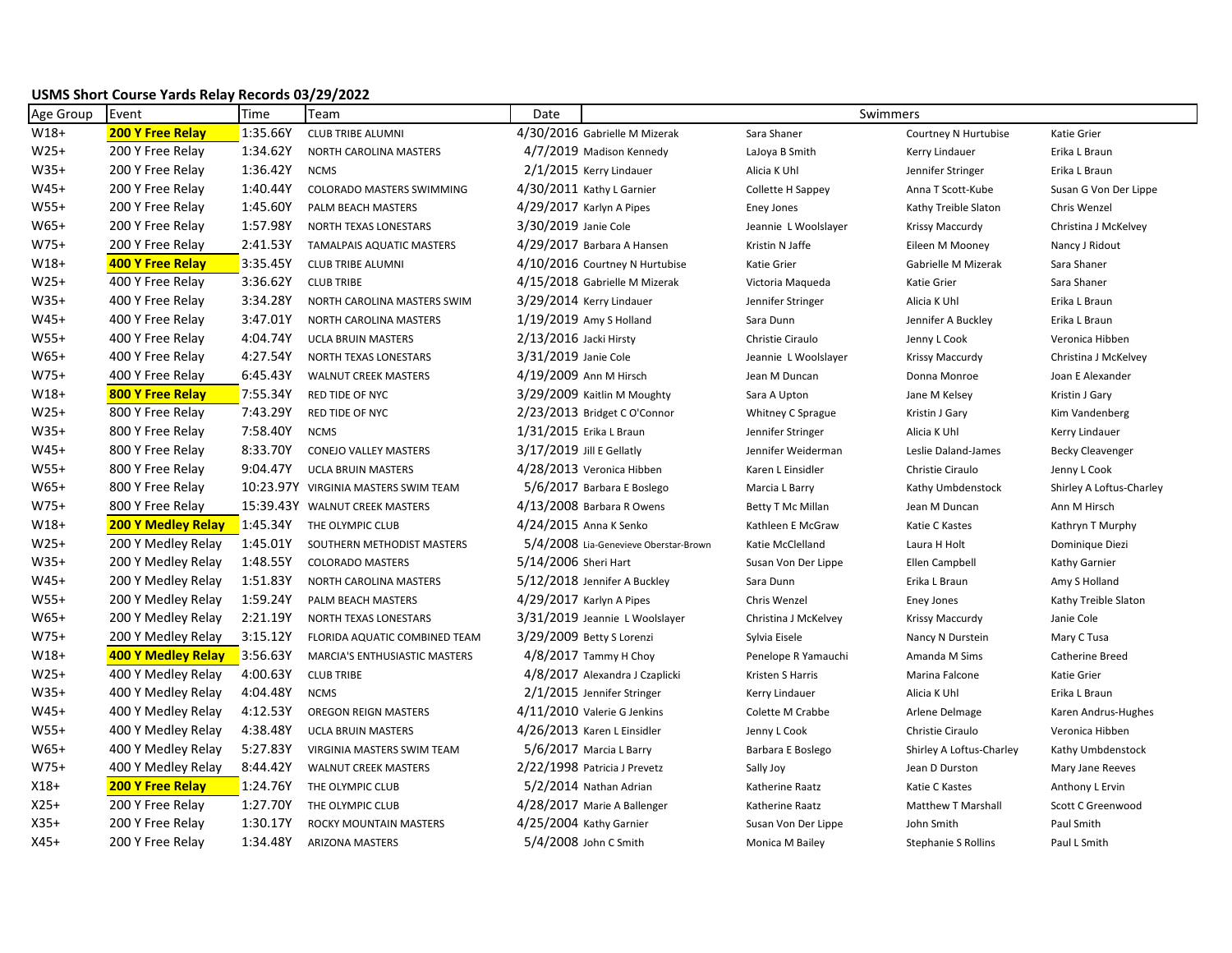#### **USMS Short Course Yards Relay Records 03/29/2022**

| Age Group | Event                       | Time     | Team                             | Date                     |                              | Swimmers                 |                          |                        |
|-----------|-----------------------------|----------|----------------------------------|--------------------------|------------------------------|--------------------------|--------------------------|------------------------|
| $X55+$    | 200 Y Free Relay            | 1:38.64Y | NORTH CAROLINA MASTERS           |                          | 4/9/2017 Frances T McEachran | Nelson Clark             | Sue Walsh                | Jonathan E Klein       |
| $X65+$    | 200 Y Free Relay            | 1:49.07Y | <b>SARASOTA SHARKS</b>           |                          | 4/17/2021 Jack R Groselle    | Kevin M McCormack        | Karen L Einsidler        | Nancy Kryka            |
| $X75+$    | 200 Y Free Relay            | 2:26.97Y | <b>VIRGINIA MASTERS</b>          |                          | 4/15/2018 Beth Schreiner     | Laura S Walker           | <b>Edward H Gaulrapp</b> | Ken Novell             |
| $X85+$    | 200 Y Free Relay            | 3:18.65Y | ARIZONA MASTERS                  | 4/26/2019 Jack R Fritz   |                              | Vel H Perry              | Gloria M Tolaro          | Glenn A Tewksbury      |
| $X18+$    | <b>400 Y Free Relay</b>     | 3:14.92Y | <b>CLUB TRIBE ALUMNI</b>         |                          | 4/29/2016 Kevin C Gallagher  | Kyle A Loughran          | Katie Grier              | Gabrielle M Mizerak    |
| $X25+$    | 400 Y Free Relay            | 3:16.12Y | THE OLYMPIC CLUB                 |                          | 4/29/2016 Andrew Saeta       | Fiona O'Donnell-McCarthy | Katie C Kastes           | Christopher C Burckle  |
| $X35+$    | 400 Y Free Relay            | 3:26.42Y | NORTH CAROLINA MASTERS           |                          | 4/29/2016 Henry D Stewart    | Erika L Braun            | Kerry Lindauer           | Van Fletcher           |
| $X45+$    | 400 Y Free Relay            | 3:33.11Y | NORTH CAROLINA MASTERS           |                          | 1/19/2019 Henry D Stewart    | Amy S Holland            | Morten Andersen          | Erika L Braun          |
| $X55+$    | 400 Y Free Relay            | 3:48.60Y | PLANO WETCATS                    |                          | $4/1/2012$ Tom Barton        | Jack Gooding             | Lynn Morrison            | Krissy Maccurdy        |
| $X65+$    | 400 Y Free Relay            | 4:01.24Y | SARASOTA SHARKS                  |                          | 4/18/2021 Jack R Groselle    | Kevin M McCormack        | Karen L Einsidler        | Nancy Kryka            |
| $X75+$    | 400 Y Free Relay            | 5:33.36Y | <b>ARIZONA MASTERS</b>           | 4/8/2018 Al Worth        |                              | Kenneth O McKinney       | Jill D Fritz             | Corinna Goodman        |
| $X18+$    | 800 Y Free Relay            | 7:21.24Y | <b>CLUB TRIBE</b>                |                          | 4/15/2018 Andrew Greenhalgh  | <b>Emily S Ryczek</b>    | James A Henderson        | Anna J Wujciak         |
| $X25+$    | 800 Y Free Relay            | 7:20.49Y | <b>CLUB TRIBE</b>                |                          | 4/9/2017 Marina Falcone      | Katie Grier              | Luke G Robbins           | Kevin C Gallagher      |
| $X35+$    | 800 Y Free Relay            | 7:24.36Y | <b>ILLINOIS MASTERS</b>          | 4/17/2005 Liz Dillmann   |                              | Jennifer Ridge           | Ron Kurza                | Matt Keller            |
| $X45+$    | 800 Y Free Relay            | 7:51.33Y | <b>WALNUT CREEK MASTERS</b>      |                          | 4/17/2009 David E Boatwright | Charlene A O'Brien       | Margee M Curran          | <b>Brad A Gothberg</b> |
| $X55+$    | 800 Y Free Relay            | 8:17.00Y | <b>ILLINOIS MASTERS</b>          | 4/28/2018 David E Sims   |                              | Andrea J Block           | Heidi Kafka              | Andreas K Seibt        |
| $X65+$    | 800 Y Free Relay            | 9:30.28Y | <b>TAMALPAIS AQUATIC MASTERS</b> |                          | 4/7/2017 Richard Burns       | Laura B Val              | Linda R Shoenberger      | Alan D Bernard         |
| $X75+$    | 800 Y Free Relay            |          | 12:18.74Y WALNUT CREEK MASTERS   |                          | 4/19/2009 Robert W Mayo      | Ann M Hirsch             | Norman E Stupfel         | Donna Monroe           |
| $X18+$    | 200 Y Medley Relay 1:35.89Y |          | THE OLYMPIC CLUB                 |                          | 4/30/2016 Andrew Saeta       | Colin B Babcock          | Anna K Senko             | Mikkel-Ane Stipe       |
| $X25+$    | 200 Y Medley Relay          | 1:35.20Y | ARIZONA MASTERS SWIM CLUB        |                          | 4/26/2015 Matt Grevers       | <b>Annie Grevers</b>     | <b>Tyler DeBerry</b>     | Catherine M Vorrasi    |
| $X35+$    | 200 Y Medley Relay          | 1:39.85Y | COLORADO MASTERS SWIMMING        | 5/22/2010 Sheri L Hart   |                              | Matthew S Eisenhuth      | Chris O'Sullivan         | Collette H Sappey      |
| $X45+$    | 200 Y Medley Relay          | 1:44.02Y | <b>ARIZONA MASTERS</b>           |                          | 5/4/2008 John C Smith        | Glenn D Mills            | Stephanie S Rollins      | Monica M Bailey        |
| $X55+$    | 200 Y Medley Relay          | 1:50.70Y | NORTH CAROLINA MASTERS SWIM      |                          | 4/8/2017 Frances T McEachran | Neal L Vestal            | Jonathan E Klein         | Sue Walsh              |
| $X65+$    | 200 Y Medley Relay          | 2:03.10Y | SARASOTA SHARKS                  |                          | 4/18/2021 Karen L Einsidler  | Jack R Groselle          | Kevin M McCormack        | Nancy Kryka            |
| $X75+$    | 200 Y Medley Relay          | 2:46.58Y | <b>WALNUT CREEK MASTERS</b>      |                          | 5/10/2009 Donald L Brown     | Norman E Stupfel         | Joan E Alexander         | Donna Monroe           |
| $X85+$    | 200 Y Medley Relay          | 4:17.52Y | <b>ARIZONA MASTERS</b>           | 4/27/2019 Vel H Perry    |                              | Gloria M Tolaro          | Glenn A Tewksbury        | Jack R Fritz           |
| $X18+$    | 400 Y Medley Relay          | 3:41.42Y | <b>CLUB TRIBE</b>                |                          | 4/15/2018 Sidney L Glass     | Laura F Schwartz         | <b>Austin R Glass</b>    | Katie Grier            |
| $X25+$    | 400 Y Medley Relay          | 3:45.13Y | RED TIDE OF NYC                  | 4/25/2010 Kristin J Gary |                              | Nicholas S Werner        | <b>Tal Shpaizer</b>      | David Lippin           |
| $X35+$    | 400 Y Medley Relay          | 3:47.70Y | NORTH CAROLINA MASTERS           |                          | 2/9/2020 Kerry Lindauer      | Michael Dellanoce        | Scott J Dallamura        | Erika L Braun          |
| $X45+$    | 400 Y Medley Relay          | 4:00.80Y | <b>OREGON MASTERS</b>            |                          | 5/2/2004 Karen Andrus-Hughes | Pat Allender             | Colette Crabbe           | Mike Tennant           |
| $X55+$    | 400 Y Medley Relay          | 4:12.46Y | <b>ILLINOIS MASTERS</b>          | 4/28/2018 David E Sims   |                              | Andreas K Seibt          | Andrea J Block           | Heidi Kafka            |
| $X65+$    | 400 Y Medley Relay          | 5:04.93Y | PALM BEACH MASTERS               |                          | 3/10/2019 Robert A Heacock   | Joan P Craffey           | Lee Childs               | Fran E Hare            |
| $X75+$    | 400 Y Medley Relay          | 6:38.57Y | <b>ARIZONA MASTERS</b>           | 4/8/2017 Jill D Fritz    |                              | Kenneth O McKinney       | Corinna Goodman          | Al Worth               |